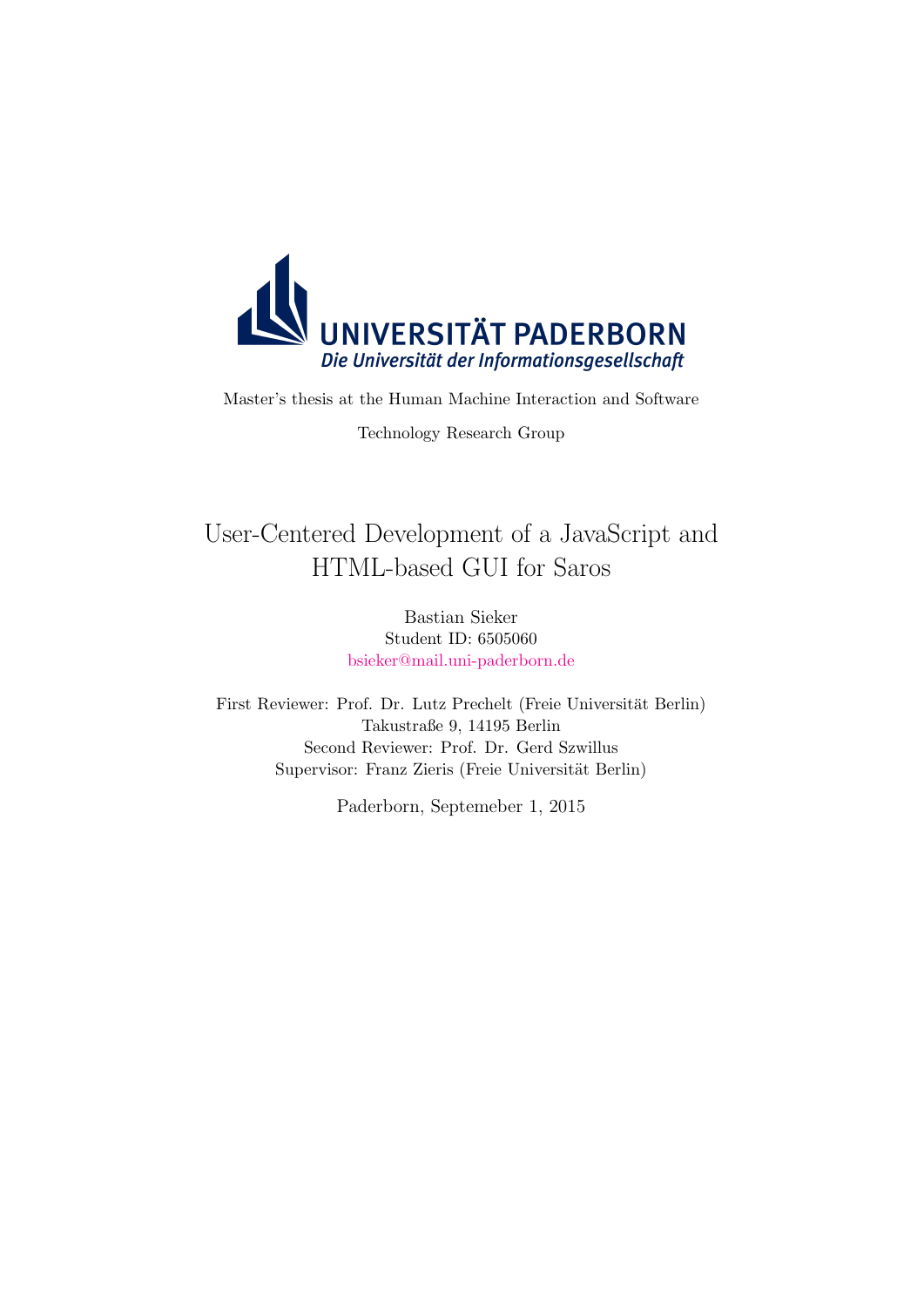#### Abstract

The GUI of Saros, a plugin for Eclipse and IntelliJ for distributed collaborative programming, is ported to HTML and JavaScript to enable IDE-independent development of Saros. In this thesis, a Saros GUI based on the named technologies is developed following UCD principles. During the UCD process 19 usability problems were identified and 7 of them fixed.

Several JavaScript frameworks were evaluated based on Saros's specific requirements, AmpersandJS was identified as the most promising solution, in the end. I defined an architecture for embedding the HTML frontend into Saros based on the requirements of the Saros application and development team. Due to the high fluctuation in the Saros team, the development process is supported by tools to ease the development, especially for developers without experience in the area of web development. The result of the implementation is a solid groundwork for future developers to work on the Saros GUI and to implement missing features to be able to replace the old Saros GUI in the future.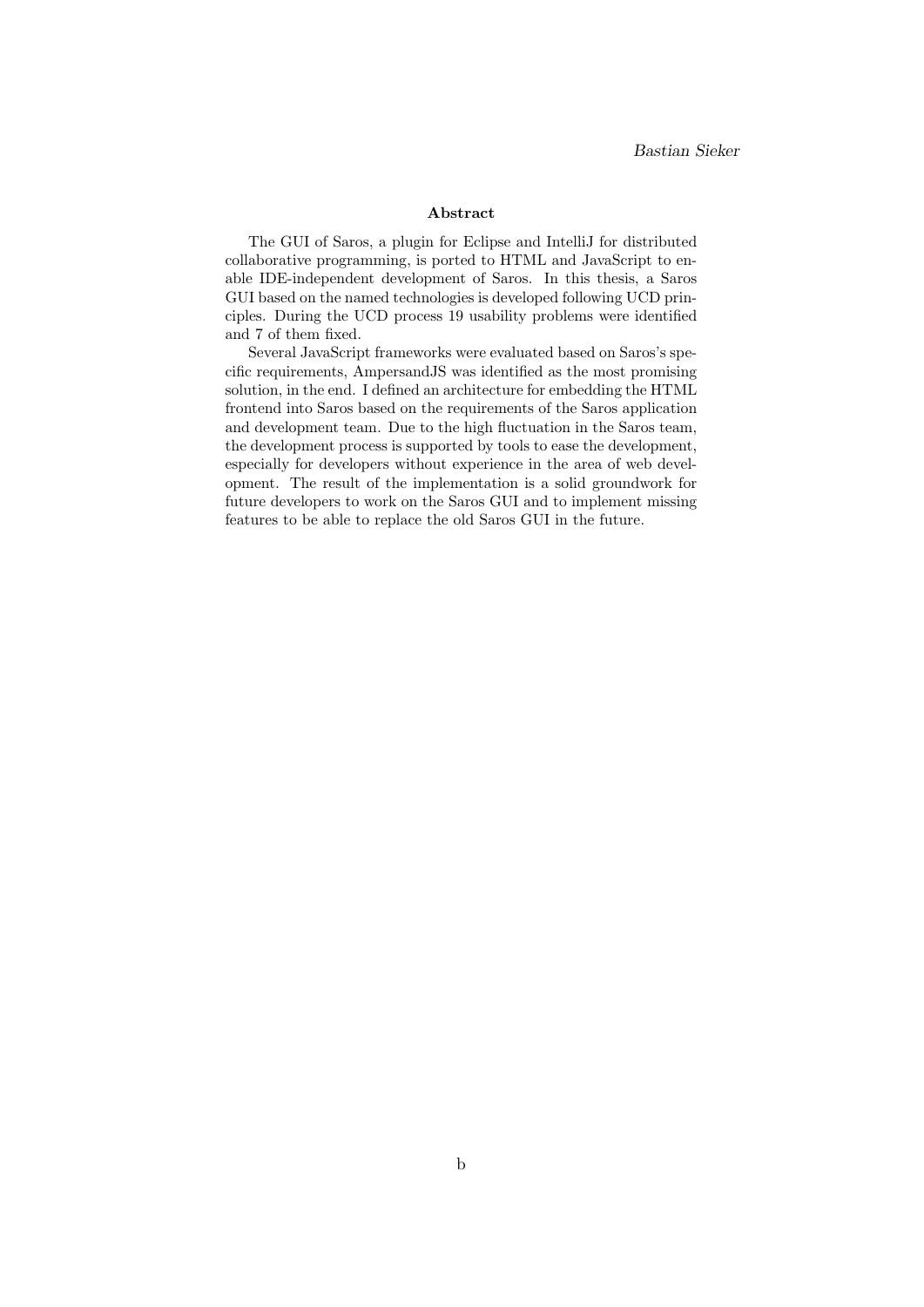Bastian Sieker

# Affirmation of independent work

I hereby declare that I wrote this thesis myself without sources other than those indicated herein. All parts taken from published and unpublished scripts are indicated as such.

Paderborn, Septemeber 1, 2015

Bastian Sieker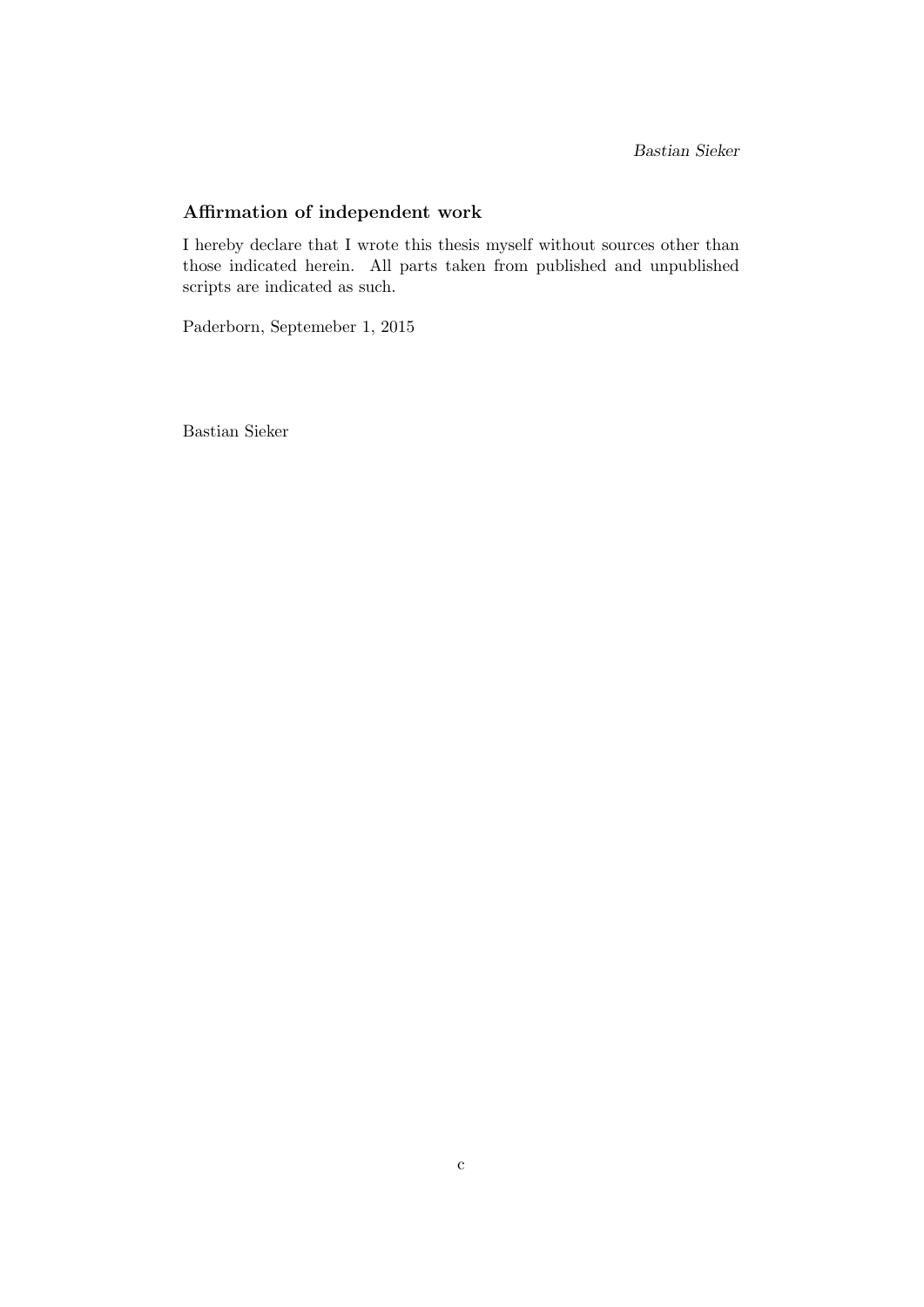# Contents

| 1        |     | Introduction                                                                              | 1              |
|----------|-----|-------------------------------------------------------------------------------------------|----------------|
|          | 1.1 |                                                                                           | $\mathbf{1}$   |
|          | 1.2 |                                                                                           | $\mathbf{1}$   |
|          | 1.3 | Goals                                                                                     | $\mathbf{1}$   |
|          | 1.4 | $Terminology \ldots \ldots \ldots \ldots \ldots \ldots \ldots \ldots \ldots \ldots$       | $\overline{2}$ |
|          | 1.5 | $Structure \dots \dots \dots \dots \dots \dots \dots \dots \dots \dots \dots \dots \dots$ | $\overline{2}$ |
| $\bf{2}$ |     | <b>Related Work on Saros</b>                                                              | 3              |
|          | 2.1 |                                                                                           | 3              |
|          | 2.2 | Regarding Technology and Architecture $\ldots \ldots \ldots \ldots$                       | 3              |
| 3        |     | <b>User-Centered Design Process</b>                                                       | $\overline{5}$ |
|          | 3.1 |                                                                                           | $\overline{5}$ |
|          |     | 3.1.1                                                                                     | $\overline{5}$ |
|          |     | 3.1.2                                                                                     | $\overline{5}$ |
|          | 3.2 | Objective $\ldots \ldots \ldots \ldots \ldots \ldots \ldots \ldots \ldots \ldots$         | 6              |
|          | 3.3 |                                                                                           | $\overline{6}$ |
|          |     | Thinking Aloud User Tests<br>3.3.1                                                        | 6              |
|          |     | 3.3.2<br>Questionnaires and Interviews $\ldots \ldots \ldots \ldots$                      | 8              |
|          |     | 3.3.3                                                                                     | 8              |
|          | 3.4 |                                                                                           | 9              |
|          |     | When to Start Testing $\ldots \ldots \ldots \ldots \ldots \ldots$<br>3.4.1                | 9              |
|          |     | 3.4.2                                                                                     | 10             |
|          |     | 3.4.3                                                                                     | 11             |
|          | 3.5 |                                                                                           | 11             |
| 4        |     | Technology                                                                                | 13             |
|          | 4.1 |                                                                                           | 13             |
|          | 4.2 |                                                                                           | 14             |
|          | 4.3 | Communication interface between Java and JavaScript                                       | 15             |
|          | 4.4 | JavaScript MV <sup>*</sup> -Framework Evaluation                                          | 18             |
|          |     | AngularJS<br>4.4.1                                                                        | 19             |
|          |     | 4.4.2                                                                                     | 19             |
|          |     |                                                                                           | <b>20</b>      |
|          |     | Ampersand JS<br>4.4.4                                                                     | <b>20</b>      |
|          |     | 4.4.5                                                                                     | 21             |
|          | 4.5 |                                                                                           | 22             |
| 5        |     | Implementation                                                                            | 24             |
|          | 5.1 | UI modules                                                                                | 24             |
|          | 5.2 | Saros GUI JavaScript application                                                          | 24             |
|          |     |                                                                                           | <b>25</b>      |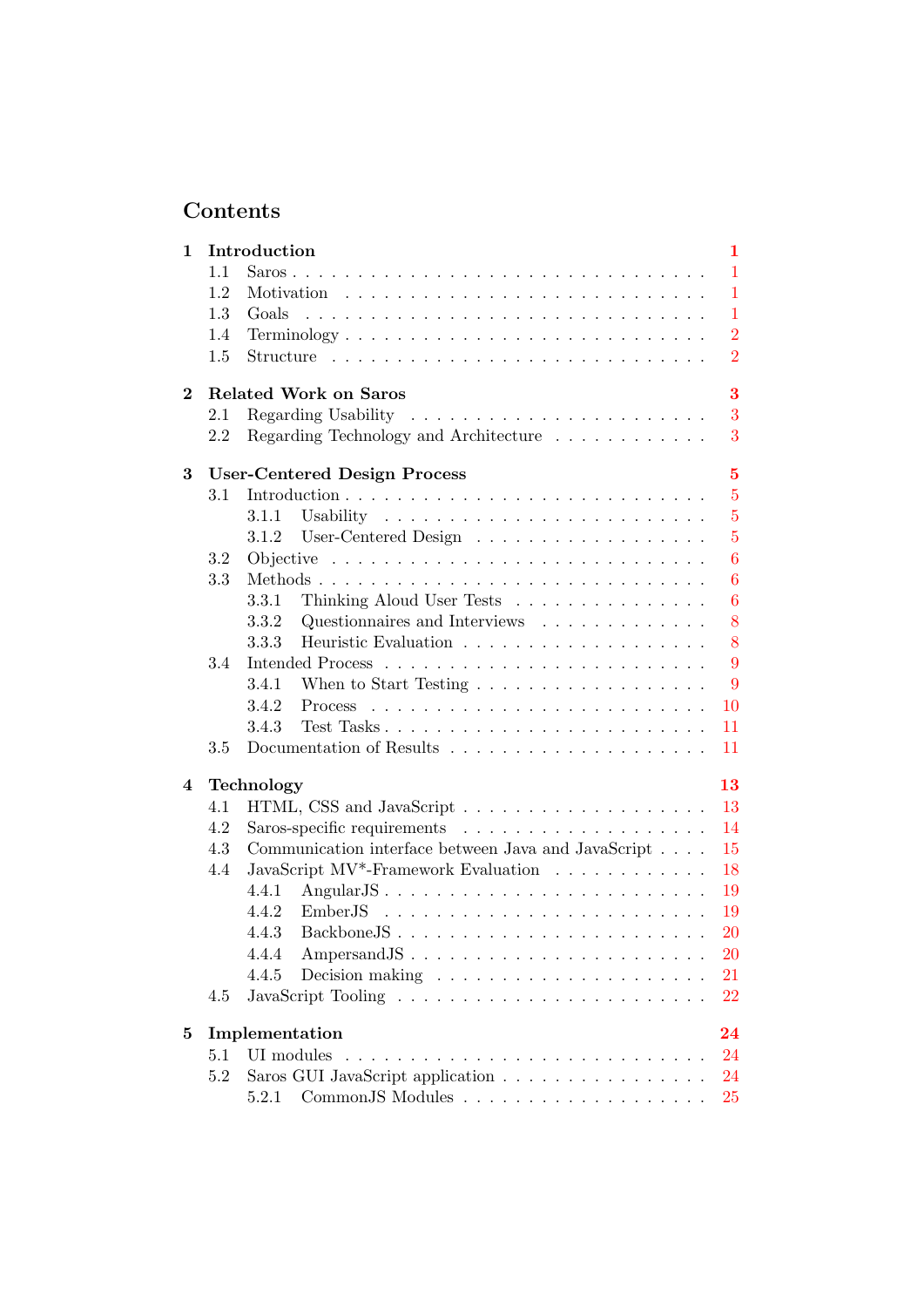|   |     | 5.2.2<br>Project Structure                                                                                                                                                                                                     | 26 |
|---|-----|--------------------------------------------------------------------------------------------------------------------------------------------------------------------------------------------------------------------------------|----|
|   |     | 5.2.3<br>The SarosApi Module                                                                                                                                                                                                   | 26 |
|   |     | 5.2.4<br>HTML Templating with $JADE$                                                                                                                                                                                           | 29 |
|   |     | 5.2.5<br>Additional dependencies                                                                                                                                                                                               | 29 |
|   | 5.3 |                                                                                                                                                                                                                                | 30 |
|   | 5.4 | Tooling                                                                                                                                                                                                                        | 34 |
|   |     | 5.4.1                                                                                                                                                                                                                          | 34 |
|   |     | 5.4.2<br>Testing                                                                                                                                                                                                               | 35 |
|   |     | 5.4.3<br>Linting                                                                                                                                                                                                               | 35 |
|   |     | 5.4.4                                                                                                                                                                                                                          | 35 |
|   | 5.5 |                                                                                                                                                                                                                                | 35 |
|   |     | Building the OSGi Module inside IntelliJ and Eclipse<br>5.5.1                                                                                                                                                                  | 36 |
|   |     | 5.5.2<br>Configuring the Jenkins build                                                                                                                                                                                         | 36 |
|   |     | Discussion about the Integration of the JavaScript<br>5.5.3                                                                                                                                                                    |    |
|   |     |                                                                                                                                                                                                                                | 36 |
|   | 5.6 |                                                                                                                                                                                                                                | 37 |
|   | 5.7 |                                                                                                                                                                                                                                | 38 |
|   |     | 5.7.1                                                                                                                                                                                                                          | 39 |
|   |     | 5.7.2<br>Sesseion-Invitation Wizard                                                                                                                                                                                            | 39 |
|   |     | 5.7.3                                                                                                                                                                                                                          | 40 |
|   |     | 5.7.4                                                                                                                                                                                                                          | 40 |
| 6 |     | Applying the User-Centered Design Process                                                                                                                                                                                      | 41 |
|   | 6.1 | Preliminary Iteration with the old Saros GUI                                                                                                                                                                                   | 41 |
|   | 6.2 | Initial Iteration with the new Saros GUI                                                                                                                                                                                       | 42 |
|   | 6.3 |                                                                                                                                                                                                                                | 43 |
|   | 6.4 |                                                                                                                                                                                                                                | 44 |
|   | 6.5 |                                                                                                                                                                                                                                | 44 |
| 7 |     | Conclusion                                                                                                                                                                                                                     | 46 |
|   | 7.1 |                                                                                                                                                                                                                                | 46 |
|   | 7.2 | Future Work research research research with Work research research research research research research research research research research research research research research research research research research research re | 46 |
|   |     | A Appendix                                                                                                                                                                                                                     | 48 |
|   | A.1 |                                                                                                                                                                                                                                | 48 |
|   | A.2 |                                                                                                                                                                                                                                | 49 |
|   | A.3 | Catalogue of Usability Problems                                                                                                                                                                                                | 50 |
|   |     |                                                                                                                                                                                                                                |    |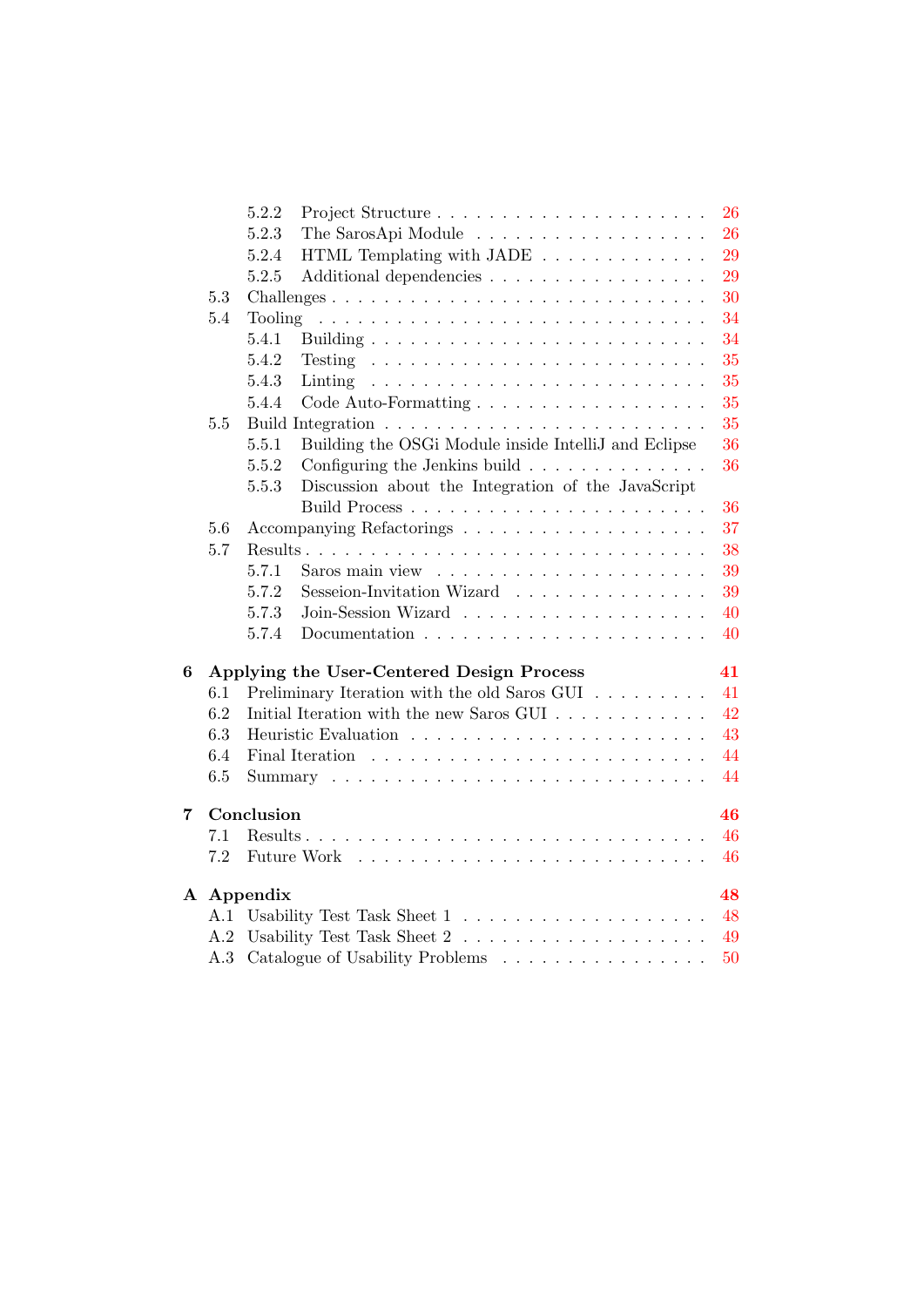# <span id="page-5-0"></span>1 Introduction

### <span id="page-5-1"></span>1.1 Saros

Saros is an open source software to enable distributed collaborative software development and is available as a plugin for the integrated development en-vironments (IDE) Eclipse<sup>[1](#page-5-4)</sup> and Intelli $J^2$  $J^2$ . Saros started as a research project in the software engineering research group at Freie Universität Berlin, went open source and is further developed by the community and various thesis workers at the university.

# <span id="page-5-2"></span>1.2 Motivation

Currently, Saros is developed for Eclipse and IntelliJ. Each of these uses a different graphical toolkit to build the Graphical User Interface (GUI). To ease the development process of the GUI and reduce redundancies, an IDE-independent implementation was targeted. Furthermore, an IDE-independent implementation supports the development of Saros for further  $\text{IDEs}^3$  $\text{IDEs}^3$ .

Cikryt[\[Cik15\]](#page-61-0) evaluated an HTML and JavaScript-based approach with promising results and lay the groundwork for implementing a GUI based on the named technologies. However, the prototype was built to evaluate the possibility of building the GUI with HTML and JavaScript, only. Thus, a fully-functional implementation is still missing.

# <span id="page-5-3"></span>1.3 Goals

The main goal of this thesis is to build a new Saros GUI based on JavaScript and HTML. During development, special emphasis is on the usability of the GUI. Therefore, via iterative usability tests, early feedback will be gathered from users. To maximise the usability of the GUI in the course of this thesis, an iterative and user-centered design process must be evaluated and applied.

A second goal is to keep the entry barrier for future developers as low as possible. This is due to the high fluctuation in the development team around Saros. I will evaluate the current JavaScript framework landscape to find a suiting framework supporting this goal. Furthermore, tooling for automation of common tasks is investigated. The application and the resulting development workflow should be documented in detail, to enable even de-

<span id="page-5-5"></span><span id="page-5-4"></span><sup>1</sup> <http://www.eclipse.org/>

<span id="page-5-6"></span> $^{2}$ <https://www.jetbrains.com/idea/> The plugin for IntelliJ is not released, yet.

 $^3$ <http://www.inf.fu-berlin.de/w/SE/ThesesDPP#PortierungIDEs> (retrieved August 25th, 2015)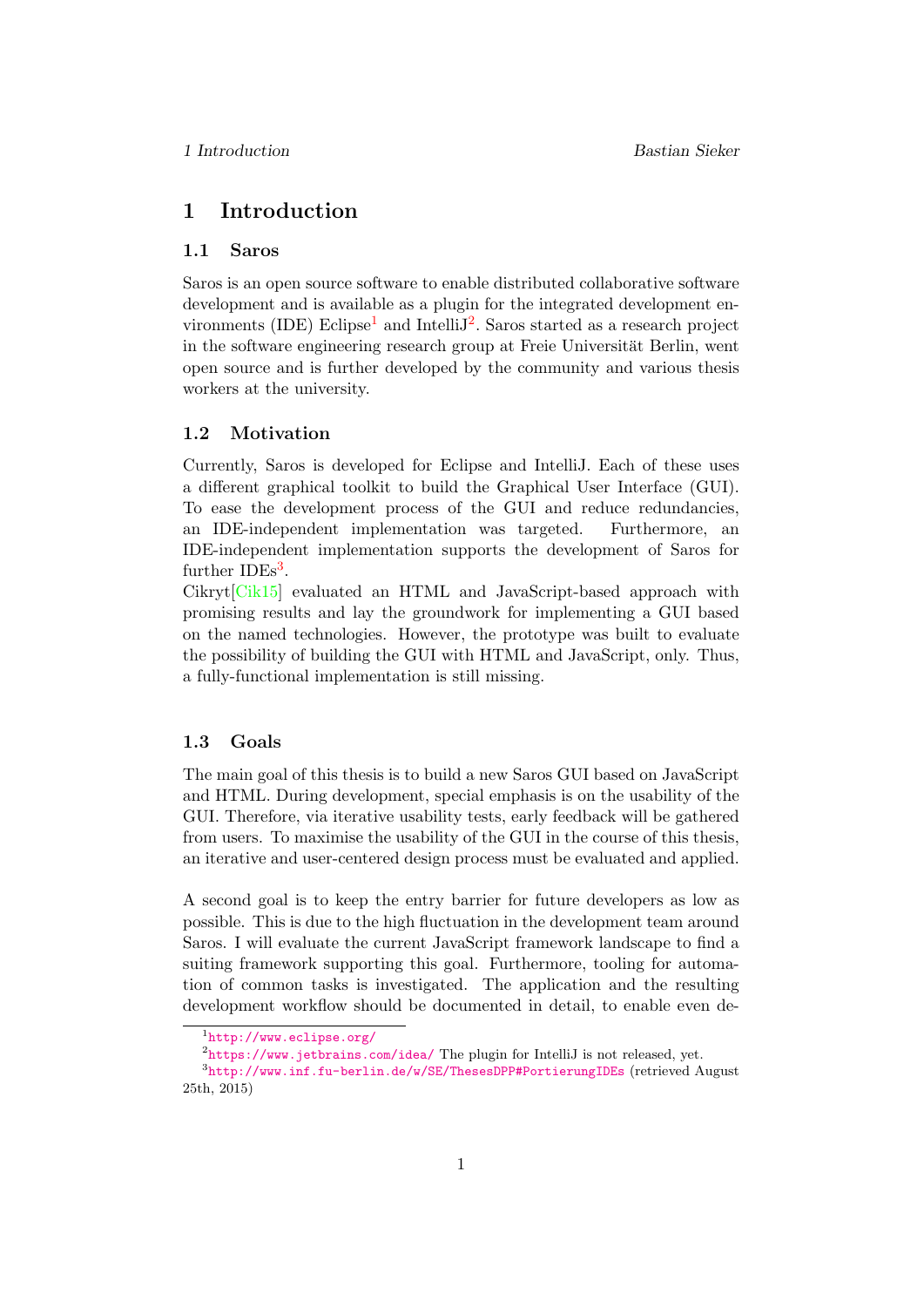velopers without experience in the field of web development to develop the application in the future.

#### <span id="page-6-0"></span>1.4 Terminology

I abbreviate user interface (UI), graphical user interface (GUI), and integrated development environment (IDE). I will use Saros GUI to address the GUI developed in the course of this thesis. Whenever I have to refer to the existing SWT<sup>[4](#page-6-2)</sup> implementation, I will explicitly call it the old Saros GUI.

# <span id="page-6-1"></span>1.5 Structure

This thesis is about implementing a new Saros GUI, based on HTML and JavaScript, following user-centered design principles. At first, the relevant literature on Saros is summarised (Section [2\)](#page-7-0) and fundamental concepts of the fields of usability engineering and user-centered design are introduced (Section [3.1\)](#page-9-1). Based on that, objectives and methodologies of the usercentered design process are elaborated (Section [3.2](#page-10-0) to [3.5\)](#page-15-1).

Next, essential technologies and requirements are introduced (Section [4.1](#page-17-1) to Section [4.3\)](#page-19-0), promising JavaScript frameworks, as a basis for the Saros GUI, are evaluated (Section [4.4\)](#page-22-0), then additional tooling is presented (Section [4.5\)](#page-26-0). A detailed look at the implementation, its challenges (Section [5.1](#page-28-1) to [5.3\)](#page-34-0) and the tooling (Section [5.4\)](#page-38-0) is taken, the build integration is discussed shortly (Section [5.5\)](#page-39-3) and accompanying refactorings (Section [5.6\)](#page-41-0) as well as the results of the implementation are presented (Section [5.7\)](#page-42-0).

Finally, the concrete process of applying the user-centered design process is explained and its results are summarised (Section [6\)](#page-45-0) before a conclusion of this thesis is given (Section [7\)](#page-50-0).

<span id="page-6-2"></span><sup>4</sup>Standard Widget Toolkit, a graphical widget toolkit for Java.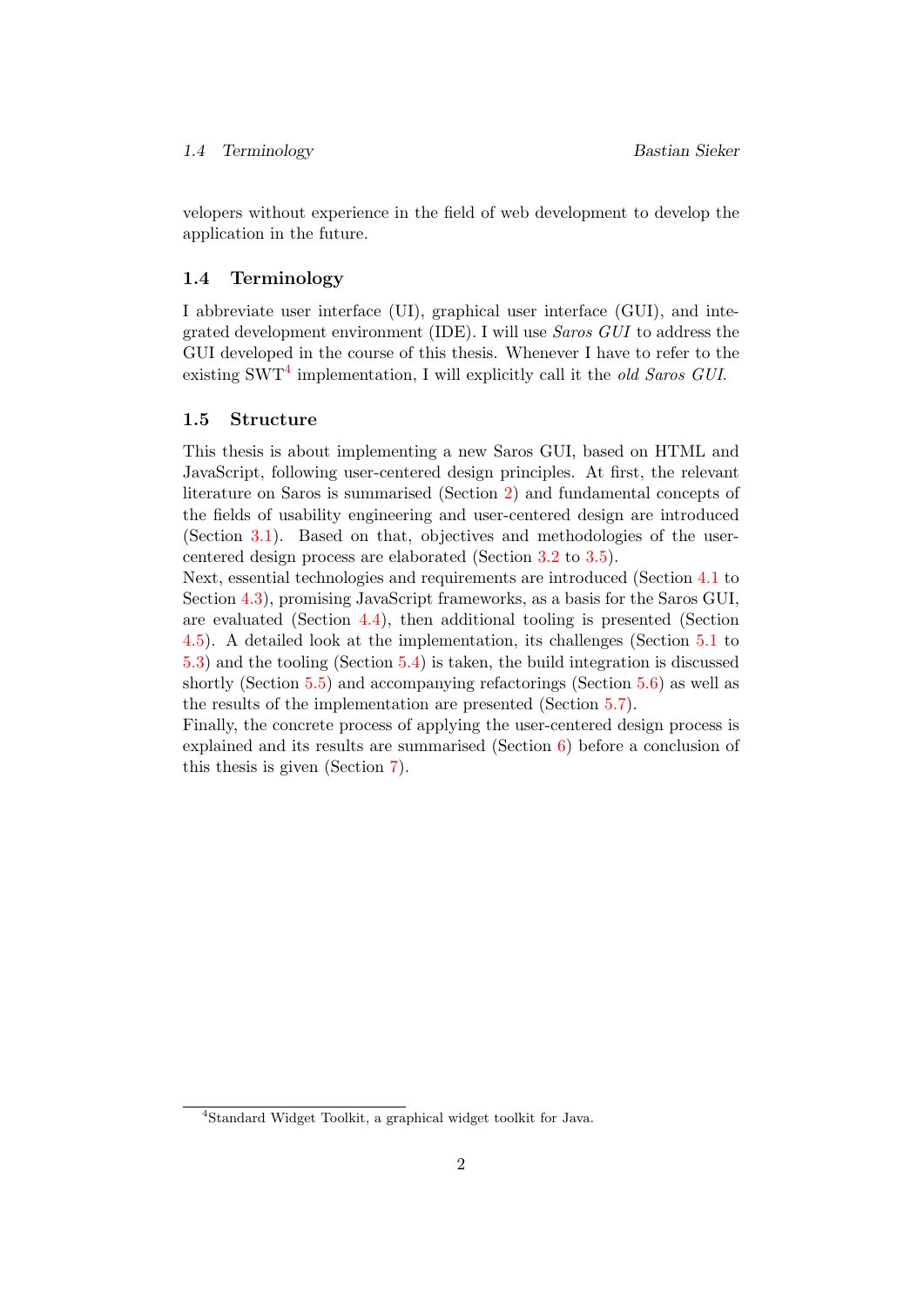# <span id="page-7-0"></span>2 Related Work on Saros

## <span id="page-7-1"></span>2.1 Regarding Usability

There are various works regarding the evaluation and improvement of the usability of Saros. For example, M. Spiering utilised an iterative UCD pro- $\csc^5$  $\csc^5$  to identify and solve multiple usability problems  $\text{[Spi12]}$  $\text{[Spi12]}$  $\text{[Spi12]}$ . Her work elaborates a mental model of end-users of Saros. Further, she compares this model to the implementation of Saros and, based on the deviation between both, identifies existing usability problems. Furthermore, Spiering collected the results of multiple preceding theses regarding the usability in Saros (for example B. Kahlert [\[Kah11\]](#page-61-1), A. Solovjev [\[Sol11\]](#page-62-1) and A. Waldmann [\[Wal12\]](#page-62-2)) and provides a catalogue of usability problems. Most of the collected problems have their origin in fundamental concepts of Saros. For example, unexperienced users often have problems understanding the hostconcept of Saros and therefore are confused by the special role of the host in a session. Furthermore, it is often not clear to the user when the follow mode is paused or stopped, users want to have a voice connection to ease communication or they want to have the same colour assigned in successive sessions. All of these problems are deeply linked with the fundamental concepts of Saros. To resolve them, existing functionality would have to be adapted or additional functionality implemented. Those problems can not simply be resolved via adaptions to the user interface.

### <span id="page-7-2"></span>2.2 Regarding Technology and Architecture

The first utilisation of HTML for GUI development in the context of Saros was done by D. Durmaz [\[Dur14\]](#page-61-2). Durmaz implemented a prototypical view based on the integration of a browser-widget<sup>[6](#page-7-4)</sup> (a project initiated by B. Kahlert, then a researcher in the Software Engineering working group of the FU Berlin) and compared the performance to a SWT implementation and got promising results.

In the scope of his master thesis, C. Cikryt further elaborated the feasibility of an HTML-based GUI for Saros, motivated by the fact that Saros is developed for Eclipse as well as IntelliJ, which use different graphical widget toolkits [\[Cik15\]](#page-61-0). This led to designated implementations for each of both IDEs. Based on previously defined goals like reduction of duplicate code, maintainability and IDE-independency, Cikryt evaluated various technologies (regarding the embedding of a browser in the IDE) and implemented a working prototype. The main aspect of Cikryt's work was

<span id="page-7-3"></span><sup>&</sup>lt;sup>5</sup>Spiering only iterated once but the process was designed and is probably suitable for multiple iterations.

<span id="page-7-4"></span> $^6$ [https://github.com/bkahlert/com.bkahlert.nebula/tree/master/src/com/](https://github.com/bkahlert/com.bkahlert.nebula/tree/master/src/com/bkahlert/nebula/widgets/browser) [bkahlert/nebula/widgets/browser](https://github.com/bkahlert/com.bkahlert.nebula/tree/master/src/com/bkahlert/nebula/widgets/browser)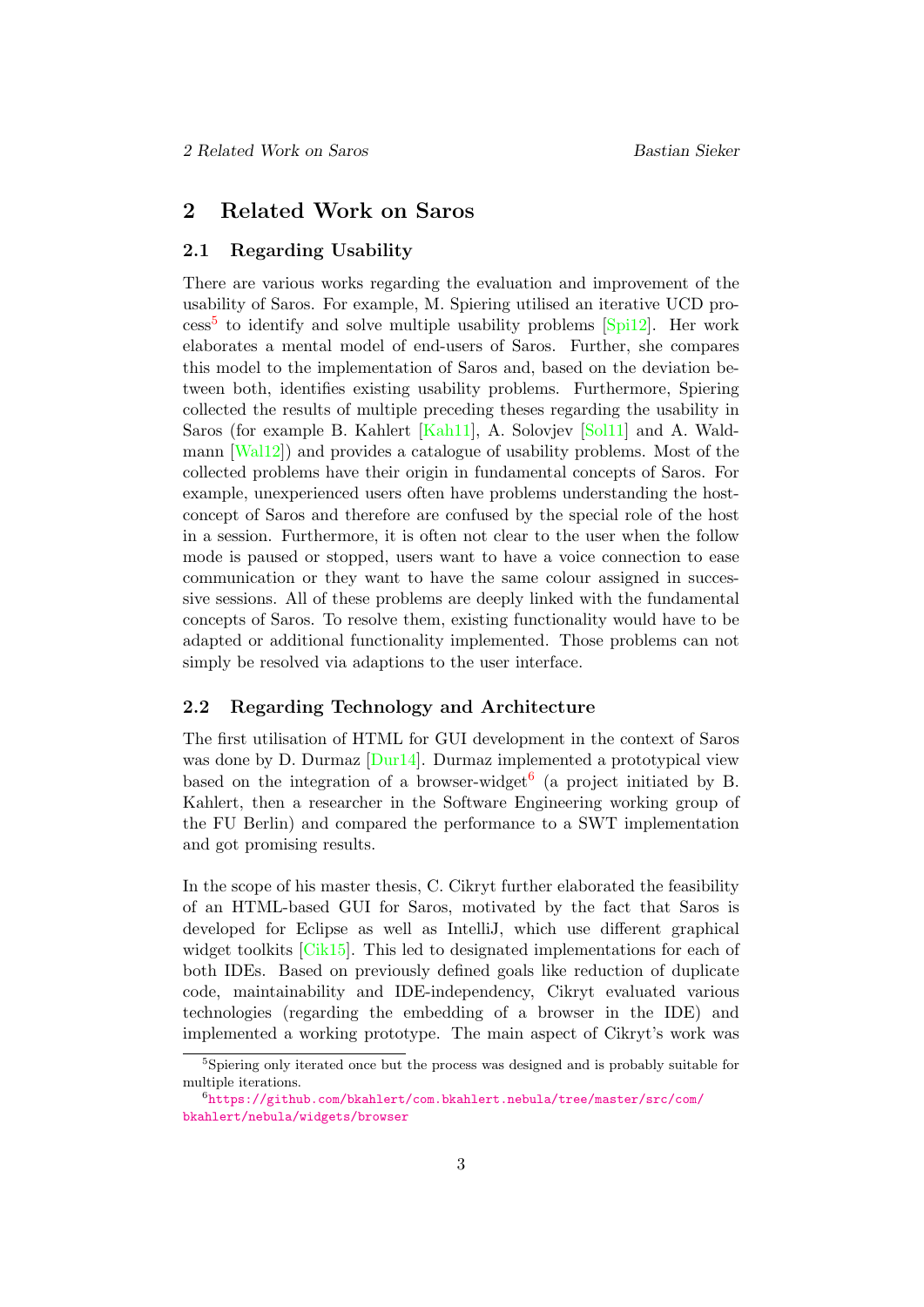the browser embedding and the interface between Java and JavaScript, however, in addition, a GUI prototype was implemented with the web technologies JQuery<sup>[7](#page-8-0)</sup>, Bootstrap<sup>[8](#page-8-1)</sup> and AngularJS<sup>[9](#page-8-2)</sup>. As a part of this thesis, based on the evaluation of different JavaScript frameworks, the prototypical implementation was replaced with a new GUI built from scratch. More on that in chapter [4.](#page-17-0)

Based on Cikryt's work, M. Bohnstedt investigated the IDE-independet development of Saros and identified properties and potential for optimisation in the software architecture as well as the development process [\[Boh15\]](#page-61-3). Furthermore, he improved and extended the interface for the Saros GUI on Java-side. There is a close relation between my thesis and Bohnstedt's thesis since we both worked on the interface between the Java and the JavaScript application, in parallel. My thesis focuses the GUI implementation and the encapsulation of the interface on JavaScript-side. Due to this close relation and resulting dependencies, collaborative work was indispensable between us.

<span id="page-8-0"></span><sup>7</sup> <https://jquery.org/>

<span id="page-8-1"></span><sup>8</sup> <http://getbootstrap.com>

<span id="page-8-2"></span> $^9$ <https://angularjs.org/>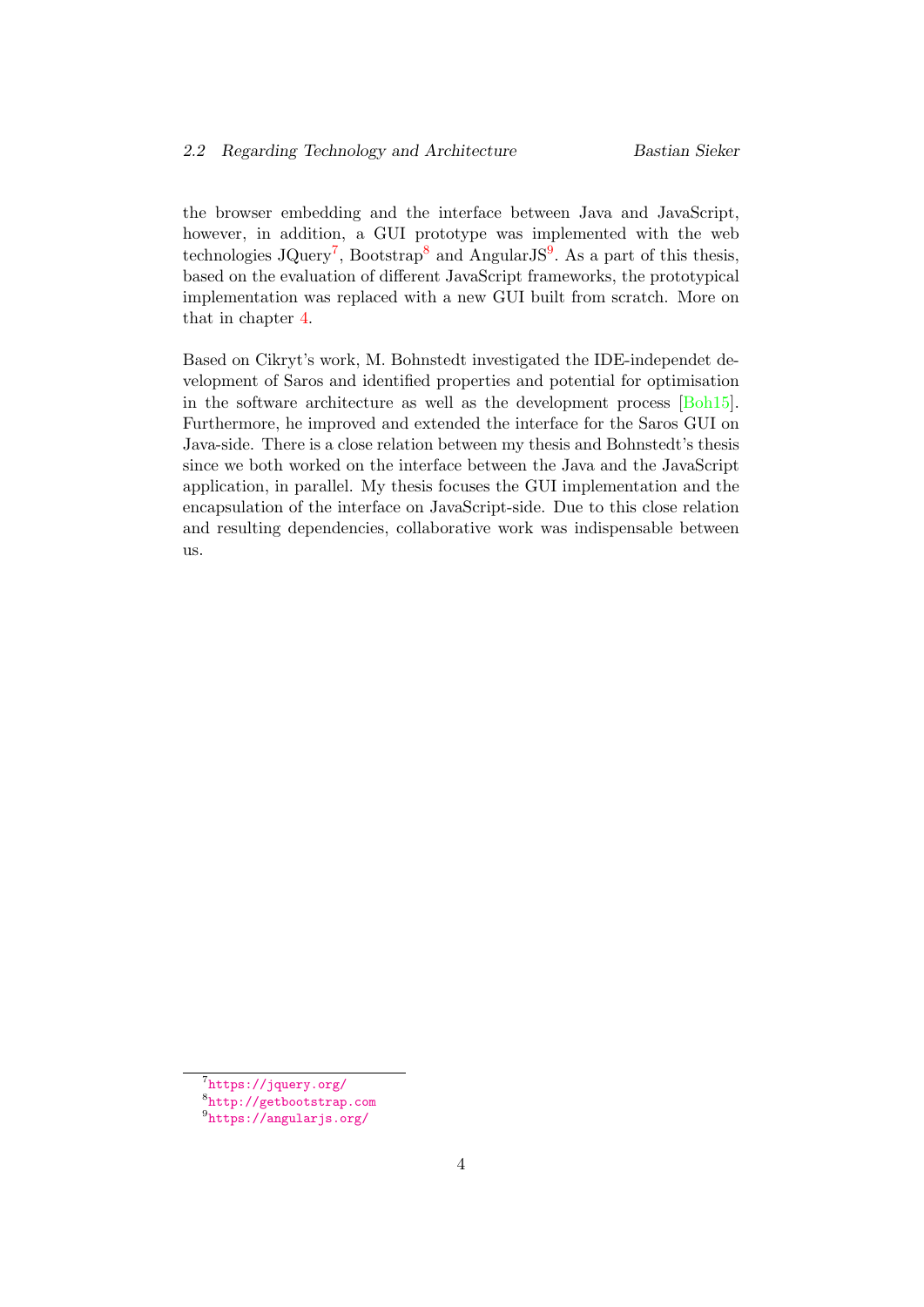# <span id="page-9-0"></span>3 User-Centered Design Process

Section [3.1](#page-9-1) gives an introduction for the terms Usability and User-Centered Design. Next, Section [3.2](#page-10-0) defines objectives of the usability evaluation in the course of this thesis. Section [3.3](#page-10-1) introduces and evaluates relevant usability engineering methods. Finally, in Section [3.4](#page-13-0) the intended process of evaluating the Saros GUI is presented.

#### <span id="page-9-1"></span>3.1 Introduction

#### <span id="page-9-2"></span>3.1.1 Usability

According to the International Standards Organization the term Usability describes:

"...the extent to which a product can be used by specified users to achieve specified goals with effectiveness, efficiency and satisfaction in a specified context of use." [\[Int98\]](#page-61-4)

Usability problems are defined by Karat et al. as anything that interfere with a user's ability to efficiently and effectively complete tasks [\[KCF92\]](#page-61-5). In the course of solving usability problems the field of Usability Engineering originated. Usability engineering provides processes and methods to achieve specific attributes which are defining the usability of a product. The work of Nielsen [\[Nie93\]](#page-61-6) is a major contribution in this field.

#### <span id="page-9-3"></span>3.1.2 User-Centered Design

"User-Centered Design (UCD) is a multidisciplinary design approach based on the active involvement of users to improve the understanding of user and task requirement, and the iteration of design and evaluation." [\[MVSC05,](#page-61-7) p.105]

ISO 13407 [\[Int99\]](#page-61-8) provides a definition for the Human-Centered Design Process for Interactive Systems which is the basis for most UCD processes. It defines four activities which are part of the iterative design process:

- Context of Use Identify users (and their characteristics), the purpose and the context of use of the product.
- Requirements Identify the requirements of the user for the product.
- Design Produce design solutions (various stages possible, for example paper prototyping or the actual software implementation).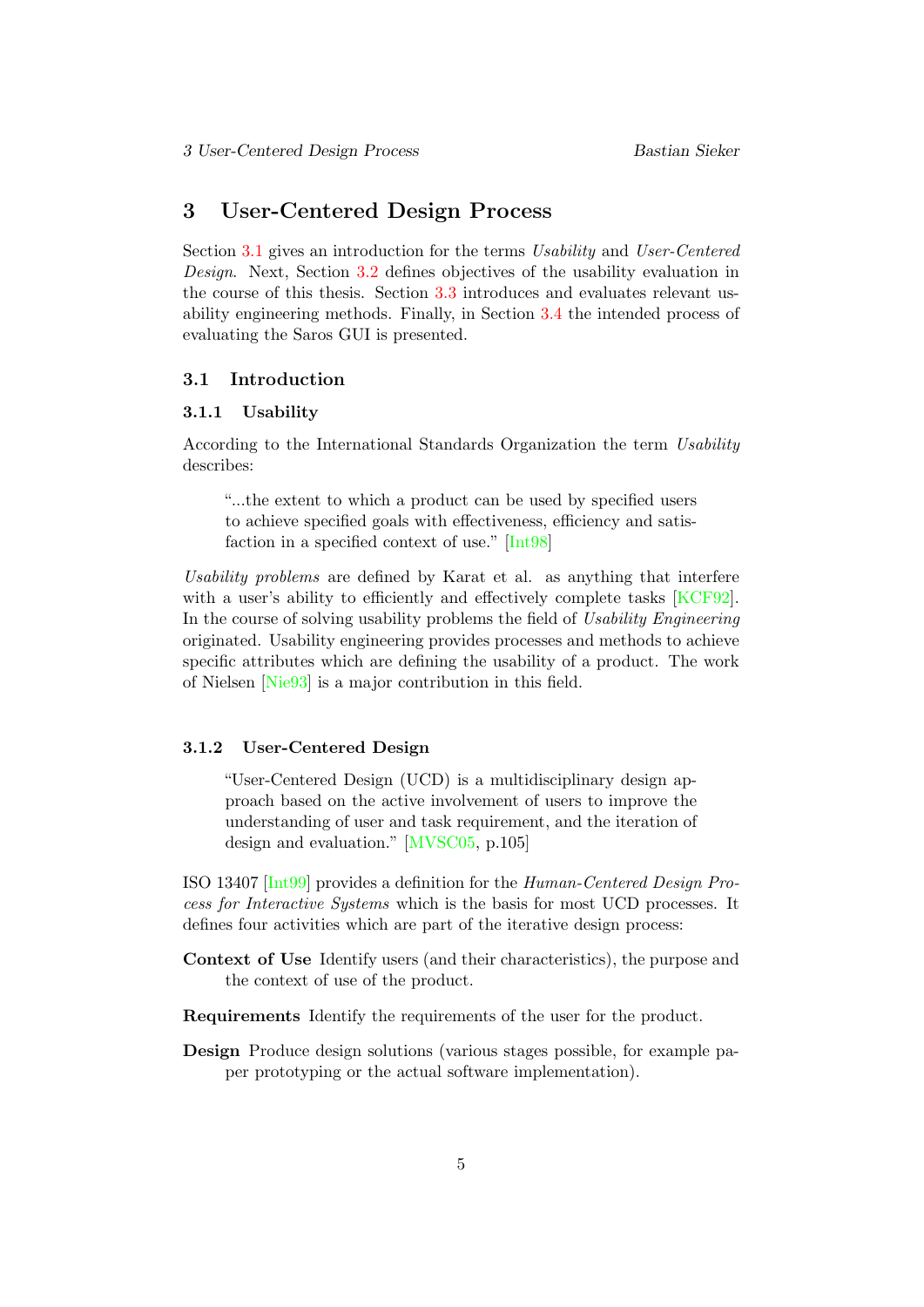Evaluation Evaluate designs against requirements to record the progress and to decide whether a new iteration is necessary (for example via user tests, interviews etc.).

ISO 13407 defines the workflow of the design process without specifying any practical methods.

#### <span id="page-10-0"></span>3.2 Objective

In the following we will define the objectives of the UCD process. Nielsen introduces the terms formative and summative evaluation [\[Nie93,](#page-61-6) p.170]. Formative evaluation is about identifying good and bad parts of an interface and how they influence the usability. Summative evaluation is about measuring the quality of an interface, for example to compare it to other products. Furthermore, Nielsen says about formative evaluation:

"Formative evaluation is done in order to help improve the interface as part of an iterative design process." [\[Nie93,](#page-61-6) p.170]

In this thesis, formative evaluation is focused. Since the UI is build from scratch and there are dependencies to other theses, it is not clear whether in each test iteration the same range of features is implemented. Thus, it will be difficult to compare test results between iterations. Since the goal is to simply minimise usability problems instead of measuring usability, this should not be a problem.

#### <span id="page-10-1"></span>3.3 Methods

In the following, different usability engineering methods are introduced and evaluated with their cost-value ratio in mind. The costs of the applied methods should be reasonable with the limited time available for this thesis in mind. Another important factor is the number of test users necessary to get reliable results for a given test method, since it is difficult to gather a big test user base.

### <span id="page-10-2"></span>3.3.1 Thinking Aloud User Tests

User tests with real users is the most fundamental usability method and is in some sense irreplaceable, since it provides direct information about how people use computers and what their exact problems are with the concrete interface being tested [\[Nie93,](#page-61-6) p. 165]. Even with only a small group of test users you can achieve very good results, however the effort is quite high.

The Thinking Aloud methodology is a user test where the user is continuously thinking out loud while using the system [\[Nie93,](#page-61-6) p. 195]. This gives insights about why a user performs a specific action and what the user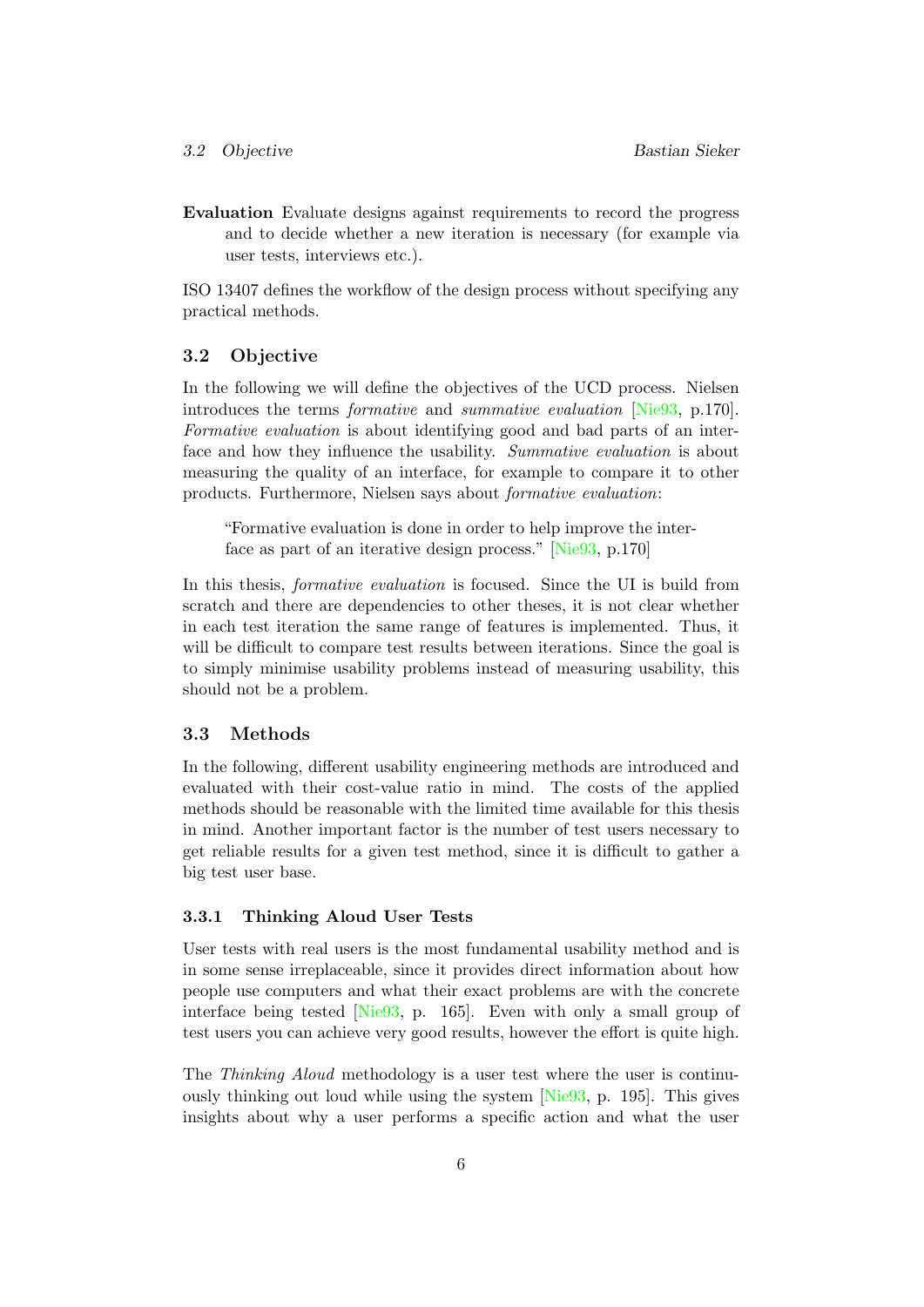expects of it, thus it helps understanding the user. However, it is important to have a critical view on the user's feedback. Often they develop their own biased theories about why they acted like they did. Therefore, it is very helpful to record the test session to have a look at the situations in question, later on. Another challenge is to make the user thinking out loud without forcing him to much, since this is unnatural behaviour to most people.

Independently of whether performing a user test with thinking aloud or not, there are a number of parameters to weigh up during the planning period. In the following I will discuss some of those parameters<sup>[10](#page-11-0)</sup> with respect to the application to test, the Saros GUI.

Who are the test users? Are they experienced with the software? The test users should have a background in the field of software development since that is the target group of Saros. It is not mandatory for a test user to have experience with Saros (novice users), however users with experience (expert users) are interesting because they know the old GUI of Saros and may identify consistency issues, for example. This is important because despite building the new GUI from scratch, one goal is to keep reasonable conventions and workflows to ease the transition from the old to the new implementation for expert users (however, not at the expense of the general usability). Hence, a mix of novice and expert users would be optimal.

Furthermore, there is a distinction between *within-subject-testing*, where one test user is participating in multiple iterations, hence is testing different versions of the GUI, and between-subject-testing, where one test user participates in one iteration, only. However, as Nielsen states, this distinction is mainly important in summative evaluations. However, Within-subject-testing may lead to interesting results when the user tests a feature for the second time and a previously reported usability problem is fixed. That gives additional feedback to the developer whether the problem is fixed, sufficiently.

#### What tasks will the users be asked to perform?

The tasks will depend on the number of features implemented at the time of the test<sup>[11](#page-11-1)</sup>. I will cover all implemented, essential features in each test session since the range of those features is manageable.

#### How many test users are needed?

<span id="page-11-0"></span> $10$ Only a subset of parameters defined by Nielsen is discussed, for the full list of parameters see [\[Nie93,](#page-61-6) p. 170].

<span id="page-11-1"></span> $11$ As mentioned before, there are dependencies to other theses and it is difficult to plan when a certain feature is implemented and ready to test.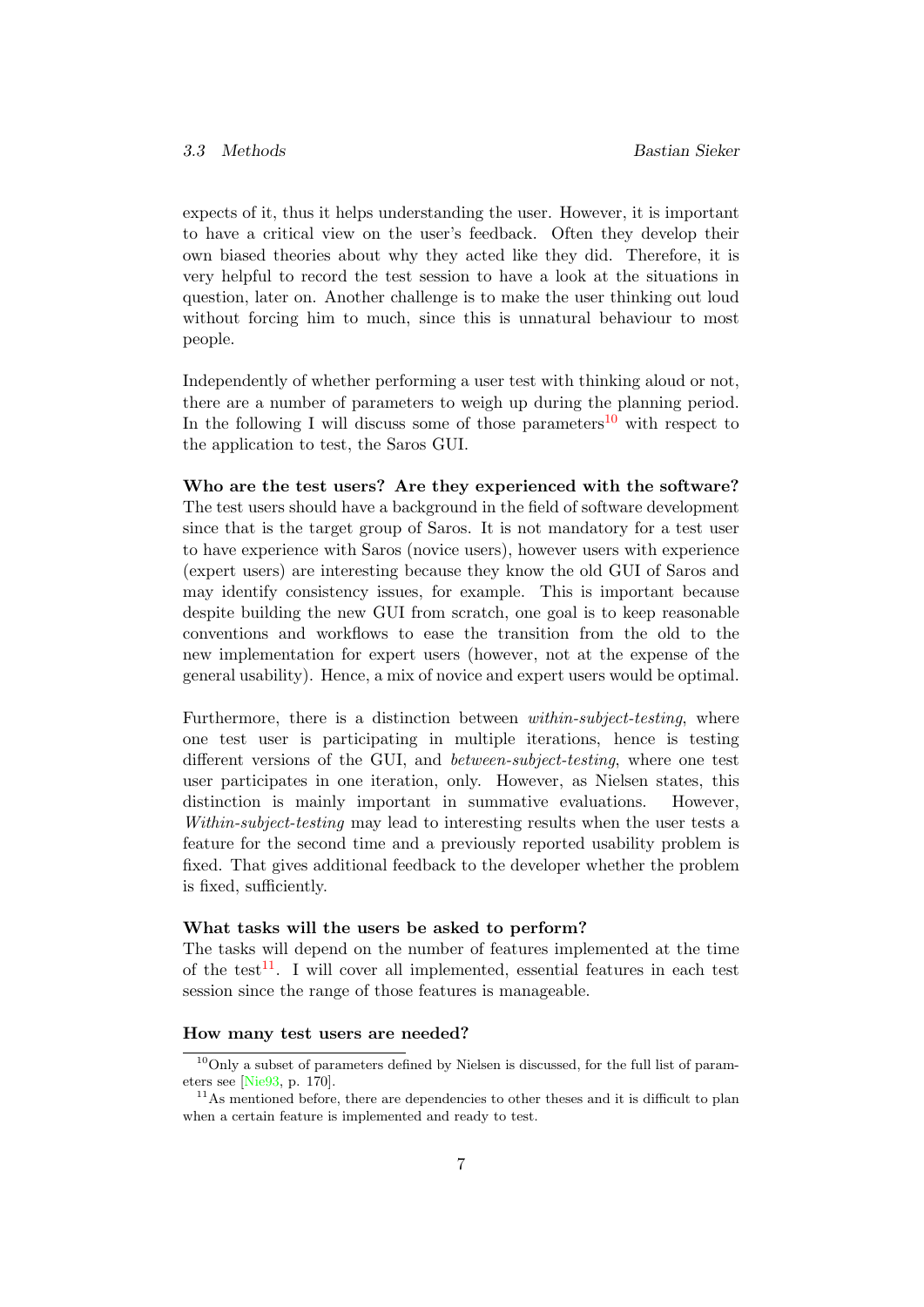According to Nielsen, the optimal number of test users, with respect to the ratio of benefits to cost, is five [\[Nie00\]](#page-62-3). Since multiple iterations will be done and it is difficult to find volunteers, the number of test users should be between three and five per iteration.

#### What data is going to be collected, and how will it be analysed?

Screen and audio recordings (cameraless videotaping) can be very helpful to analyse the test session in more detail, retrospectively. During the test, the experimenter can take notes whenever the test user experiences problems, however there is not enough time to completely analyse the situation. This can be done afterwards with the recordings.

#### Who is the experimenter?

For convenience and limited resources (I don't have to look for an additional experimenter) I will take the role of the experimenter. It is no problem to do so generally, however, there are some risks like a possible lack of objectivity and the tendency to explain problems away [\[Nie93,](#page-61-6) p.180]. Thus, I try to strictly follow the "shut-up" rule: Intervention is only allowed in situations where the user got stuck, completely.

### <span id="page-12-0"></span>3.3.2 Questionnaires and Interviews

Questionnaires and interviews are a beneficial way of gathering additional information regarding the subjective perception of the tested system by the user. Such information is hard to measure objectively, for example whether a user is stressed or which features of the system are especially good or bad. However, as already mentioned about the thinking aloud methodology: "Data about people's actual behaviour should have precedence over peoples claims of what they think they do." [\[Nie93,](#page-61-6) p.209].

Questionnaires and interviews are very similar methods. Since interviews are more flexible and the users are in place after the user test anyway, interviews may be more efficient. One can respond more flexible to the statements of the user and go into detail of specific issues. In addition, you can explain a question in more detail if the user does not understand it correctly.

# <span id="page-12-1"></span>3.3.3 Heuristic Evaluation

Heuristic evaluation is a method based on a set of rules to identify certain patterns and characteristics of a user interface and to asses them. Nielsen defines 10 heuristics for the design of user interfaces which are more or less universally applicable [\[Nie93,](#page-61-6) p.209]. Heuristic Evaluation is a good method to find usability problems early to be prepared for test with actual users.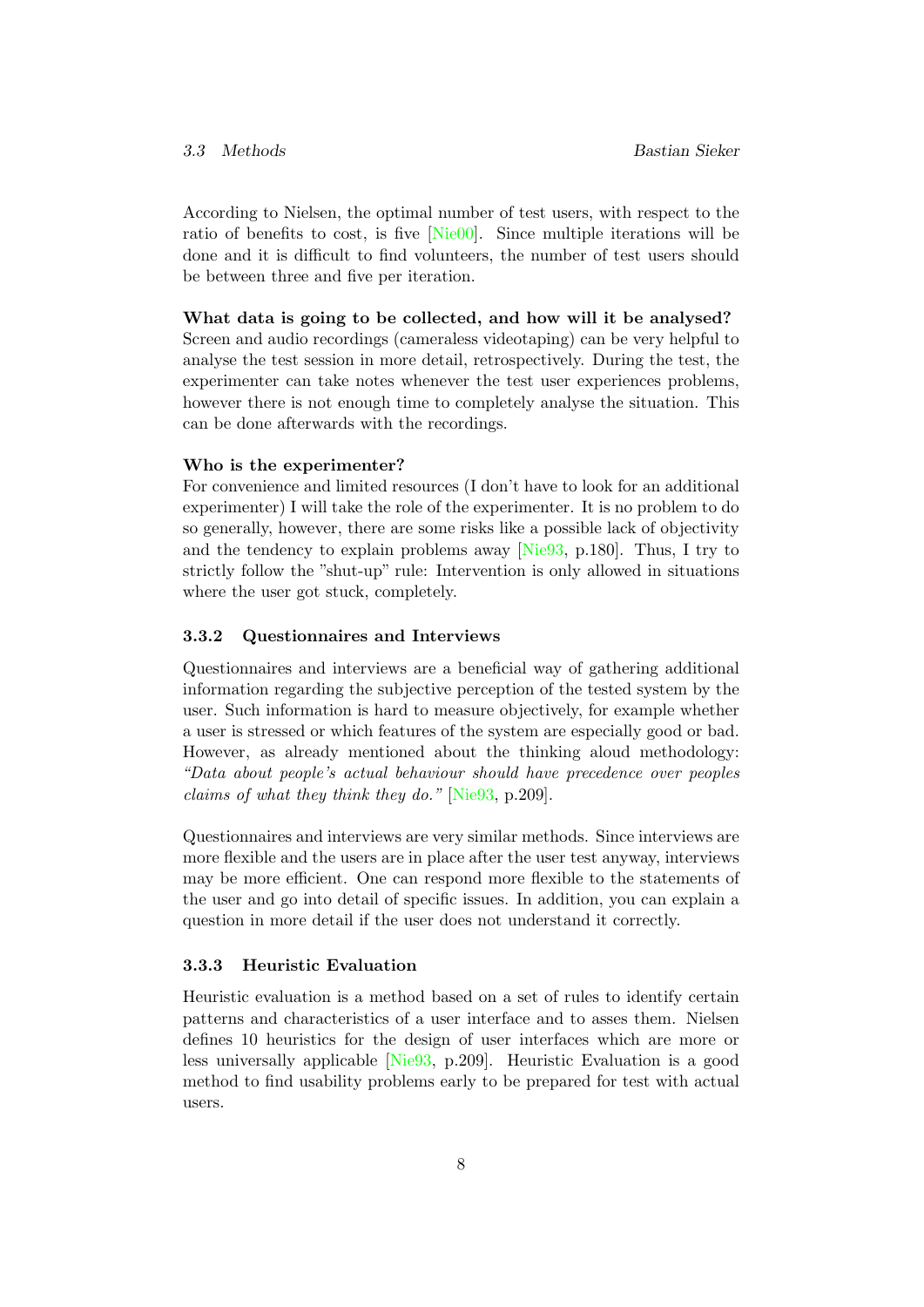Nielsen suggests to use more than one evaluator (however, one is better than none) where each is working in isolation to ensure unbiased evaluations [\[Nie93,](#page-61-6) p.157]. The evaluators can freely explore the UI and should try to cover all offered functionalities. It is reasonable to go through the UI multiple times. In the first run they can get a feeling for the flow of interaction and the scope of the system, in the second run they can have a more detailed look on smaller elements and whether they fit in the global system.

#### <span id="page-13-0"></span>3.4 Intended Process

Based on the previously evaluated methods, in the following I will describe the concrete plan for the realisation of the UCD process in this thesis. All in all, the thinking aloud loud methodology is very good for collecting qualitative data with a relatively small amount of users, hence, it will be the most important methodology for testing the Saros GUI.

#### <span id="page-13-1"></span>3.4.1 When to Start Testing

The core idea of UCD is to get early feedback from real users to be able to respond to their requirements while developing the product. However, the product, in this case the Saros GUI, should be in a stage where it is reasonable to test. For example, it is not reasonable to test a feature which is not implemented completely and has obvious flaws. In this case, a user test is waste of time because the bigger part of problems which will arise are already known. In addition, the results of those tests may be useless in the end, since the behaviour and handling of the feature may change significantly during further implementation.

Even tests of fully implemented features can be needless. For example, it may be useless to test a feature of the GUI in isolation because this feature makes no sense to the user without knowing how it will be integrated in the overall system. Therefore, when testing, the system should be in a state where the implemented features are reasonably embedded in the the system and the desired workflow.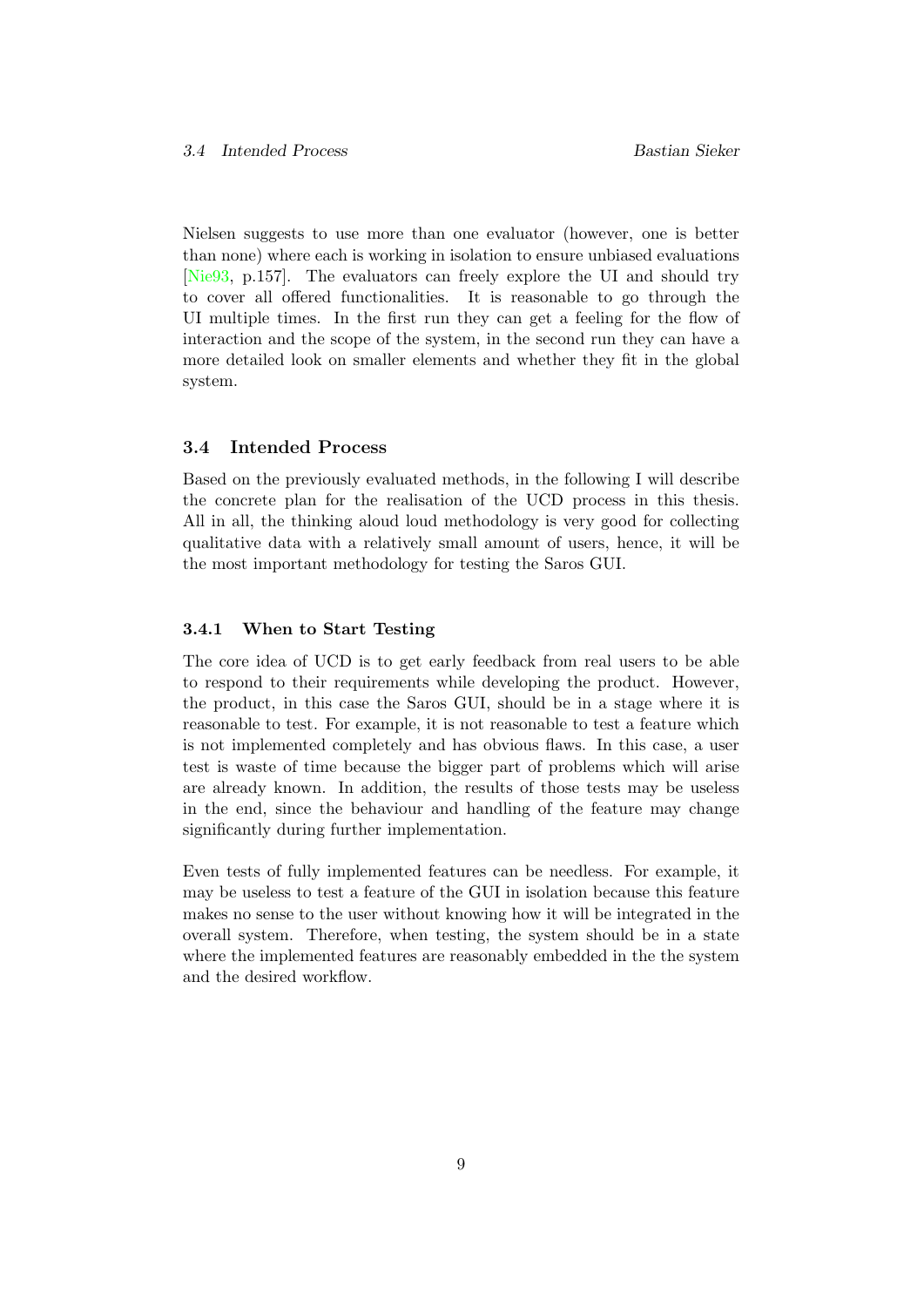# <span id="page-14-0"></span>3.4.2 Process

The following process of evaluating the usability of the Saros GUI is pursued, roughly:

- 1. Heuristic Evaluation
- 2. Iterative UCD Process
	- (a) Iteration 1
	- (b) Iteration 2
	- (c) Iteration 3

Before actually performing user tests, a heuristic evaluation should be performed to identify and eliminate the most evident usability problems and major flaws of the system. Afterwards, it is planned to have three iterations of user tests, each iteration with three to five users. The GUI should be tested to the extend it is implemented, at the time. In each iteration and with each test user a test session will have the following stages  $12$ :

- 1. Preparation Setup the test room and the software environment. Everything should be ready to start when the user arrives.
- 2. Introduction Welcome the user, give an introduction to the test session with information like what will be done, what will be tested, what will be recorded, that the user can abort the test at any time, etc. Explain the thinking aloud methodology and eventually answer questions of the user.
- 3. Thinking aloud user test Run the test according to previously defined tasks/scenarios. Make notes of interesting situations, also to have some material for discussion in the interview.
- 4. Interview The interview will be held immediately after the test session. Except some standard questions like What did you especially like or dislike? it will be a free interview where interesting situations from the test session are discussed in more detail, for example with questions like What did you expect will happen after performing this particular action?.
- 5. Debriefing Give the user insights about why the test session is helpful, what it contributes to this thesis and answer questions.

<span id="page-14-1"></span> $12_{\text{Based on}}$  "Stages of a Test" [\[Nie93,](#page-61-6) p. 187]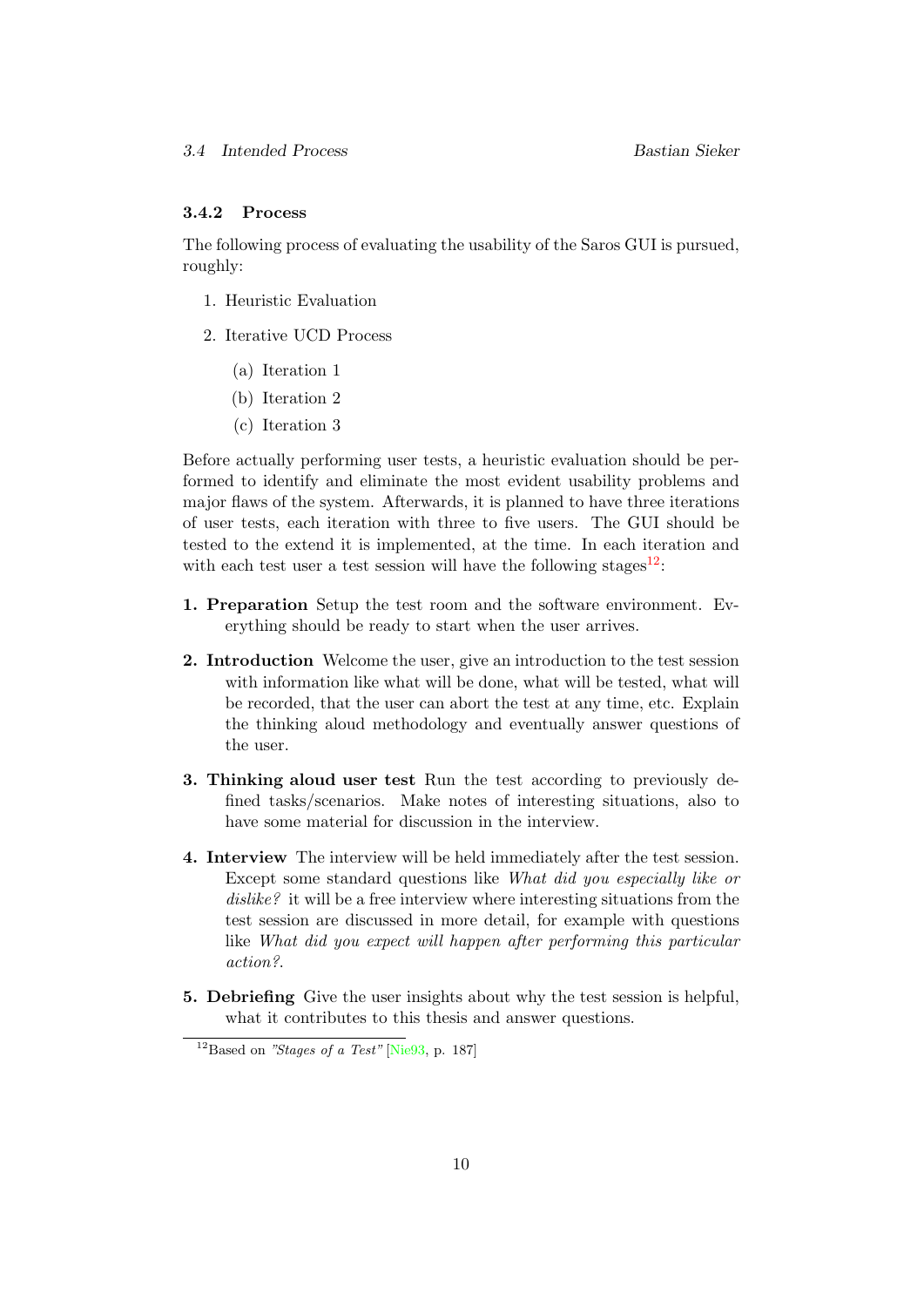|            |                     | #No   Title   Fatality |  |  |
|------------|---------------------|------------------------|--|--|
|            | Problem description |                        |  |  |
| Source     |                     |                        |  |  |
| Approach   |                     |                        |  |  |
| Discussion |                     |                        |  |  |

<span id="page-15-2"></span>Table 1: Notation for problem documentation

#### <span id="page-15-0"></span>3.4.3 Test Tasks

The test tasks should be designed in a way that the fundamental functions are covered in realistic scenarios. In the case of Saros, at least the functionalities of starting and joining a session should be covered. They are essential for the functionality of Saros. In addition, they are the most complex parts of the GUI. Furthermore, the tasks should be restricted to IDE-independent functionalities since that is the area of influence of this thesis.

After each iteration, the identified usability problems should be gathered and evaluated (see Section [3.5](#page-15-1) for details). Before the next iteration, the GUI should be reworked according to the identified problems with respect to the severity and the effort necessary to solve them.

#### <span id="page-15-1"></span>3.5 Documentation of Results

The problems identified during the UCD process are documented on the basis of the notation introduced by Spiering [\[Spi12,](#page-62-0) p.59]. Table [1](#page-15-2) shows the template for the documentation of a usability problem. The cell Fatality specifies the severity of the problem based on Table [2.](#page-16-0) Furthermore the source of the problem is explained (*Source*), a detailed description is given (*Description*) as well as suggestions how solve the problem  $(Approach)$ . If I fixed the problem in the course of this thesis, the corresponding commit is referenced. Finally, the approach is discussed and, if a fix was made, it is evaluated (Discussion). See Table [3](#page-16-1) for an example.

In this section the methodology of the UCD process was introduced. The procedure of applying this process is documented in Section [6.](#page-45-0) Furthermore, a notation for the documentation of identified usability problems was presented. You can find the collection of identified usability problems in Appendix [A.3.](#page-54-0)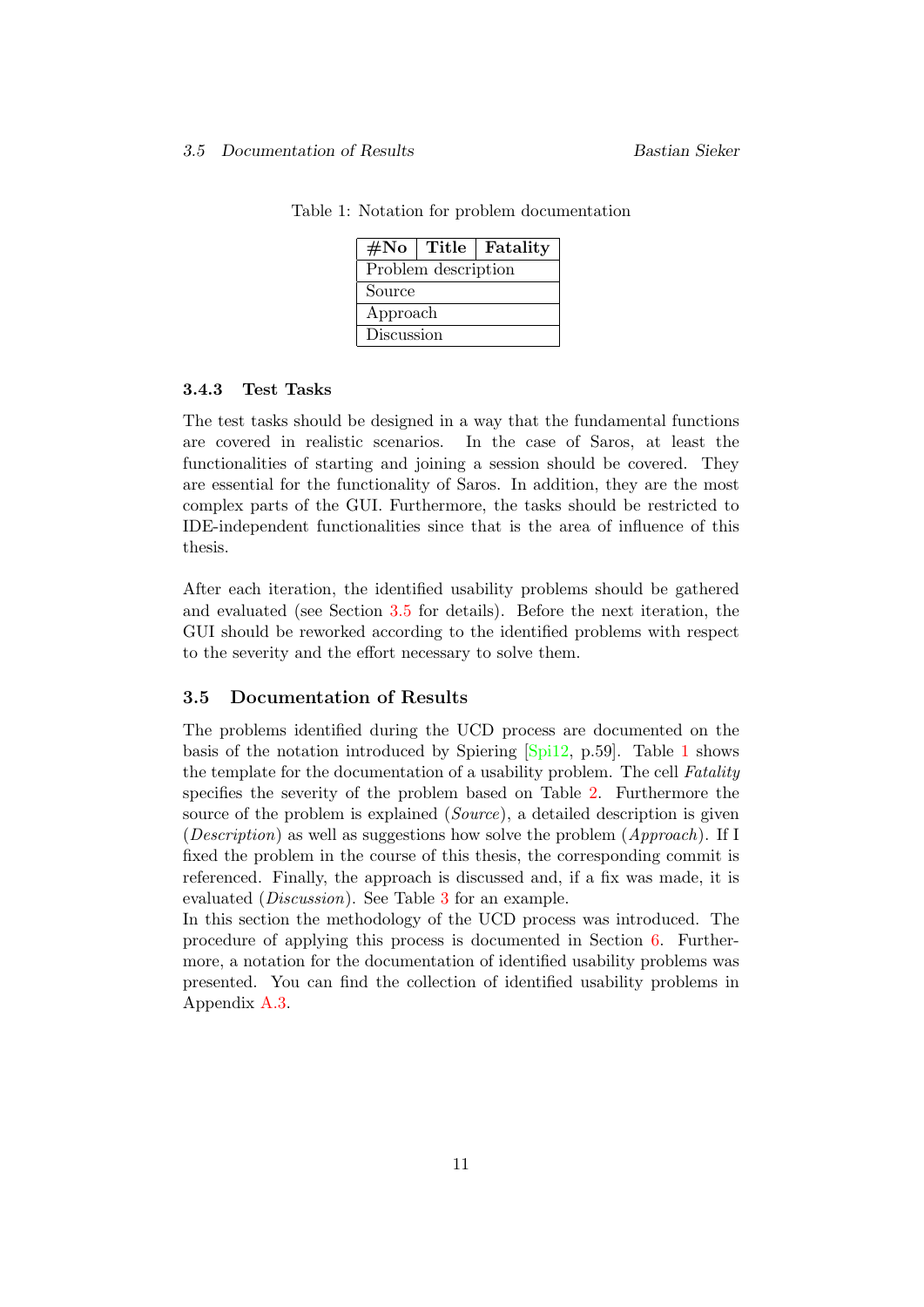<span id="page-16-0"></span>

| Fatality                 | Description                                             |
|--------------------------|---------------------------------------------------------|
| 0 - No Usability Problem | "I don't agree that this is a usability problem at all" |
| 1 - Cosmetic             | "Cosmetic problem only: need not be fixed unless ex-    |
|                          | tra time is available on project"                       |
| 2 - Minor                | "Minor usability problem: fixing this should be given   |
|                          | low priority"                                           |
| $3 - Major$              | "Major usability problem: important to fix, so should   |
|                          | be given high priority"                                 |
| 4 - Catastrophic         | "Usability catastrophe: imperative to fix this before   |
|                          | product can be released"                                |

Table 2: Fatalities based on Nielsen and Mack [\[NLM94\]](#page-62-4)

<span id="page-16-1"></span>Table 3: Example for notation of a documented usability problem.

| #1<br>Unclear state of contacts<br>$\bf{2}$                                         |  |  |  |  |
|-------------------------------------------------------------------------------------|--|--|--|--|
| Only online contacts are marked explicitly with an <i>online</i> tag. When no       |  |  |  |  |
| contact is online, there is no indication about their state.                        |  |  |  |  |
| <b>Source:</b> Usability Tests                                                      |  |  |  |  |
| Approaches:                                                                         |  |  |  |  |
| • Provide a tag for every possible state and show it permanently                    |  |  |  |  |
| <b>Discussion:</b> This problem was found in the old Saros GUI and was not fixed in |  |  |  |  |
| the initial design of the new Saros GUI, thoroughly. Afterwards, the problem        |  |  |  |  |
| was fixed with the following commit:                                                |  |  |  |  |
| http://saros-build.imp.fu-berlin.de/gerrit/#/c/2791/                                |  |  |  |  |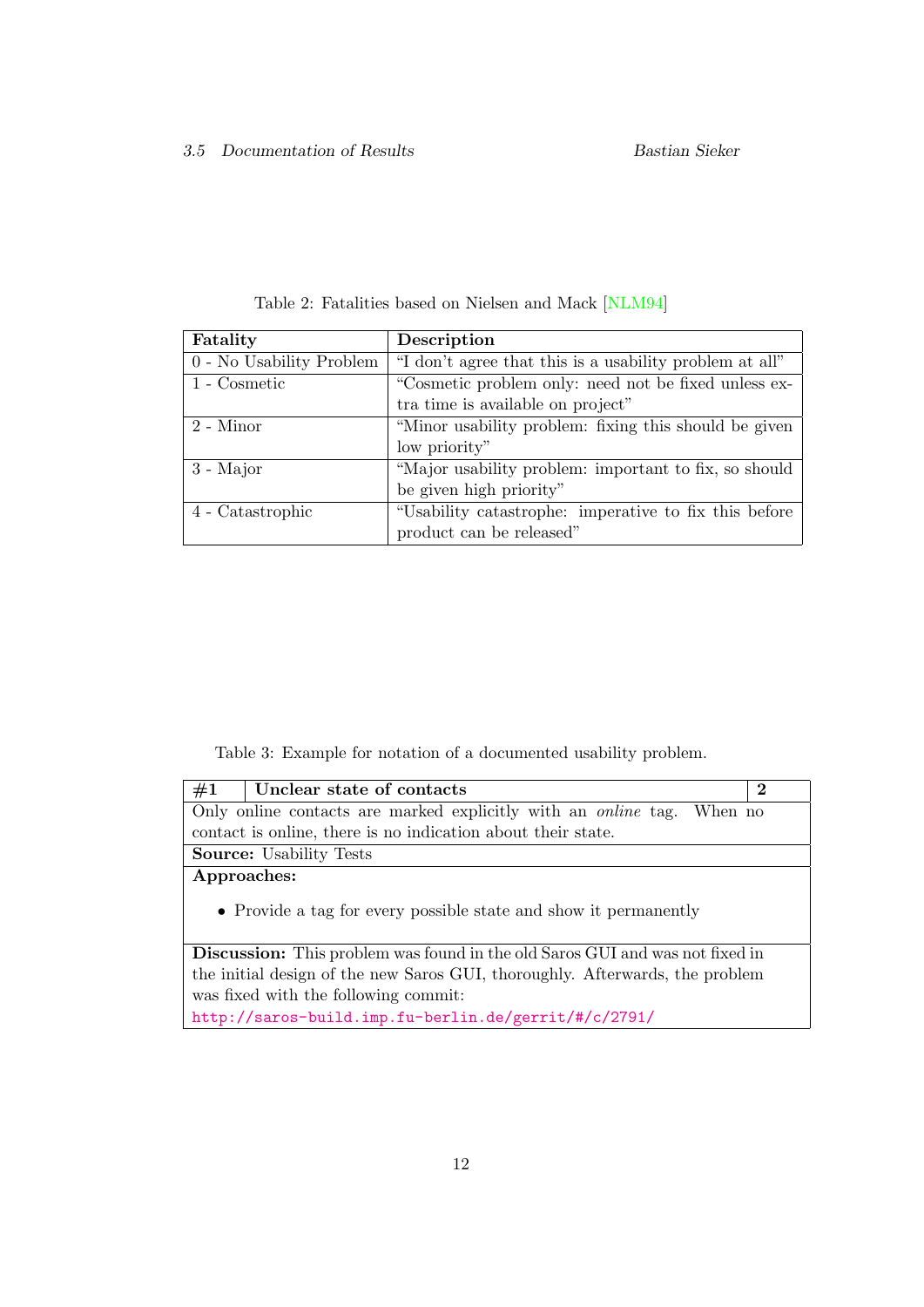# <span id="page-17-0"></span>4 Technology

This chapter introduces and evaluates the technologies of relevance for the Saros GUI. In Section [4.1,](#page-17-1) a brief introduction to utilised technologies is given. Afterwards, in Section [4.2,](#page-18-0) the Saros GUI application is compared with a common web application and special requirements are derived. Next, in Section [4.3,](#page-19-0) the communication interface between Java and JavaScript, mostly implemented by Cikryt, is introduced. In Section [4.4,](#page-22-0) there is a comparison and evaluation of possibly suitable JavaScript frameworks to utilise in the Saros GUI. Finally, in Section [4.5,](#page-26-0) the environment and setup for additional tooling is presented.

# <span id="page-17-1"></span>4.1 HTML, CSS and JavaScript

#### HTML and CSS

HyperText Markup Language (HTML) is a markup language (rather than a programming language) for building static documents, via describing the structure of the document. Today, it is the standard for creating web pages and therefore mostly interpreted in a browser. To define the visual appearance (style) of HTML elements, usually CSS is, and should be, utilised [\[W3C\]](#page-62-5).

Since there is no way to add dynamic behaviour to a HTML document without further  $\text{ado}^{13}$  $\text{ado}^{13}$  $\text{ado}^{13}$ , HTML allows to embed JavaScript code in the document to access, modify, create and delete elements in the document.

#### JavaScript

JavaScript is a dynamic programming language often interpreted by a browser. In today's browsers there is a rich JavaScript API to manipulate the underlying HTML document and add dynamic behaviour. With the rise of JavaScript runtime environments like Node  $JS^{14}$  $JS^{14}$  $JS^{14}$ , however, an increasing amount of stand-alone JavaScript applications is developed.

JavaScript is utilised more and more in web development since web pages evolved from static documents to complex Single Page Applications (SPAs). SPAs are an attempt to increase the usability experience of the user and to decrease the amount of data transferred between the server and the client.

<span id="page-17-2"></span><sup>13</sup>CSS is able to add some dynamic behaviour like hiding/showing elements, basic animations etc., but it is not able to manage application state or handling user actions beyond simple interactions like mouse hovers, conveniently.

<span id="page-17-3"></span> $14$ <http://nodejs.org/>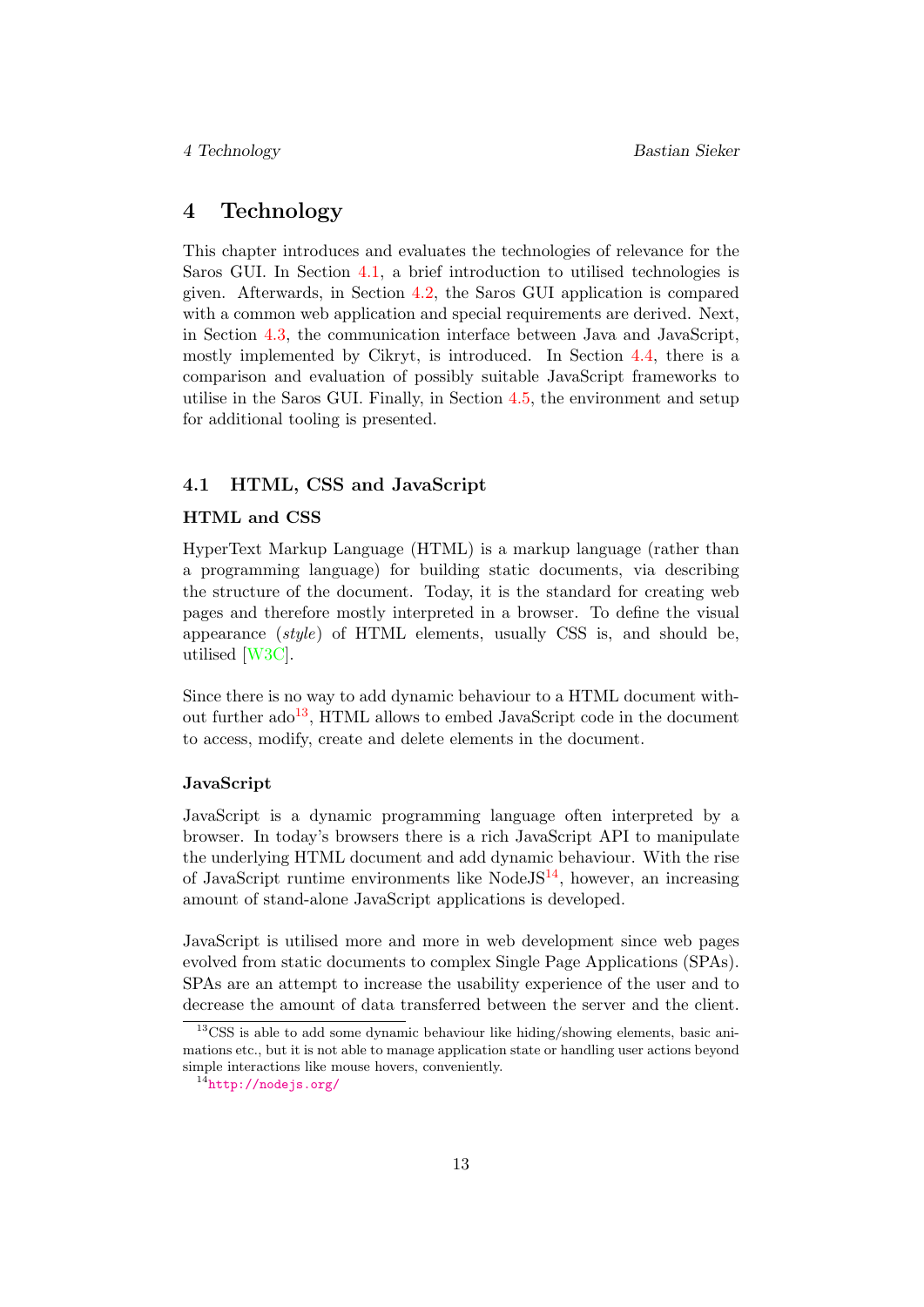To do so, SPAs use  $A J A X^{15}$  $A J A X^{15}$  $A J A X^{15}$  requests to receive data from the server without reloading the whole page in the browser. Therefore the HTTP-request appears to be non-blocking to the user, the application state is maintained on the client and the HTML document can be updated partially (or fully or not at all), according to the data received by the request.

#### <span id="page-18-0"></span>4.2 Saros-specific requirements

In this section we will identify special properties of the Saros GUI in comparison to the SPA scenario described in the previous section. Furthermore, based on that properties, I will derive requirements for the Saros GUI.

When we see the Saros GUI as the *client* in the SPA scenario, and the Java application as the server, we can make essential differences:

- Loading resources Resources like CSS and JavaScript files are fetched locally from the filesystem instead of a remote server via HTTP-requests.
- Data interface There is a bidirectional communication interface between the Saros GUI and the Java application, whereas in the SPA scenario, usually only the client is able to make requests  $16$ . Furthermore, for this communication no HTTP-requests are used. For more details on the interface between Java and JavaScript, have a look at the next section, [4.3.](#page-19-0)
- Hidden browser features The Saros GUI is running in a browser, however a lot of browser features are not accessible, for example bookmarking and navigation on URL-level (buttons to go back and forward in URL history).

In addition to technological aspects, there are special characteristics in the development team:

Team There is a high fluctuation in the Saros team since most team members are students writing their thesis. Moreover, we cannot assume developers to be experienced in web development nor with its technologies.

The above-named properties have an impact on architecture and design decisions of the application, which are derived in the following:

Size of artefacts Since CSS and JavaScript resources are available locally, performance in terms of loading times, which is usually very important in web applications, can be neglected. Tasks like minimising the size of the source code (minifying) are not neccessary.

<span id="page-18-2"></span><span id="page-18-1"></span><sup>15</sup>Asynchronous JavaScript and XML

<sup>&</sup>lt;sup>16</sup>There are exceptions for that: with protocols like WebSocket it is possible for the server to communicate with the client, without the need of polling on client-side.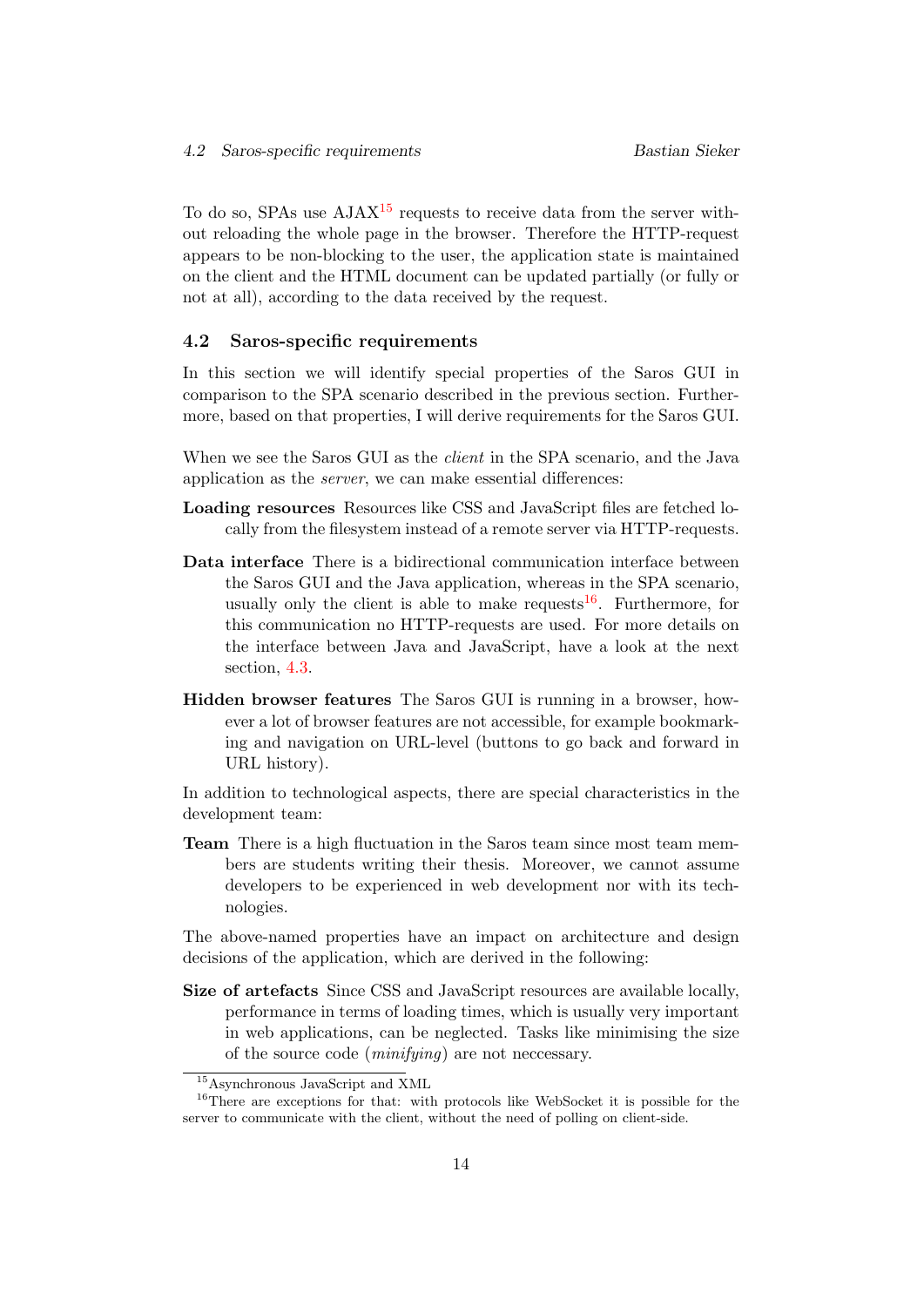- 4.3 Communication interface between Java and JavaScript Bastian Sieker
- Framework choice Choose frameworks which are easy to use and learn even for developers with no or less experience with web technologies. The frameworks should allow high customisation to be prepared for special requirements. Furthermore, the file size of the utilised framework is not a major point for the evaluation of its feasibility for this project.
- Tool support Utilise tools like automated code-style checker and unit-test frameworks to enable developers to find defects early.
- Documentation Provide a good documentation of the code as well as of the development process and the utilised tools to ease the entrance for new developers.

All these points must be considered while designing and structuring the application. That process is explained in more detail in section [5.](#page-28-0) Next, the communication interface between Java and JavaScript is explained in more detail.

#### <span id="page-19-0"></span>4.3 Communication interface between Java and JavaScript

After At first, we will have a look at the groundwork and the dependencies for the communication interface. Cikryt introduces the IDE-independent module ui, which is, as the core module of Saros, a bundle in Eclipse's  $OSGI<sup>17</sup>$  $OSGI<sup>17</sup>$  $OSGI<sup>17</sup>$  context [\[Cik15\]](#page-61-0). The ui module contains all IDE-independent Java classes and the HTML, CSS and JavaScript resources. Tasks of the Java part are:

- 1. Providing a bidirectional data interface between the core module and the ui module.
- 2. Delegation of method calls from ui module to the core module.
- 3. Holding application state information and their conversion to  $\text{JSON}^{18}$  $\text{JSON}^{18}$  $\text{JSON}^{18}$ presentations (via  $\text{GSON}^{19}$  $\text{GSON}^{19}$  $\text{GSON}^{19}$ ).

In the following, the data transfer between the ui module and the JavaScript application running the GUI is introduced. When I speak about Java or the Java-side the ui module is referenced. When I speak about the JavaScriptside or the JavaScript application, I mean the JavaScript application running the Saros GUI.

<span id="page-19-1"></span><sup>17</sup>A modular service platform for Java, see http://www.osgi.org/Specifications/HomePage (retrieved 12th August 2015) for more information.

<span id="page-19-3"></span><span id="page-19-2"></span><sup>18</sup>JavaScript Object Notation

<sup>19</sup>A library for converting Java objects to JSON and vice versa, [https://github.com/](https://github.com/google/gson/) [google/gson/](https://github.com/google/gson/).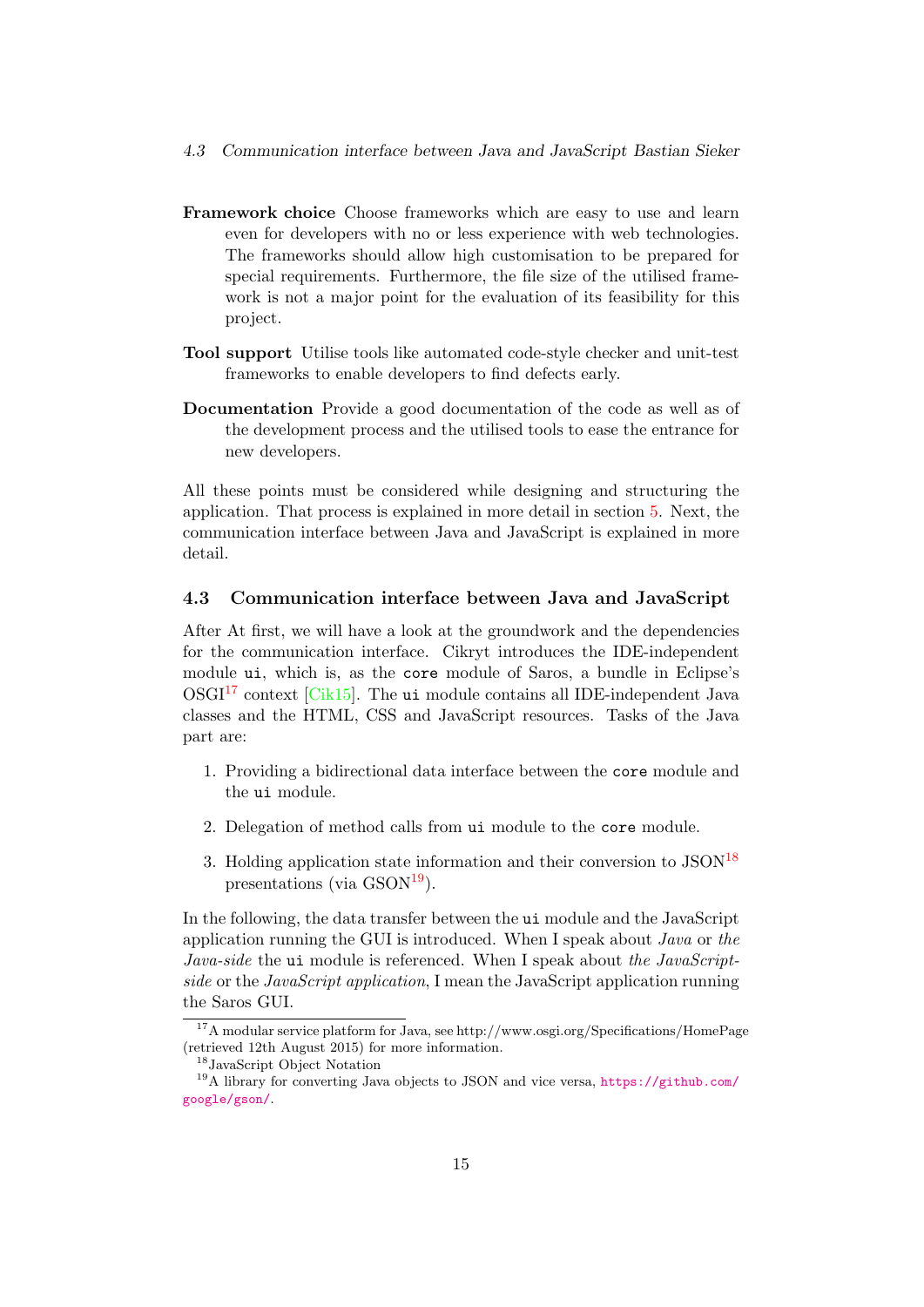#### Java-to-JavaScript Data Interface

From Java you can execute JavaScript code in a browser instance of the Saros GUI via calling browser.run(String code). For example, if we want to call a JavaScript function named showError with one argument we can do it like shown in Listing [1.](#page-20-0)

Listing 1: Calling a JavaScript function from Java

```
String errorMsg = "Error";
browser.run ("showError ('" + errorMsg + "')");
```
There are two main use cases for calling JavaScript from Java. First, it is used to propagate application state to the JavaScript application. If for example a user successfully connected, the JavaScript application needs to get information to be able to reflect the change of state in the UI. This is done by creating JSON representations of the Java objects managing the state of the application and calling dedicated functions with the JSON representations as argument. This JavaScript function has to be defined and it has to know in which form the data is provided and what to do with it. The second use case is providing feedback to the JavaScript application in case of errors on the Java-side.

In theory, you can execute arbitrary JavaScript code, however we should seek a narrower and more explicit interface to be able to document it, appropriately. This abstraction was introduced by Matthias Bohnstedt [\[Boh15\]](#page-61-3). He introduces the class JavaScriptAPI which is responsible for encapsulating all possible JavaScript calls from Java. The direct usage of browser.run(String code) should be avoided, instead the welldocumented methods from JavaScriptAPI should be used. Listing [2](#page-20-1) shows the usage of JavaScriptAPI.

<span id="page-20-1"></span>Listing 2: Calling a JavaScript function from Java with JavaScriptAPI

```
String errorMsg = " Error ";
JavaScriptAPI . showError ( browser , errorMsg );
```
The available methods can be documented as usual in Java and the whole interface is encapsulated in one class to provide a clean summary of the interface. In comparison, with the direct method in Listing [1,](#page-20-0) there is no way to conveniently document the behaviour of the JavaScript call on Java-side and no central place to encapsulate the interface.

After being able to call JavaScript from Java, next, we will have a look at how to call Java from JavaScript.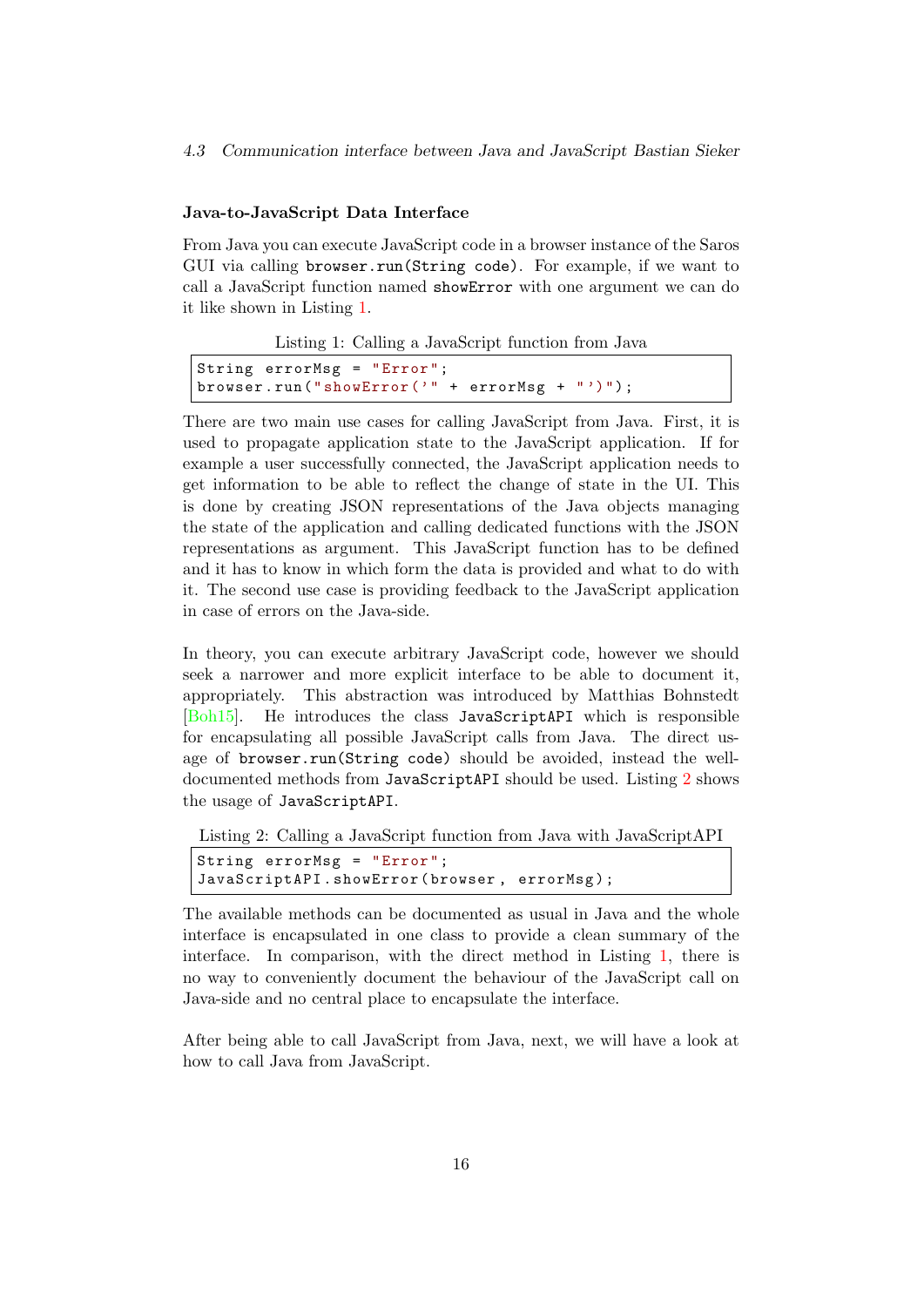#### JavaScript-to-Java Data Interface

There are Java functions, in the following called browser functions, which can be invoked from JavaScript. The use case for calling Java from JavaScript is to forward actions the user triggered in the GUI to the Java-side and actually perform that action.

Browser functions are implemented in Java and inject a JavaScript function in the global namespace of the HTML document, thus, they are callable from JavaScript. Calling such JavaScript functions triggers the execution of the corresponding Java code. Those functions define the Saros API which is accessible from the JavaScript application. By default, browser functions are executed synchronously in the same thread as the UI and are therefore blocking. The return value of the function can be handled on Javascript-side, when necessary.

Listing 3: Synchronously executed browser function

```
new JavascriptFunction ("__java_addContact") {
    @Override
    public Object function (final Object [] arguments) {
        try {
             stateFacade.addContact (new JID ((String)
                arguments [0]) ,
                 (String) arguments [1]);
        } catch (XMPPException e) {
             // [...] handle exception
        }
        return null;
    }
}
```
The execution of the browser function in Listing [3](#page-21-0) can be triggered from JavaScript like illustrated in Listing [4.](#page-21-1)

| Listing 4: Calling a browser function from JavaScript |  |
|-------------------------------------------------------|--|
|-------------------------------------------------------|--|

<span id="page-21-1"></span>

|  | __java_addContact(jid, name); |  |
|--|-------------------------------|--|
|--|-------------------------------|--|

It is also possible to swap the execution of browser functions in a different thread to make them asynchronous. If you want to work with the return value of asynchronous functions on JavaScript-side, this is not possible, directly. As a workaround you can pass information via the Java-to-JavaScript interface, see Listing [5,](#page-22-1) for example.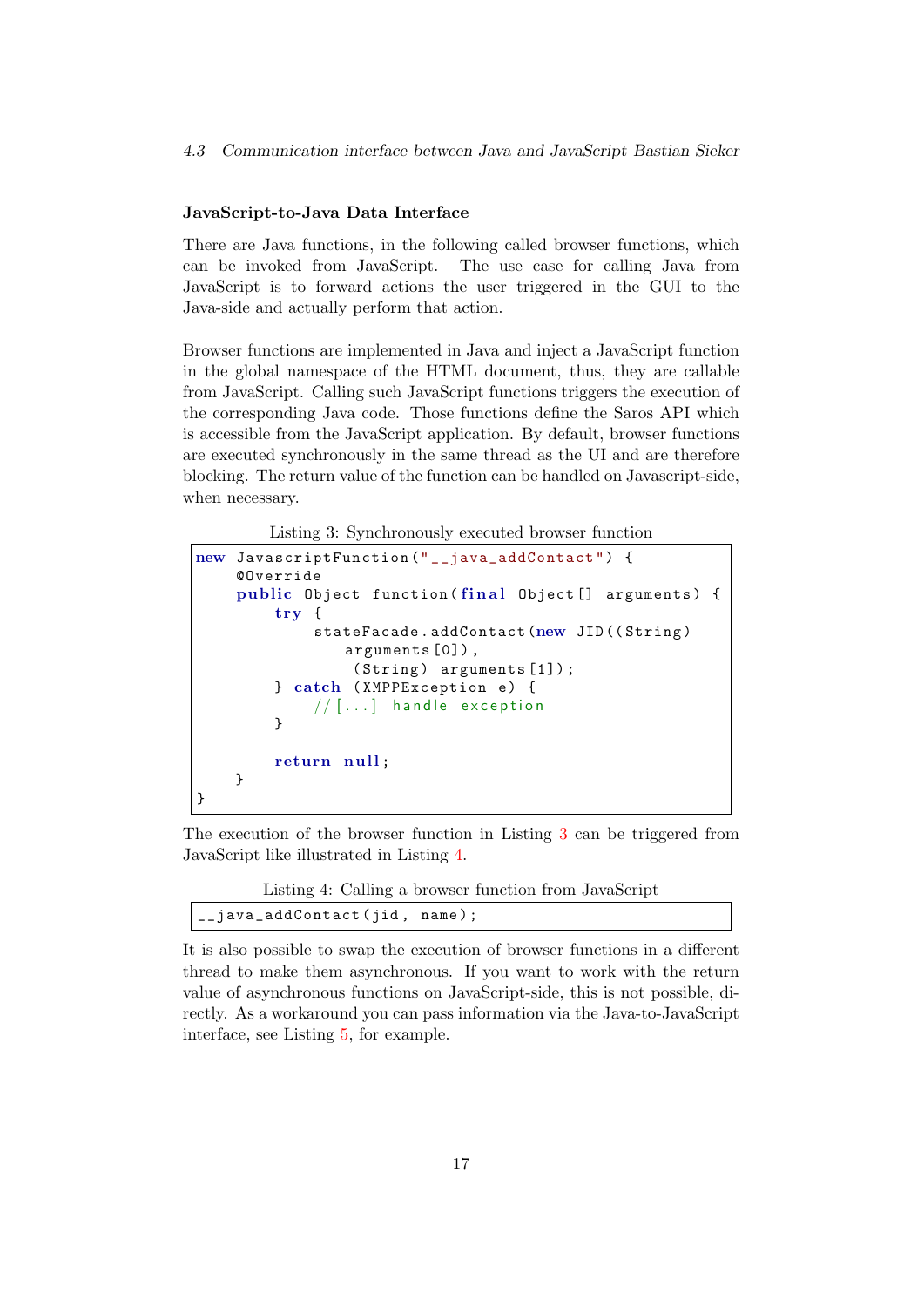```
Listing 5: Asynchronously executed browser function
```

```
new JavascriptFunction (" __java_connect ") {
    @Override
    public Object function (Object [] arguments) {
         if (arguments.length > 0&& arguments [0] != null) {
             Gson gson = new Gson();
             final Account account = gson.fromJson((String) arguments [0], Account.class;
             ThreadUtils . runSafeAsync ( LOG ,
                 new Runnable () {
                      @Override
                      public void run () {
                          stateFacade . connect ( account );
                      }
                 }
             );
        } else {
             JavaScriptAPI . showError ( browser ,
                 errString);
        }
        return null;
    }
}
```
As mentioned, the browser functions are injected in the global namespace of the HTML document with the naming convention \_\_java\_<functionName>. However, it is a good idea to abstract the interface to make it clean and more convenient. This is done by introducing a SarosApi object on JavaScriptside, described in Chapter [5.](#page-28-0)

# <span id="page-22-0"></span>4.4 JavaScript MV\*-Framework Evaluation

Since the implementation of the Saros GUI leads to a sophisticated JavaScript application, many architectural decisions must be made. Currently, there is a wide and sometimes confusing landscape of JavaScript  $MV^{*20}$  $MV^{*20}$  $MV^{*20}$ -frameworks to ease structuring, development, maintanance, and testing browser-based applications. Most of these frameworks tackle the same problems, however, the underlying concepts diverge, heavily. Furthermore, in the context of Saros, we have to consider some additional requirements as described in section [4.2.](#page-18-0)

<span id="page-22-2"></span><sup>20</sup>Popular architectural pattern where the model and view part can be defined analog to the corresponding parts of the Model-View-Controller pattern. However, the controller is not further specified. For example, the view part may be responsible for doing the controller work of an traditional Model-View-Controller implementation.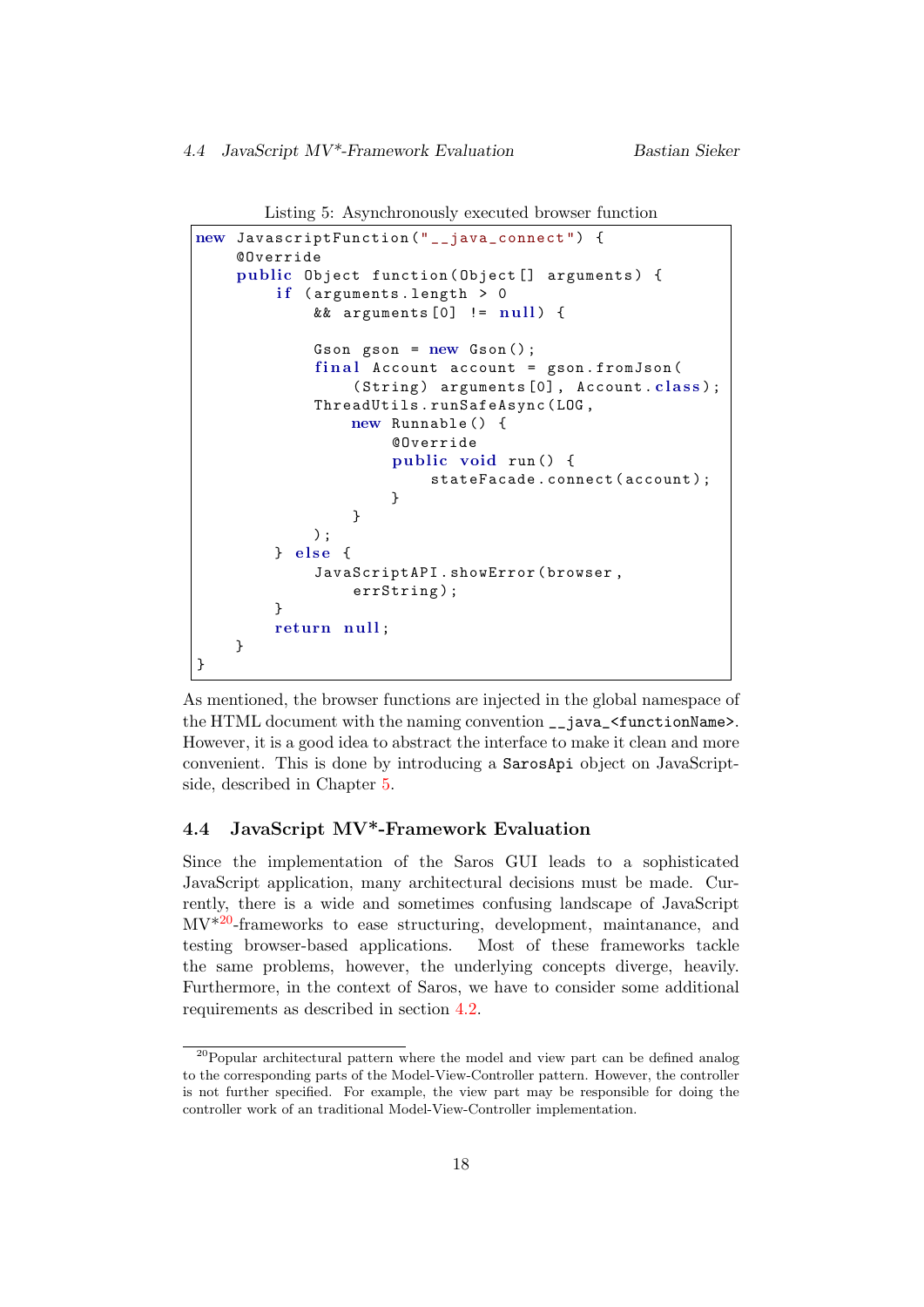To overview the various solutions and its features the TodoMVC project was started by Addy Osmani<sup>[21](#page-23-2)</sup>. The project provides "the same application implemented using  $MV^*$  concepts in most of the popular JavaScript  $MV^*$ -frameworks of today". To get a more detailed impression of how different frameworks work, I recommend to have a look at the corresponding implementation of TodoMVC. In the following, the most promising MV\* frameworks are evaluated with the previously defined special requirements of the use case Saros frontend in mind.

#### <span id="page-23-0"></span>4.4.1 AngularJS

Angular $JS^{22}$  $JS^{22}$  $JS^{22}$  is a very popular<sup>[23](#page-23-4)</sup> JavaScript framework which extends HTML with declarative markup to allow developers to build sophisticated UIs and wire up components without deep knowledge of JavaScript. AngularJS is feature-rich, with built-in solutions for tasks like two-way data-binding (the model updates the view on changes, automatically, and vice versa), form validation and much more. In addition, a module system and a mechanism for dependency injection is integrated. There is no additional template engine utilised, rather HTML itself is extended to perform templating.

Due to favouring declarative code over imperative code, the framework has a very high level of abstraction. Many common problems can therefore be tackled fast and efficient, however, when facing special requirements and extraordinary problems which require customising default behaviour, things can get complicated. For that purpose, the official AngularJS website states:

"Angular simplifies application development by presenting a higher level of abstraction to the developer. Like any abstraction, it comes at a cost of flexibility. In other words, not every app is a good fit for Angular." [\[Ang\]](#page-61-9)

A plus for AngularJS is the very big development community and its rich plugin and extension ecosystem.

#### <span id="page-23-1"></span>4.4.2 EmberJS

EmberJS<sup>[24](#page-23-5)</sup> is claiming itself being a "framework for creating ambitious web applications". It abstracts a lot of the common tasks in the area of web

<span id="page-23-2"></span> $21$ <http://todomvc.com/>

<span id="page-23-4"></span><span id="page-23-3"></span><sup>22</sup><http://angularjs.org/>

<sup>23</sup>Over 40.000 Stars on GitHub (<https://github.com/angular/angular.js>), roughly twice as much as BackboneJS (<https://github.com/jashkenas/backbone/>). EmberJS (<https://github.com/emberjs/ember.js>) has only around 14.000. Numbers as of August 2015.

<span id="page-23-5"></span><sup>24</sup><http://emberjs.com/>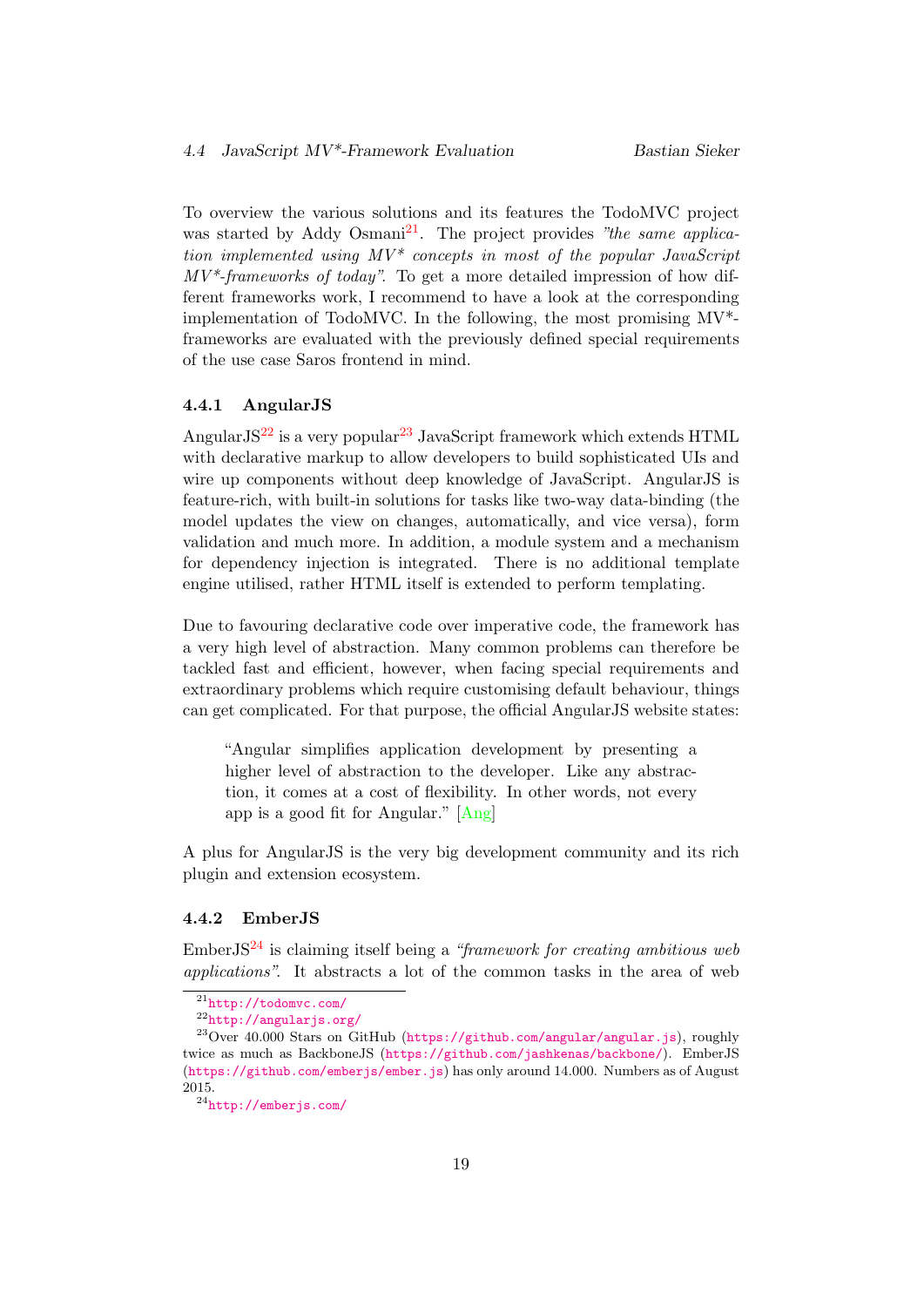development like data management, routing, data-binding and templating. This is especially interesting for large applications which are long-running and have to handle a lot of data which may be strongly interconnected. It offers sophisticated functionality like creating application-specific HTML tags using Handlebars<sup>[25](#page-24-2)</sup> to encapsulate custom markup and behaviour. To wire up the objects of an application, EmberJS strongly utilises naming conventions.

Due to the high level of abstraction, naming conventions and idiosyncratic patterns, the framework is hard to learn and internal processes are difficult to comprehend. To understand the underlying concepts it is not sufficient to be familiar to JavaScript, the codebase is huge and complex.

#### <span id="page-24-0"></span>4.4.3 BackboneJS

Backbone $JS^{26}$  $JS^{26}$  $JS^{26}$  mainly provides skeletons for models, collections and views, a router and an event system to help structuring web applications. The code is well documented and relatively easy to understand due to its low level of abstraction. It does not try to provide built-in solutions for every common task (for example templating and data-binding), however it is designed to conveniently integrate such functionality, if required. There is a rich landscape of extensions for the tasks BackboneJS is not handling itself. Developers often can chose between different solutions for a problem, following different design philosophies.

On the one hand, due to the low level of abstraction, at the beginning of a project developers often have to write more boilerplate code than with frameworks like AngularJS and EmberJS. On the other hand, due to its flexibility, BackboneJS is especially interesting for custom or partially unknown requirements. There are a number of frameworks based on BackboneJS, each adding functionality to provide solutions for additional tasks.

#### <span id="page-24-1"></span>4.4.4 AmpersandJS

Ampersand  $JS^{27}$  $JS^{27}$  $JS^{27}$  is a highly modularised framework based on many ideas of BackboneJS. It consists of independent modules hosted on GitHub[28](#page-24-5) which are accessible via  $NPM^{29}$  $NPM^{29}$  $NPM^{29}$ , the NodeJS package manager. It extends BackboneJS by features like declarative data-binding, derived properties, nested views and more. AmpersandJS shares a lot of conventions with BackboneJS, which offers the possibility to use BackboneJS components,

<span id="page-24-2"></span><sup>25</sup>Template Engine, <http://handlebarsjs.com/>.

<span id="page-24-3"></span><sup>26</sup><http://backbonejs.org/>

<span id="page-24-4"></span><sup>27</sup><http://ampersandjs.com/>

<span id="page-24-5"></span><sup>28</sup><https://github.com/AmpersandJS>

<span id="page-24-6"></span><sup>29</sup><https://www.npmjs.com/>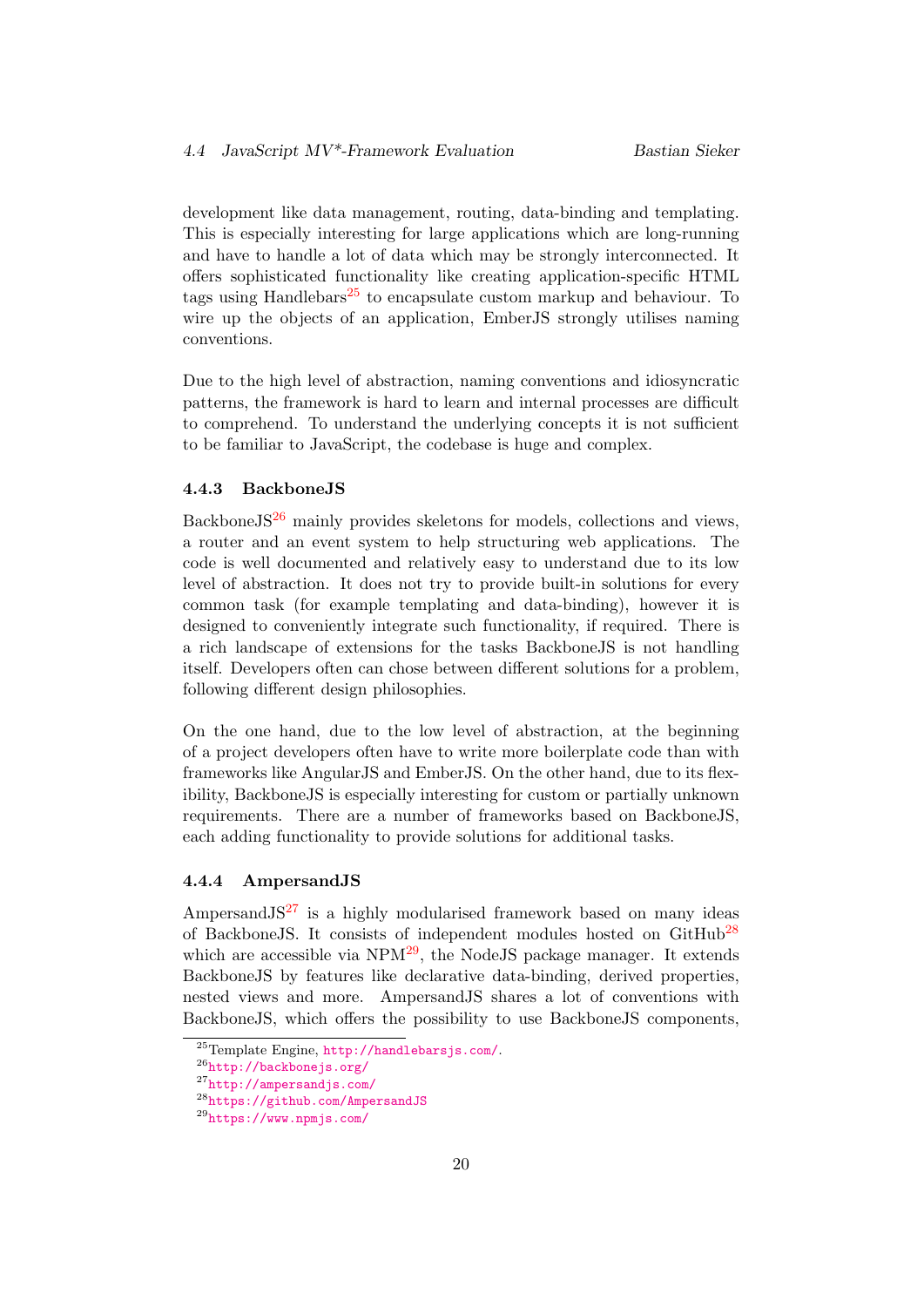#### 4.4 JavaScript MV\*-Framework Evaluation Bastian Sieker

<span id="page-25-2"></span>

|                 | Abstraction   Built-in |          | Adaptibility | Learnability   Community |  |
|-----------------|------------------------|----------|--------------|--------------------------|--|
|                 |                        | features | Flexibility  |                          |  |
| Angular         | high                   |          |              |                          |  |
| Ember           | high                   |          |              |                          |  |
| <b>Backbone</b> | low                    |          |              |                          |  |
| Ampersand       | medium                 |          |              |                          |  |

Table 4: Properties of evaluated frameworks

like views, in your AmpersandJS application. A lot of ideas and concepts of Ampersand JS are derived from Human JavaScript<sup>[30](#page-25-1)</sup>, written by the main contributor, Henrik Joreteg.

A drawback of AmpersandJS is a relatively (at least in comparison to the three big players mentioned before) small community, however, the code is actively maintained and developed. The impact of this problem is decreased by the interoperability with BackboneJS components. Like BackboneJS, the codebase is small, well documented and readable, the level of abstraction is relatively low.

# <span id="page-25-0"></span>4.4.5 Decision making

As elaborated in Section [4.2,](#page-18-0) we have to keep the special requirements of the Saros project in mind, when making a decision about a framework for the Saros GUI JavaScript application. Making sure that the maintenance and further development is convenient even for developers without a web development background is crucial. Table [4](#page-25-2) summarises the most important properties of the introduced frameworks.

AngularJS and EmberJS are fully equipped frameworks, offering a rich palette of features and powerful functionality to the developer. EmberJS does that at the cost of being intuitively usable. Developers have to deal with a lot of conventions and uncommon patterns which lead to a decrease of learnability. AngularJS even originated by the idea to enable people without a programming background to write powerful user interfaces and web applications. However, there are limitations when facing non-standard problems which can not be solved with the built-in features. The effort to handle such special cases is difficult to estimate. Furthermore, a deep knowledge of the framework is necessary.

In comparison to the previous two, BackboneJS and AmpersandJS are more flexible and easier to understand and to learn due to the lower level

<span id="page-25-1"></span><sup>30</sup><http://humanjavascript.com/>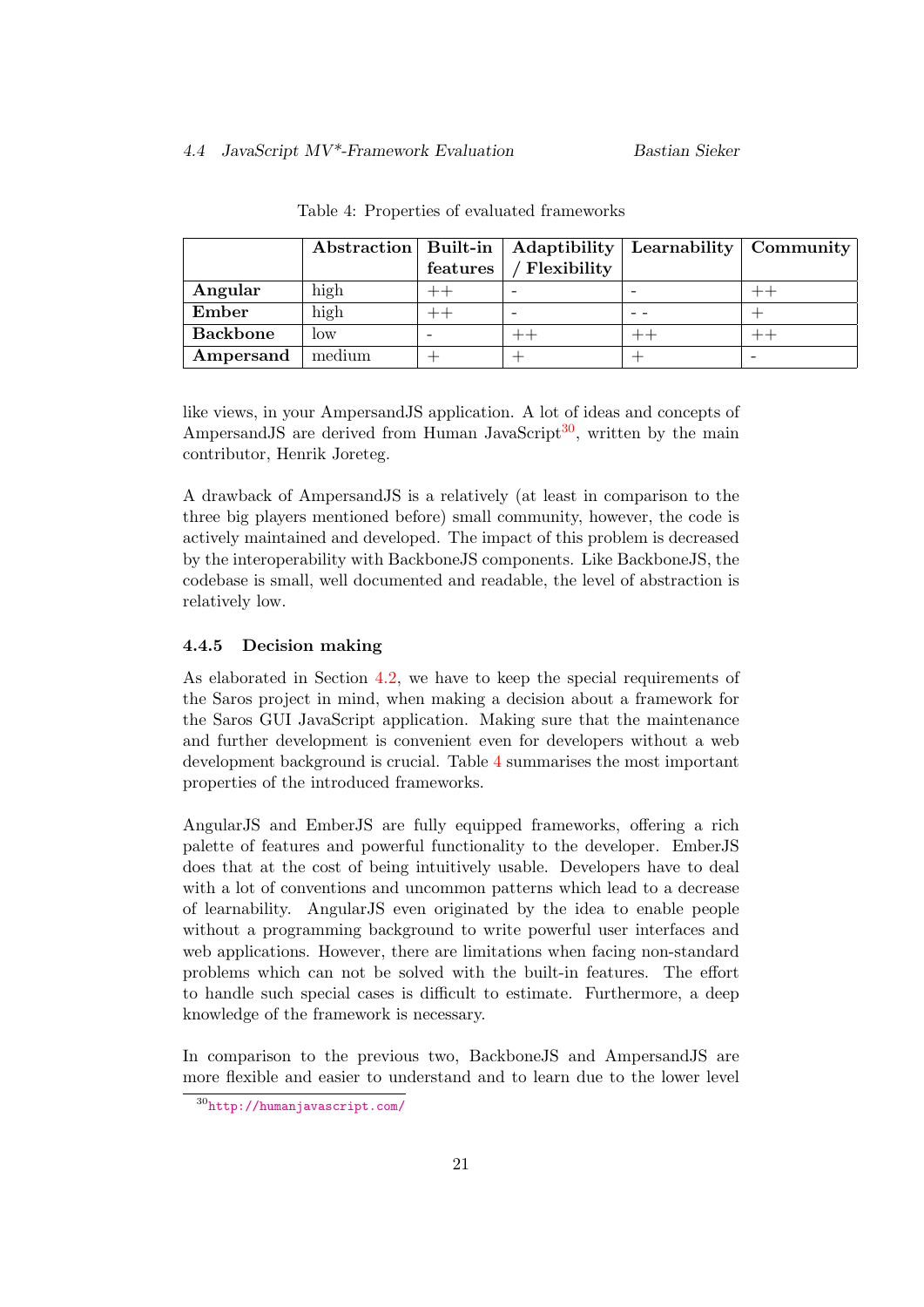of abstraction. The built-in components are exchangeable and conveniently adaptable and extendable. The downside is more boilerplate code at the beginning of a project. However, I think a software engineer without a web development background will have a less cumbersome start into a JavaScript project based on a framework that provides predictable behaviour and understandable source code, rather than hiding complex functionality behind layers of high abstraction.

The nice thing about AmpersandJS is that it provides some enhancements and some more functionality than BackboneJS, without loosing its strengths. The small community may be a downside, but due to the interoperability with BackboneJS components it is future-safe, in my opinion. Therefore, AmpersandJS offers the best compromise and is the framework of choice for the Saros GUI JavaScript application.

#### <span id="page-26-0"></span>4.5 JavaScript Tooling

Since JavaScript applications are getting more and more complex, there is an increasing need for supporting the development process with tools like it is nowadays common in other software environments like Java. There is a wide range of tasks that can be automated potentially, which is especially important to lower the entry hurdle for new developers. Such tasks are for example running unit tests, building an application bundle and code auto-formatting<sup>[31](#page-26-1)</sup>.

After briefly introducing NodeJS, which is the runtime environment for most of the tools regarding JavaScript development, I will give an example of how to use this environment in a JavaScript project like the Saros GUI.

#### NodeJS and NPM

NodeJS[32](#page-26-2) is a JavaScript runtime environment to enable the development of JavaScript applications running outside of a browser. NodeJS is shipped with its package manager  $NPM^{33}$  $NPM^{33}$  $NPM^{33}$  (Node Package Manager), which is also managing a lot of packages independent of NodeJS, like for example the modules of AmpersandJS.

#### Utilising NPM

The nice thing about NPM is that you can manage the JavaScript dependencies of your application and the dependencies regarding utilised tools,

<span id="page-26-1"></span> $31$ For a more extensive list, see [http://rmurphey.com/blog/2012/04/12/](http://rmurphey.com/blog/2012/04/12/a-baseline-for-front-end-developers/) [a-baseline-for-front-end-developers/](http://rmurphey.com/blog/2012/04/12/a-baseline-for-front-end-developers/)

<span id="page-26-2"></span><sup>32</sup><https://nodejs.org/>

<span id="page-26-3"></span><sup>33</sup><https://www.npmjs.com/>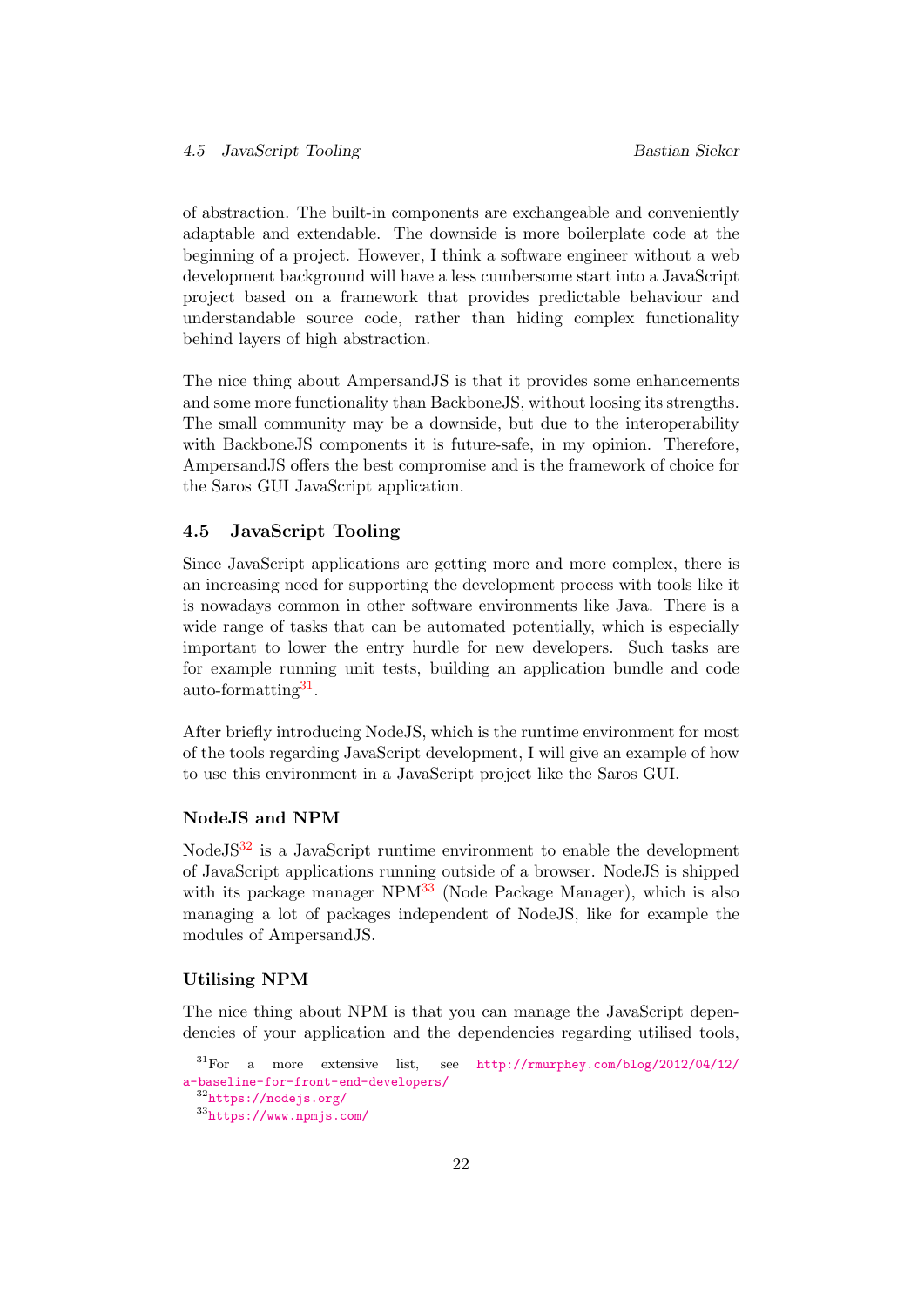for example for building the application, in one central place and with one package manager. As a consequence, a new developer can get all necessary source code and command line tools for building and testing the application with one invocation of npm install, for example.

The entry point of every project based on NPM packages is its package.json, where dependencies are defined. There is a distinction between dependencies regarding the application itself (dependencies), and dependencies for tools supporting the development of the application (devDependencies). Furthermore, there is the possibility to define scripts which can be run via npm run <scriptName> to ease the use of the utilised  $\text{tools}^{34}.$  $\text{tools}^{34}.$  $\text{tools}^{34}.$ 

See Section [5.4](#page-38-0) for detailed information about which NPM packages are utilised in the Saros GUI project, and how.

<span id="page-27-0"></span><sup>34</sup>Have a look at <https://docs.npmjs.com/files/package.json> for a comprehensive documentation.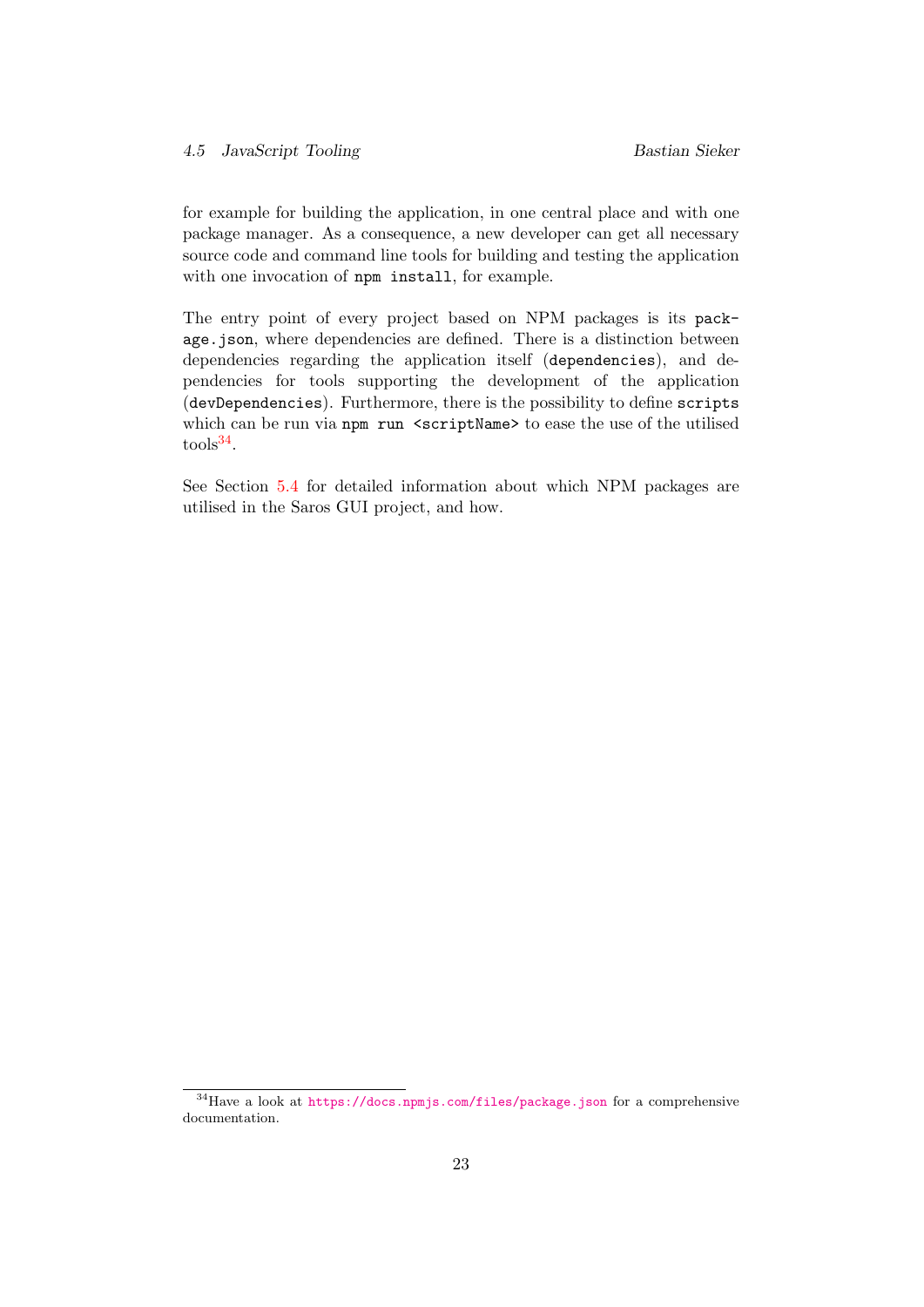# <span id="page-28-0"></span>5 Implementation

This chapter describes implementation details of the new Saros GUI based on HTML, CSS and JavaScript. In Section [5.1,](#page-28-1) adaptions of the groundwork by Cikryt are described. Afterwards, in Section [5.2,](#page-28-2) structure and implementation details of the new Saros GUI are explained, special challenges are presented (Section [5.3\)](#page-34-0), followed by the environment for tool support  $(Section 5.4).$  $(Section 5.4).$  $(Section 5.4).$ 

Next, the build integration is discussed shortly (Section [5.5\)](#page-39-3) and accompanying refactorings are enumerated (Section [5.6\)](#page-41-0). Finally, in Section [5.7](#page-42-0) the results of the implementation are summarised.

#### <span id="page-28-1"></span>5.1 UI modules

As described in Chapter [4,](#page-17-0) Cikryt introduced an IDE-independent, dedicated module ui in Eclipse's OSGi context which provided functionality for the communication interface between Java and JavaScript as well as JavaScript, CSS and HTML resources. For the implementation in the course of this thesis, I introduced a new module ui-frontend, in which the JavaScript, CSS and HTML resources are outsourced. The new module ui-frontend is a fragment of the module ui, which means that its content, the frontend resources, is made available in the ui module. See Figure [1](#page-29-1) for a visualisation of the dependencies between individual Saros modules. Ac There are two reasons for this decision. First, the ui module is now a pure Java module, the ui-frontend module contains frontend technologies only and may utilise its own, independent build process (see Section [5.5](#page-39-3) for more details about the build process). The explicit separation emphasises that fact to make developers aware of it. Second, the application is basically completely independent of all other Saros modules, which means that it is possible to debug, test (manual testing as well as automated unit testing) and run the application stand-alone in a browser. The only requirement is, that the Java-to-JavaScript interface must be mocked, for example with hardcoded JSON data. Thus, it is possible to develop the application without requiring other Saros modules.

# <span id="page-28-2"></span>5.2 Saros GUI JavaScript application

In the following, structure and individual components of the Saros GUI JavaScript application are introduced.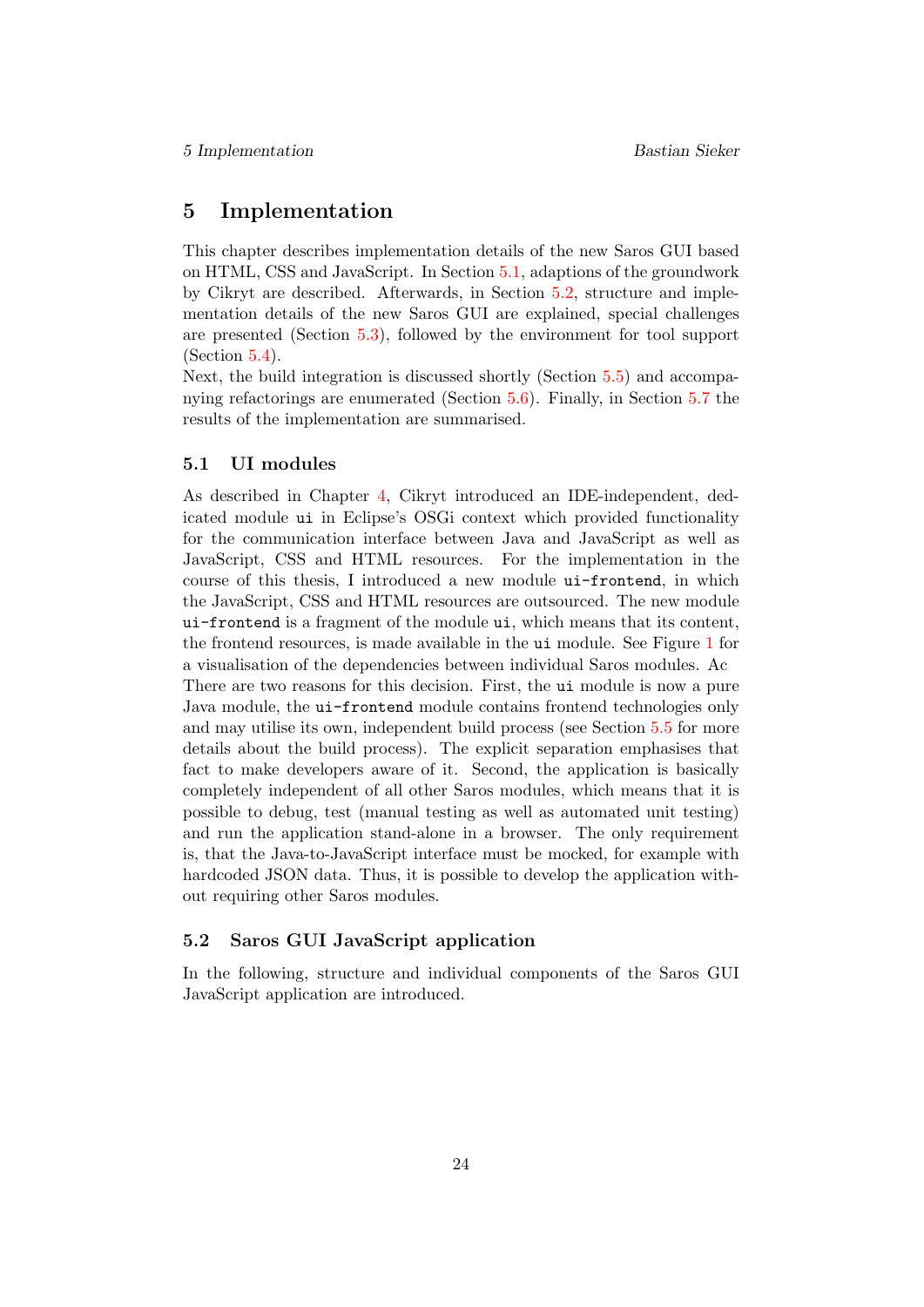<span id="page-29-1"></span>

Figure 1: Dependencies between individual Saros modules, based on [\[Cik15,](#page-61-0) p.39]

#### <span id="page-29-0"></span>5.2.1 CommonJS Modules

NodeJS, introduced in Section [4.5,](#page-26-0) provides a module system  $35$  based on the CommonJS specification<sup>[36](#page-29-3)</sup>. It enables developers to write, share and consume modules which can be loaded via require(). Since the JavaScript language specifications prior to ECMAScript  $2015^{37}$  $2015^{37}$  $2015^{37}$  lack a module system, there are tools like Browserify (see Section [5.4](#page-38-0) for more details), which understands require( $\frac{38}{8}$  $\frac{38}{8}$  $\frac{38}{8}$  and can bundle browser-based applications utilising CommonJS modules.

As AmpersandJS is provided by CommonJS modules, the Saros GUI JavaScript application is structured in that way, as well. For an example, have a look at Section [5.2.3,](#page-30-1) introducing the SarosApi module.

Since AmpersandJS uses CommonJS modules, it was a nearby decision to use them for the Saros GUI, as well. It encourages the developer to modu-

<span id="page-29-3"></span><span id="page-29-2"></span><sup>35</sup><https://nodejs.org/docs/latest/api/modules.html>

<span id="page-29-4"></span><sup>36</sup><http://www.commonjs.org/specs/modules/1.0/>

<sup>37</sup>[http://www.ecma-international.org/publications/files/ECMA-ST/Ecma-262.](http://www.ecma-international.org/publications/files/ECMA-ST/Ecma-262.pdf) [pdf](http://www.ecma-international.org/publications/files/ECMA-ST/Ecma-262.pdf)

<span id="page-29-5"></span><sup>38</sup>JavaScript function which is called with a String describing the relative path to the required module.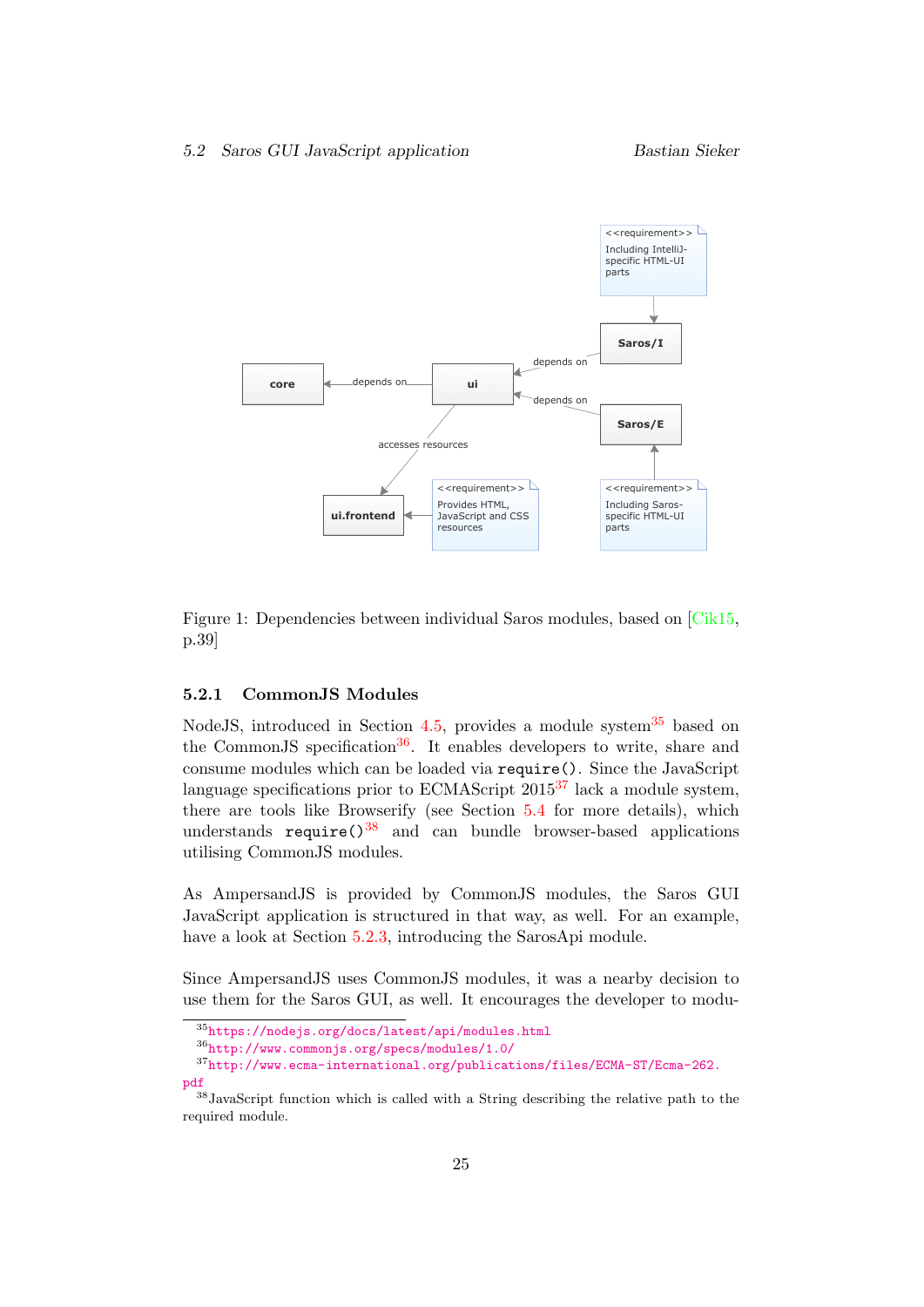larise the code, avoids the pollution of the global namespace and simplifies tasks like dependency management and unit testing.

#### <span id="page-30-0"></span>5.2.2 Project Structure

To make it easy for developers to find the source code responsible for a specific task, the JavaScript application in  $html/$  is structured in multiple directories, each holding modules of a specific type. The convention is that every JavaScript file in the project holds exactly one CommonJS module. Exceptions to that are the files in html/js/vendor and the entrance point of the application, html/js/app.js. The directory html/js/vendor contains all third-party code which is not available via NPM. Thus, we are not able to make assumptions of whether such code is CommonJS-compatible. For example, the Bootstrap extension for providing a context menu is placed in that directory (see Section [5.2.5](#page-33-1) for more information about Bootstrap and other external dependencies). Since  $html/js/app.$  is is responsible for kicking off the application (it serves as an entry file for Browserify, see Section [5.4\)](#page-38-0), it is not necessary to provide it as a module.

Models and collections (data representations) are placed in  $html/js/$ models. Views, responsible for managing a specific part of the GUI, for example the contact list, are placed in html/js/views. Usually, they hold one or multiple models/collections and have to synchronise the data between models and their representation in the DOM. In addition, they hold a template which describes the concrete DOM representation. Those templates are written in JADE (see Section [5.2.4\)](#page-33-0) and are present in html/templates. Furthermore, in html/js/pages views are placed which represent a closed entity in the Saros GUI not contained by any other page or view. For every HTML file in html there is exactly one page. In Figure [2,](#page-31-0) the relations between the named components of the application are visualised.

In html/css one can find the internal CSS definitions (html/css/saros.css) as well as external. Unit tests are specified in html/test. The application bundle generated by the build process (see Section [5.4\)](#page-38-0) is placed in html/bundle. All files a developers wants to include into the build of the ui-frontend OSGi module, which are the files finally made available to the ui OSGi module, must be copied to html/dist.

#### <span id="page-30-1"></span>5.2.3 The SarosApi Module

The interface between Java and JavaScript on JavaScript-side is completely encapsulated in the SarosApi JavaScript object, afterwards called SarosApi,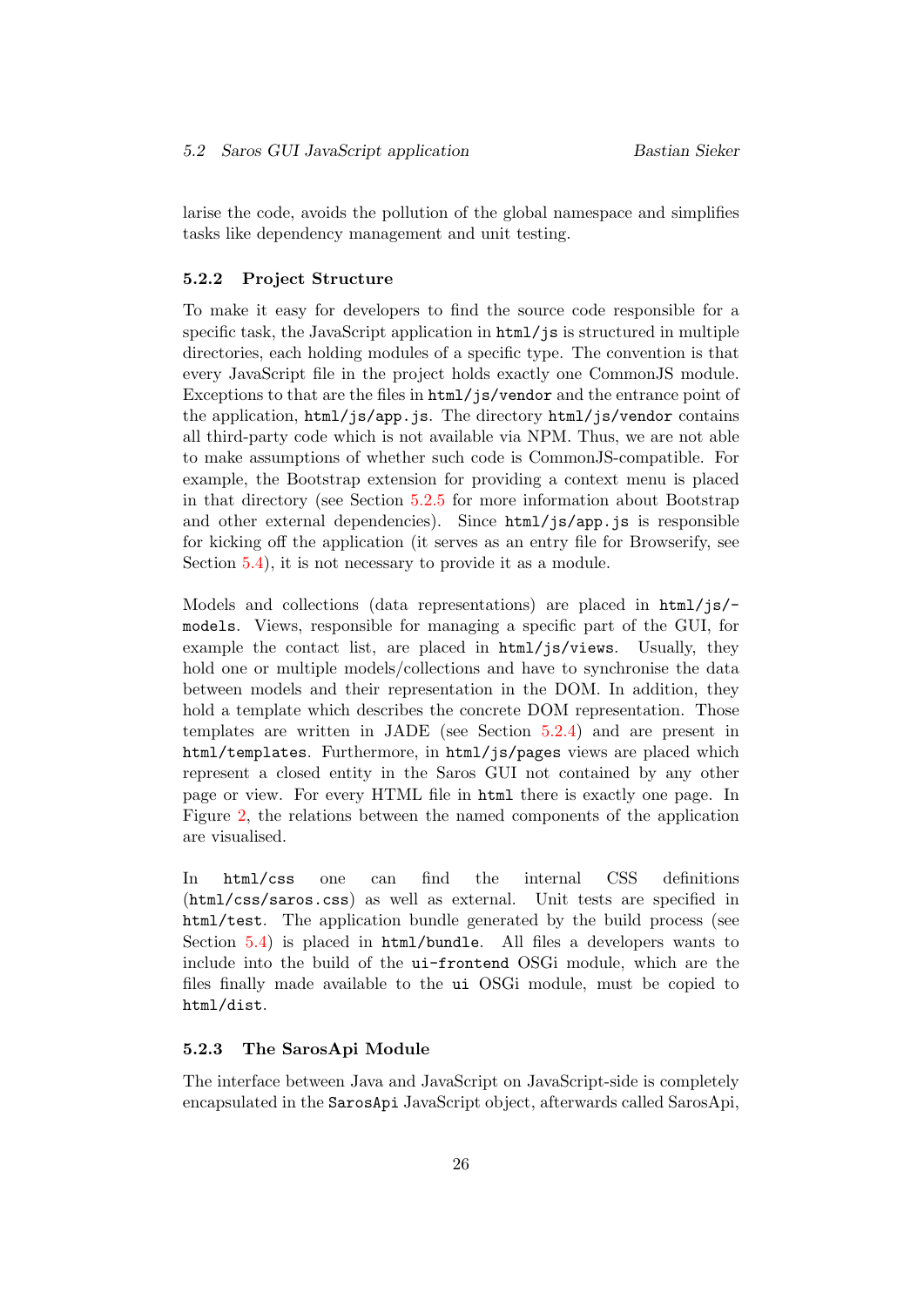<span id="page-31-0"></span>

Figure 2: Relations between individual components.

which lives in html/js/saros-api.js. It is a usual JavaScript object literal with additional functionality to serve as an event bus and is provided to the application as a CommonJS module.

For the JavaScript to Java interface, the SarosAPI takes a role as a facade via hiding the \_\_java\_<functionName> functions provided by Java behind convenient functions. That way for example, instead of calling \_\_java\_connect(account) one can require the SarosApi and call the corresponding function like in Listing [6.](#page-31-1)

Listing 6: Requiring and using the SarosApi object

```
var SarosApi = require ('saros-api');
SarosApi.connect(account);
```
In the other direction, the Java to JavaScript interface, the SarosApi serves as an event bus. Every JavaScript call made from Java should be done via triggering an event and passing data via trigger(). Therefore, the SarosApi object must be made available in the document, globally  $39$ . This happens in html/js/app.js, see Listing [7.](#page-32-0)

<span id="page-31-2"></span><sup>39</sup>Thus, in theory it would not be necessary to require SarosApi in the other modules of the application. However, requiring it nevertheless does no harm and enforces consistency.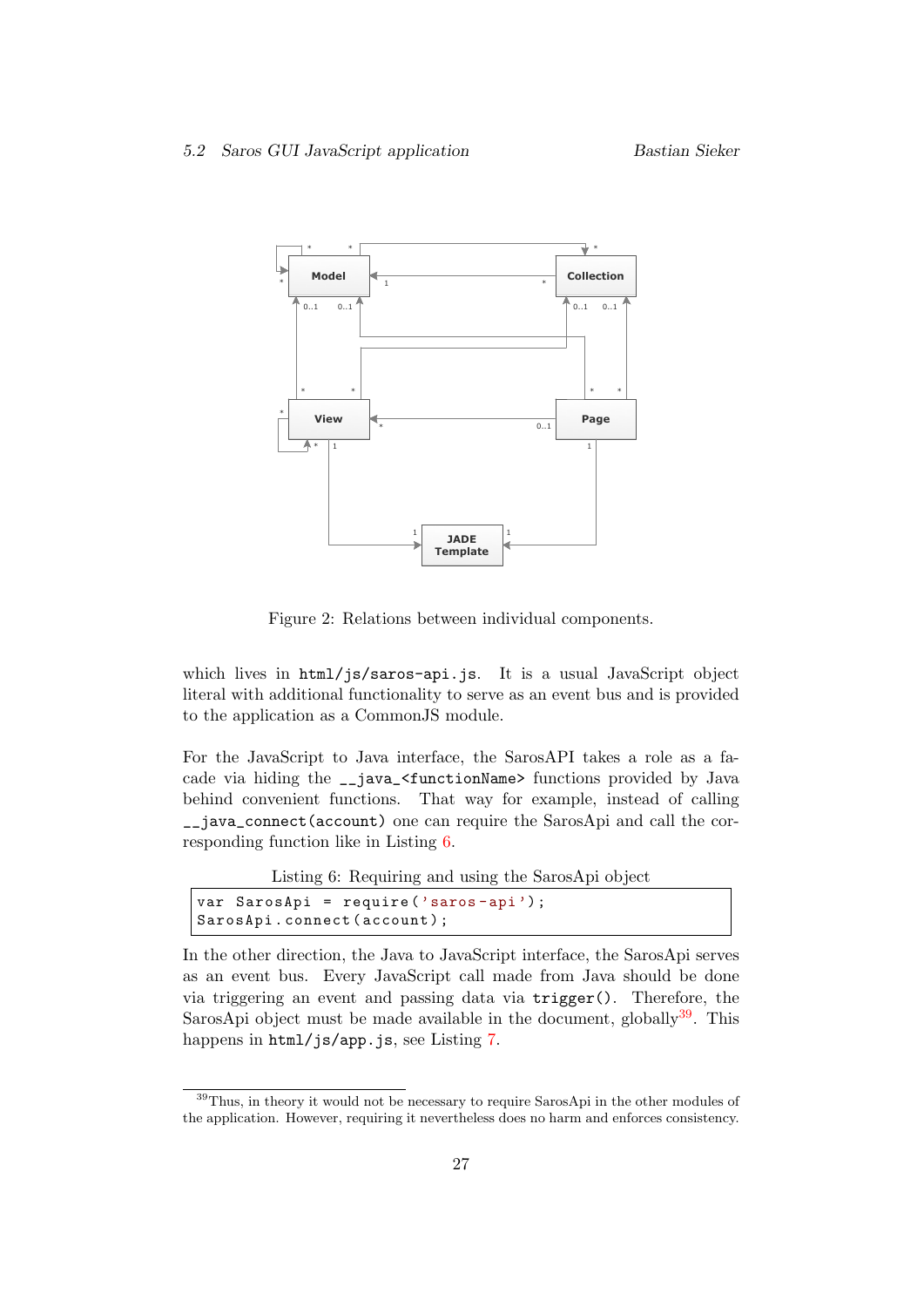Listing 7: Make the SarosApi object available globally

```
var SarosApi =
    window . SarosApi = require ('./ saros -api ') ;
```
The JavaScript application can listen and respond to such events via on(), see Listing [8,](#page-32-1) for example. This messaging pattern is called Publish/Sub- $scribe^{40}$  $scribe^{40}$  $scribe^{40}$  and enables the decoupling of modules in the application.

Listing 8: Listen to events on the SarosApi object

```
var SarosApi = require ('saros -api ') ;
SarosApi.on ('eventName', function (data) {
    console.log ( eventName, data);
}) ;
```
Figure [3](#page-32-3) visualises the interface between the ui module and the Saros GUI JavaScript application, schematically. The SarosApi serves as a middleware for the communication between the Java and JavaScript part.

<span id="page-32-3"></span>

Figure 3: Architecture of the Saros GUI

The use of a module encapsulating the communication between Java and JavaScript has several advantages. First, it abstracts the cumbersome \_\_java\_<functionName> function calls on JavaScript-side. Second, from

<span id="page-32-2"></span><sup>40</sup>[https://en.wikipedia.org/wiki/Publish%E2%80%93subscribe\\_pattern](https://en.wikipedia.org/wiki/Publish%E2%80%93subscribe_pattern)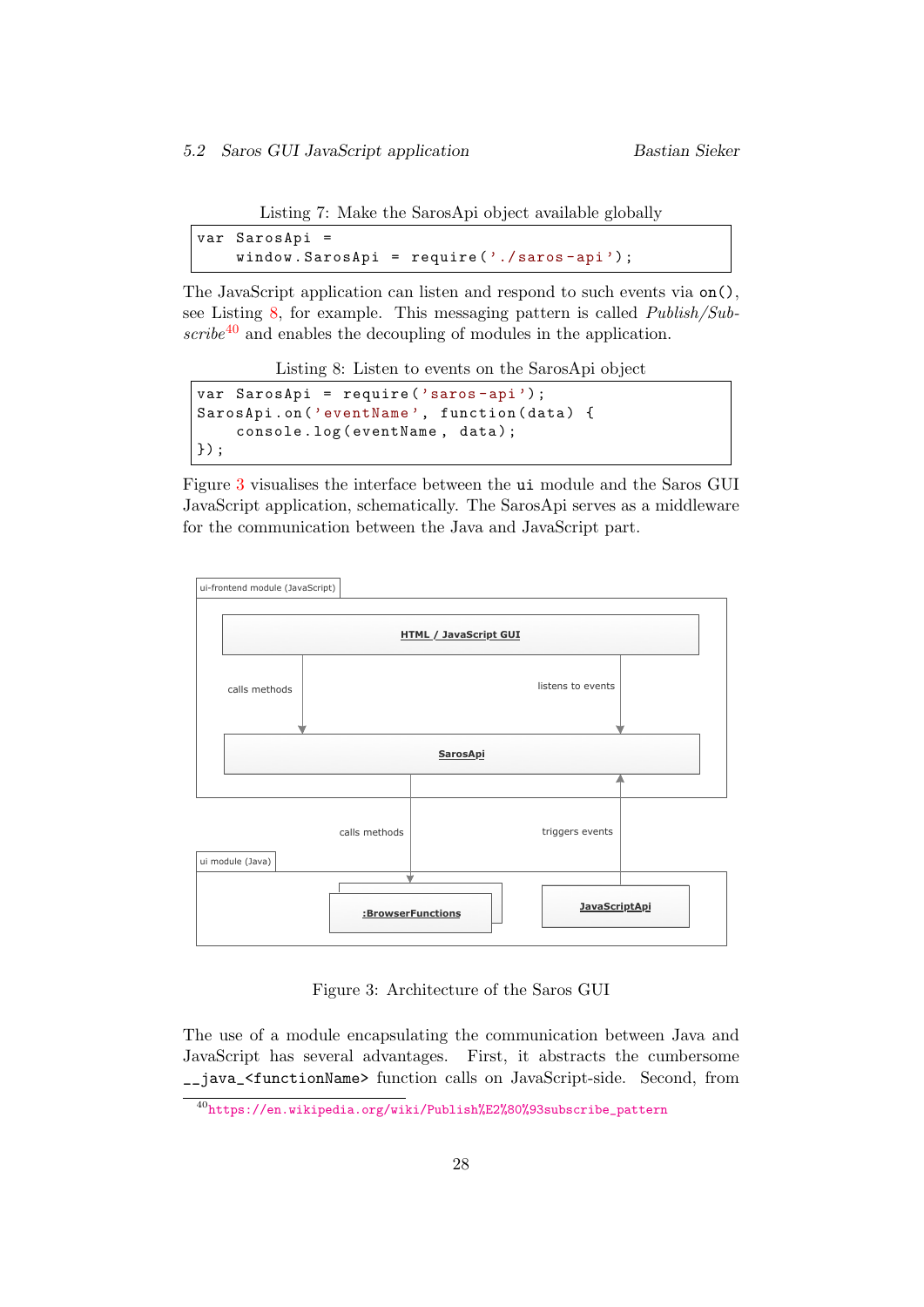Java-side you can conveniently trigger events with data instead of calling functions (which would have to be available, globally) or even running code directly via browser.run(String code). Third, there is one central place on JavaScript-side to lookup the functions and events provided in the application.

#### <span id="page-33-0"></span>5.2.4 HTML Templating with JADE

 $JADE^{41}$  $JADE^{41}$  $JADE^{41}$  is a template engine for NodeJS producing HTML. It can be precompiled to JavaScript functions and this way used for applications running in the browser. In a complex application you want to avoid hardcoded strings in the UI to ease adopting and maintaining the application. Furthermore, in an application with the need to dynamically manipulate the DOM, it is very hard to manage the state of the DOM, manually.

Advantages of JADE are the slim representation of HTML code and the fact that invalid HTML is identified during compilation and errors are thrown, accordingly. Usually, invalid HTML is difficult to spot and resulting errors difficult to debug.

#### <span id="page-33-1"></span>5.2.5 Additional dependencies

In the following, external libraries regarding CSS and JavaScript (in addition to AmpersandJS and jQuery) are introduced.

Bootstrap Bootstrap is a CSS and JavaScript framework which provides a lot of common UI components like buttons, tooltips, dialogs and more<sup>[42](#page-33-3)</sup> in a appealingly and uniformly look and feel. The components are easy to integrate (mostly via using CSS classes and HTML data-attributes<sup>[43](#page-33-4)</sup>) and theme-able  $44$ . Bootstrap components are utilised in nearly every component of the Saros GUI. Furthermore, an Bootstrap extension is utilised to show  $\text{context menus}^{45}$  $\text{context menus}^{45}$  $\text{context menus}^{45}$ .

**isTree** isTree<sup>[46](#page-33-7)</sup> is a jQuery plugin that provides the interactive visualisation of tree structures, which are needed in the wizards for the session negotiation, for example.

<span id="page-33-2"></span><sup>41</sup><http://jade-lang.com/>

<span id="page-33-3"></span><sup>42</sup><http://getbootstrap.com/components/>

<span id="page-33-4"></span><sup>43</sup>[http://www.w3schools.com/tags/att\\_global\\_data.asp](http://www.w3schools.com/tags/att_global_data.asp)

<span id="page-33-5"></span><sup>44</sup><http://themes.getbootstrap.com/>

<span id="page-33-6"></span><sup>45</sup><https://github.com/sydcanem/bootstrap-contextmenu>

<span id="page-33-7"></span><sup>46</sup><https://www.jstree.com/>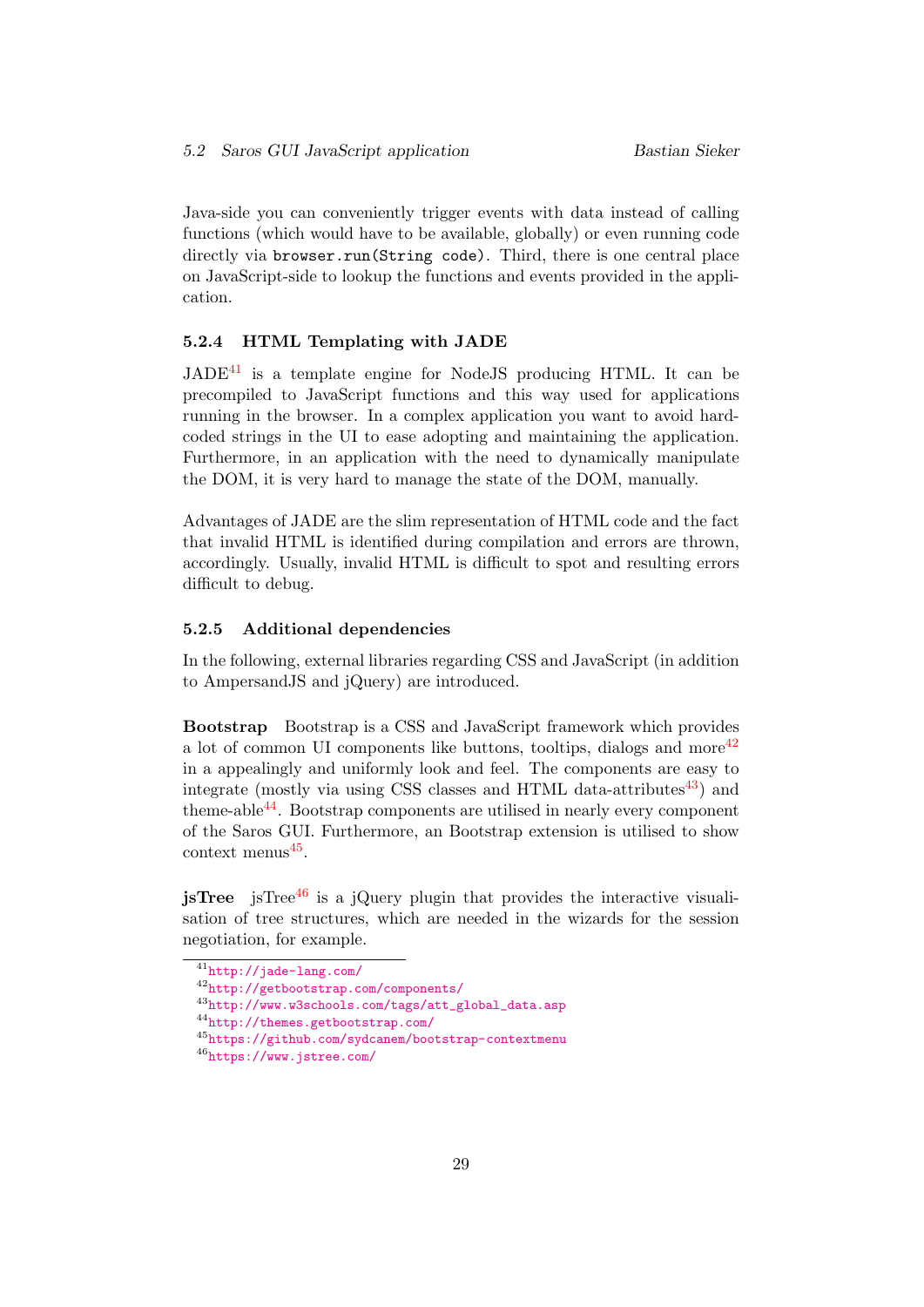Backbone.Events To be able to use the SarosApi as an event bus (see Section [5.2.3\)](#page-30-1), a standalone version of Backbone. Events<sup>[47](#page-34-1)</sup> is used<sup>[48](#page-34-2)</sup>.

#### <span id="page-34-0"></span>5.3 Challenges

Due to the special environment the Saros GUI is running in (see Section [4.2\)](#page-18-0), there evolved different problems and challenges in the course of this thesis, which will be presented in the following.

#### Debugging and Testing

As explained in an mailing list entry<sup>[49](#page-34-3)</sup> by Björn Kahlert, there are several mechanisms provided by his browser-widget to support debugging the JavaScript application in the IDE. For example, it is possible to catch exceptions thrown by JavaScript using a registered JavaScriptExceptionListener. Calls to JavaScript's console.log() and console.error() are forwarded to the IDE console, so there is no need for using alert(), for example. In addition, he provided a method to open the document of the currently focused browser view (in its current state) in the system's default browser. There you can use tools provided by the browser to debug the application, conveniently. However, this functionality was removed in the improved browser-widget by C. Cikryt  $50$  since it is build on IDE-dependent functionality. Even with such a mechanism the debugging would be cumbersome considering alone the time until the plugin instance is running. In comparison, to build the JavaScript application and open the corresponding HTML file in a browser, stand-alone, is less costly. Therefore, the application was built with the goal in mind to be able to run it stand-alone. To do so, we must be able to provide some data to the application to test certain functionalities. If we want to test the behaviour or the visualisation of the account list, for example, we need to provide JSON data representing accounts. Luckily, it is quite easy to do so via triggering events with the corresponding data on the SarosApi object, see Listing [9](#page-35-0) for an example. Such code can be placed in the init() function in html/js/app.js or run in the browser console after loading the HTML file.

Whenever we want to test parts of the application which will trigger a call of an injected function via the SarosApi object, we have to make sure that either the function exists (we would have to mock it in the global namespace) or we check whether it exists before calling it (both to avoid a ReferenceEr-ror). See Listing [10](#page-35-1) for such an adaption in html/js/saros-api.js.

<span id="page-34-1"></span><sup>47</sup><backbonejs.org/#Events>

<span id="page-34-2"></span><sup>48</sup><https://github.com/n1k0/backbone-events-standalone>

<span id="page-34-3"></span><sup>49</sup><http://article.gmane.org/gmane.comp.ide.eclipse.saros.devel/1225>

<span id="page-34-4"></span><sup>50</sup><https://github.com/ag-se/swt-browser-improved>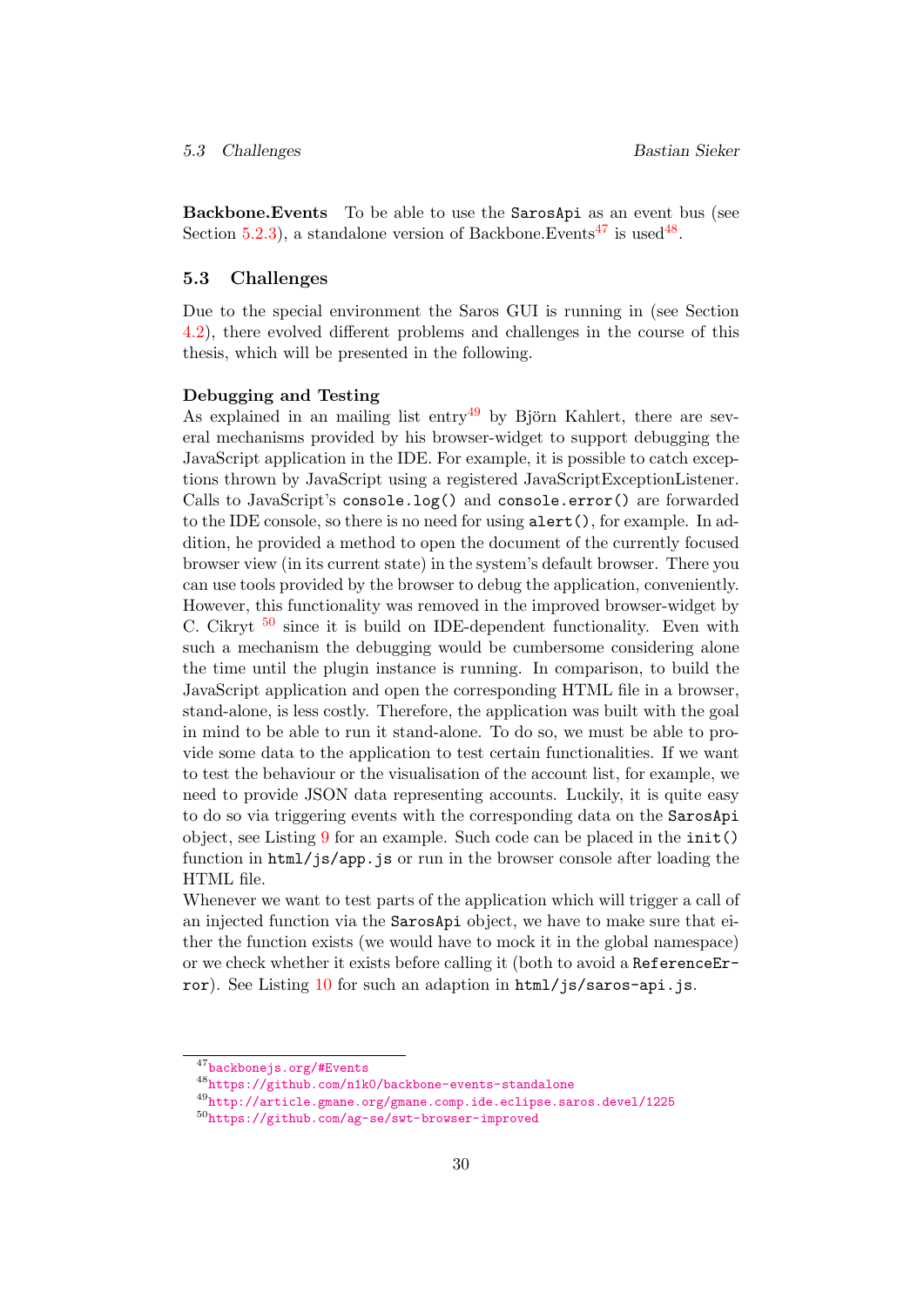5.3 Challenges Bastian Sieker

```
Listing 9: Mocking accounts via the SarosApi object
```

```
SarosApi . trigger (' updateAccounts ', [
    {
         "username": "Alice",
         " domain": "saros-con.imp.fu-berlin.de",
         "jid": {
             "jid": "alice@saros-con.imp.fu-berlin.de"
        }
    },
    {
        " username ": "Bob",
         " domain": "saros-con.imp.fu-berlin.de",
         "jid": {
             "jid": "bob@saros-con.imp.fu-berlin.de"
        }
    }
]) ;
```
Listing 10: SarosApi object adaption

```
...
connect: function (account) {
    if(typeof \_java\_connect :== 'undefined')__java_connect ( JSON . stringify ( account ) );
    }
},
...
```
Another problem with debugging JavaScript applications based on multiple modules which are bundled in one file (like described in Section [5.4\)](#page-38-0) is the mapping of a line number in the bundle to the corresponding line number in a module file to make debugging possible, conveniently. This problem is solved by source maps, which provide exactly that mapping (also, see Section  $5.4$ ).

### Handling Multiple jQuery Instances

As Cikryt describes, there is an extension mechansim in the utilised browserwidget  $[Cik15, p.60]$  $[Cik15, p.60]$ . For example, there is a JQueryExtension that injects the JavaScript code of the jQuery<sup>[51](#page-35-2)</sup> library in the DOM, automatically. Currently, the utilised browser is indeed extended by jQuery, however, the version is outdated. Thus, a more up-to-date jQuery version must be loaded, additionally (other dependencies of the Saros GUI, for example Bootstrap, require a newer version). This up-to-date jQuery version is required in html/js/app.js as shown in Listing [11.](#page-36-0) The require() statements afterwards

<span id="page-35-2"></span><sup>51</sup><http://jquery.com/>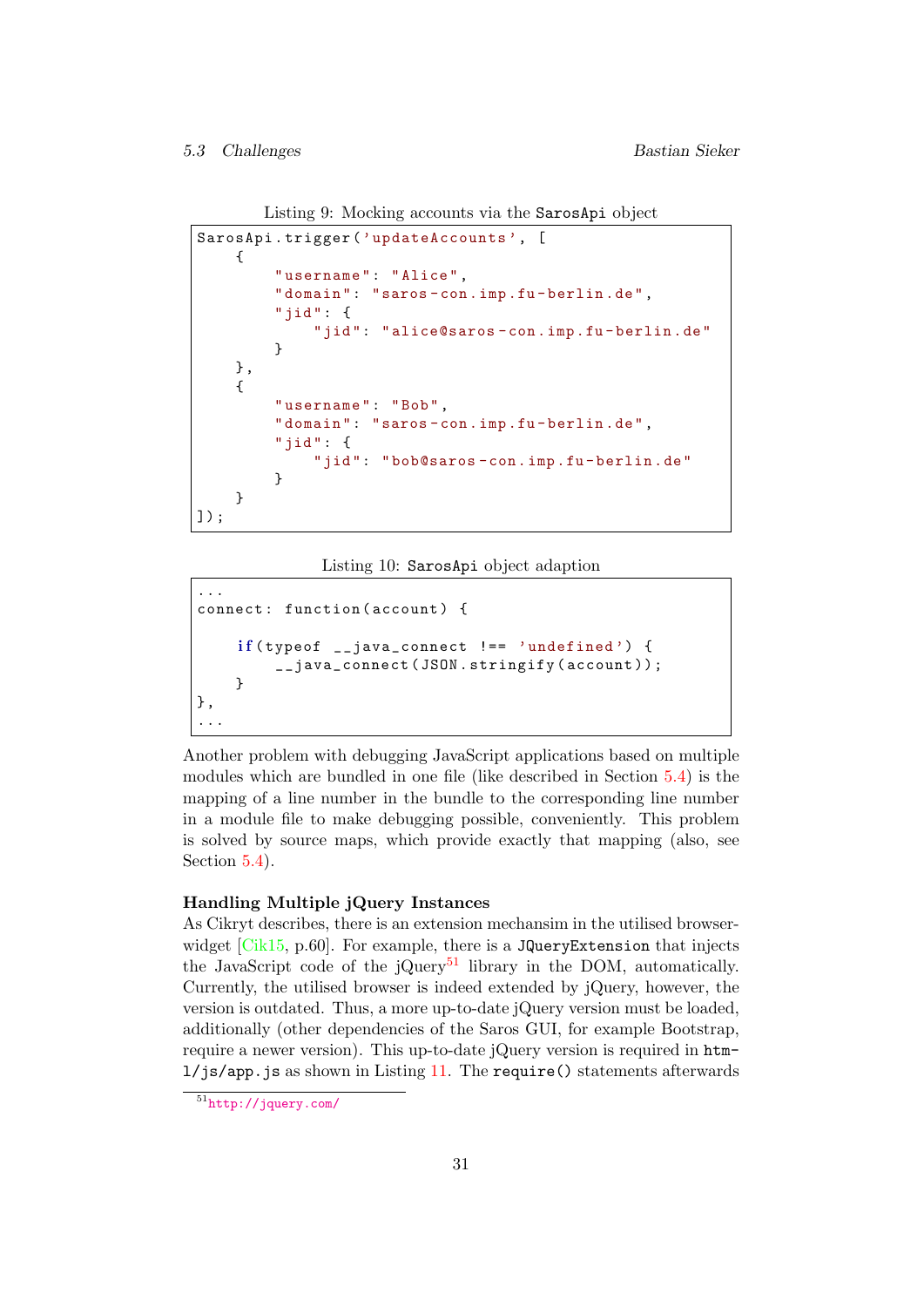load additional JavaScript code which depend on  $iQu$ ery<sup>[52](#page-36-1)</sup>. The problem is that the old, injected version is loaded after the code in Listing [11](#page-36-0) is executed (and overrides the namespaces \$ and jQuery), therefore the up-to-date version is moved to a new namespace (\$\$), additionally. Thus, when referring jQuery in the application, \$\$ should be used, currently. In the future, it may be reasonable to utilise a browser-widget without an extension for jQuery or updating the injected jQuery version, but this should be evaluated in more  $depth<sup>53</sup>$  $depth<sup>53</sup>$  $depth<sup>53</sup>$ .

Listing 11: Injecting jQuery into an additional namespace

```
window. $ = window. $ = window. iQuery =
    require ('jquery ');
require ('bootstrap ') ;
require ('./ vendor / bootstrap - contextmenu ');
require ('jstree ');
```
#### Disabling Default Behaviour

In browser-based applications you want to have features like text selection and a default context menu because they are functional. However, in an application running in a browser embedded in an IDE, such behaviour is confusing and not expected by the user, as shown by the results of the usability tests (see Appendix  $A.3$ ). Furthermore, it leads to inconsistencies in the UI since usually, inside other views in an IDE, those actions are not allowed. Therefore, text selection and the default context menu are disabled in the Saros GUI. Disabling the text selection is done by CSS, as shown in Listing [12.](#page-36-3) Disabling the default context menu is done without stopping the propagation of the event since it is needed in other places of the application. The contextmenu event is handled in  $html/js/app.js$ , see Listing [13.](#page-37-0)

Listing 12: Disabling text selection via CSS

```
body {
    [...]
    /* avoid text selection */-webkit-touch-callout: none;
    -webkit-user-select: none;
    -khtml-user-select: none;
    -moz - user - select : none ;
    -ms - user - select : none ;
    user - select : none ;
}
```
<span id="page-36-2"></span><span id="page-36-1"></span> $52$ They will look for jQuery and  $\$ in the global namespace and extend them.

<sup>53</sup>For example, currently, the STF tests written by Cikryt depend on a browser-widget with JQueryExtension [\[Cik15,](#page-61-0) p.62].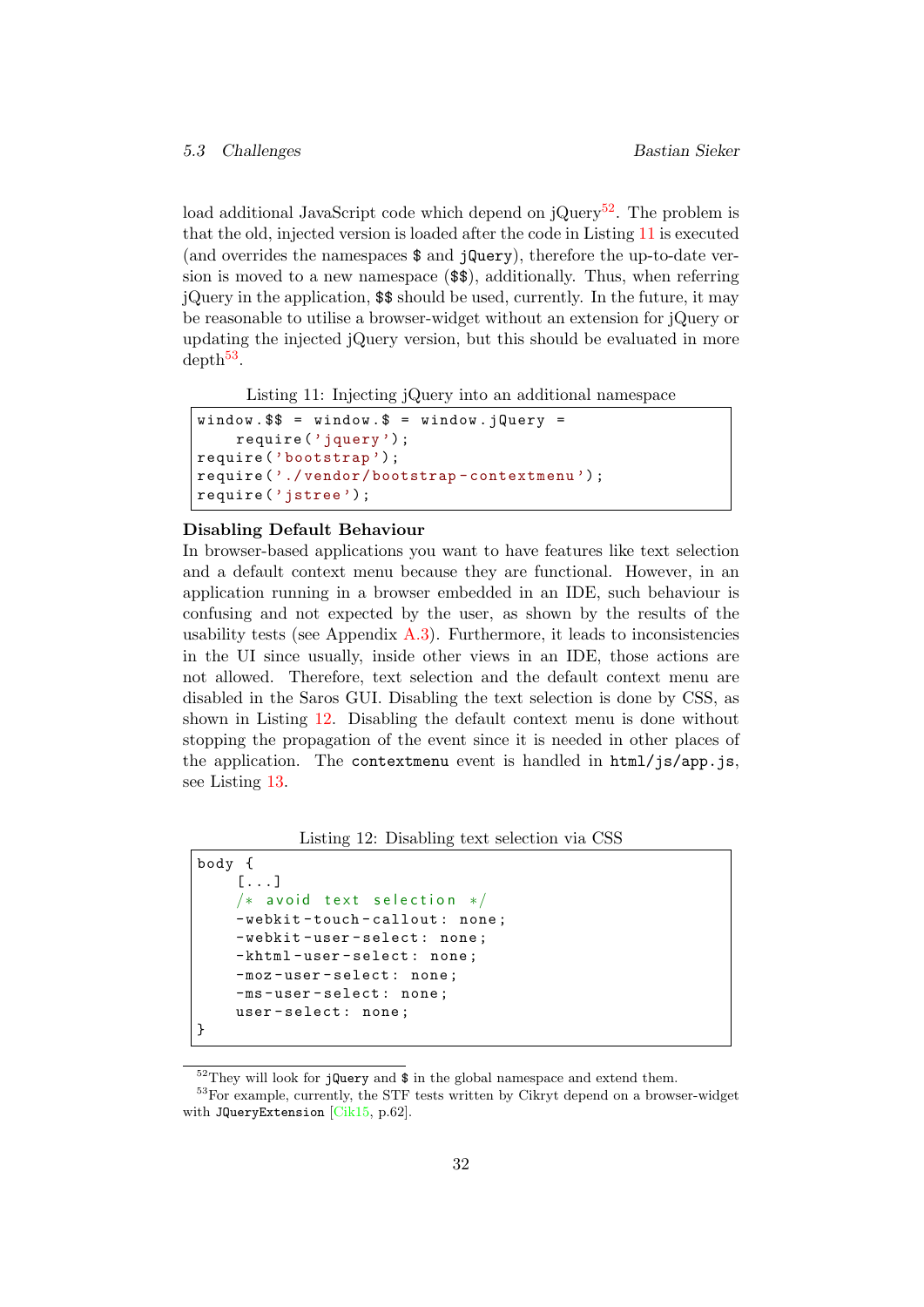```
Listing 13: Prevent default context menu on right click
```

```
Globally, disable default context menu.
$$ ( document ). on ('contextmenu ', function ( e) {
    e. preventDefault () ;
}) ;
```
#### Using the Application Artefact for Multiple Pages

The Saros GUI is divided into multiple pages, each of them is basically a selfcontaining application, completely independent from the others. Currently, there is the main page and one page for each wizard. They are independent because each is running in its own browser instance and there is no direct way to communicate between pages. But the pages share functionality and models like the contact list are not only necessary for one page. It is nice to have one build artefact, at all, instead of one per page since a lot of modules are shared anyway. When using one bundle for all the pages there must be some possibility to tell the application which page is needed, initially. This is done by setting the page property in the HTML file, for an example on the basis of the main page see Listing [14.](#page-37-1) Each valid value of page must be handled in html/js/app.js via referring to the corresponding page, see Listing [15.](#page-37-2)

Listing 14: Set page property in the head of the HTML file

```
< script >
    // Decide which page to render.
    window . app . extend ({
         page : 'main - page '
    }) ;
</ script >
```
<span id="page-37-2"></span>Listing 15: Show page with respect to the page property in html/js/app.js

```
switch (this.page) {
    case 'main - page ':
        new MainPage ({
             el: appContainer,
             model: this.state
         }) ;
    break;
    ...
}
```
#### Handling of DOM-Events

There seems to be an issue with the propagation of DOM events when running the application inside the browser-widget which occurred when opening the context menu (provided by an external Bootstrap plugin, see html/js/vendor/bootstrap-contextmenu.js). When the application is running in a browser, stand-alone, everything works as expected. When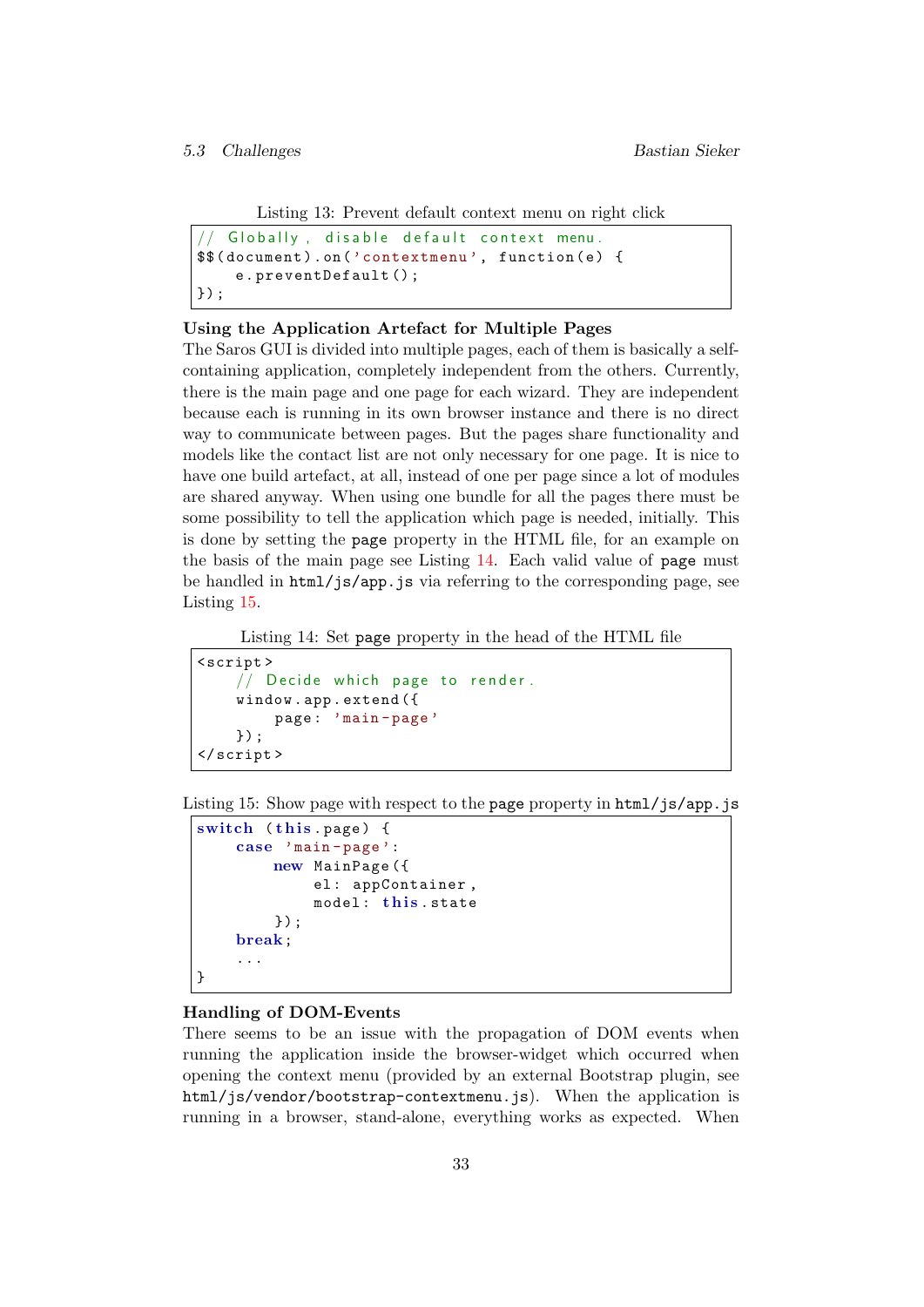running it inside an IDE, the context menu is shown on the mousedown event, as expected, but on the following mouseup event it is removed again, instantly. Debugging revealed, that the property  $which^{54}$  $which^{54}$  $which^{54}$  of the jQuery event object is not working correctly<sup>[55](#page-38-3)</sup>, which may be in relation to this issue. The problem is fixed via introducing an offset when showing the context menu such that the cursor is focusing the context menu element.

#### <span id="page-38-0"></span>5.4 Tooling

In this section, the necessary tools for building and testing are introduced. As already mentioned, this step is important to ease the development process for new and unexperienced developers. Tools can support the developer to find errors early (precompilation of templates, see [5.4.1,](#page-38-1) unit testing, see [5.4.2,](#page-39-0) linting, see [5.4.3\)](#page-39-1), ease the review process (code auto-formatting, see [5.4.4\)](#page-39-2) and accept responsibility for dependency management [\(5.4.1\)](#page-38-1). As already mentioned in Section [4.5,](#page-26-0) the environment for those tasks is NodeJS. All tasks are defined in html/package.json in the scripts object and can be run via npm run <scriptName>.

#### <span id="page-38-1"></span>5.4.1 Building

The essential task for building the application is build which just calls two other tasks one after the other, build:jade and build:js, which are described in the following:

- build:jade In this task, each JADE template is precompiled into a JavaScript function via  $template r^{56}$  $template r^{56}$  $template r^{56}$ , a NPM package which gets a directory as input argument, looks for  $\ast$ , jade files in this directory and generates a CommonJS module which provides an object with a property for each JavaScript function, named after the \*.jade file. In the Saros GUI, this module is present in  $html/$ js/templates.js.
- build:js In this task, the CommonJS modules are bundled into one JavaScript file via Browserify<sup>[57](#page-38-5)</sup>. Browserify is a tool for bundling applications based on CommonJS modules. As input argument the entry file of the application is given, in the case of the Saros GUI that is html/js/app.js. Browserify is than following the dependency graph defined via the required modules and bundles them into one JavaScript file which then contains the whole application. Furthermore, it is able

<span id="page-38-2"></span><sup>54</sup><http://api.jquery.com/event.which/>

<span id="page-38-3"></span><sup>55</sup><https://sourceforge.net/p/dpp/bugs/858/>

<span id="page-38-4"></span><sup>56</sup><https://github.com/HenrikJoreteg/templatizer>

<span id="page-38-5"></span><sup>57</sup><http://browserify.org/>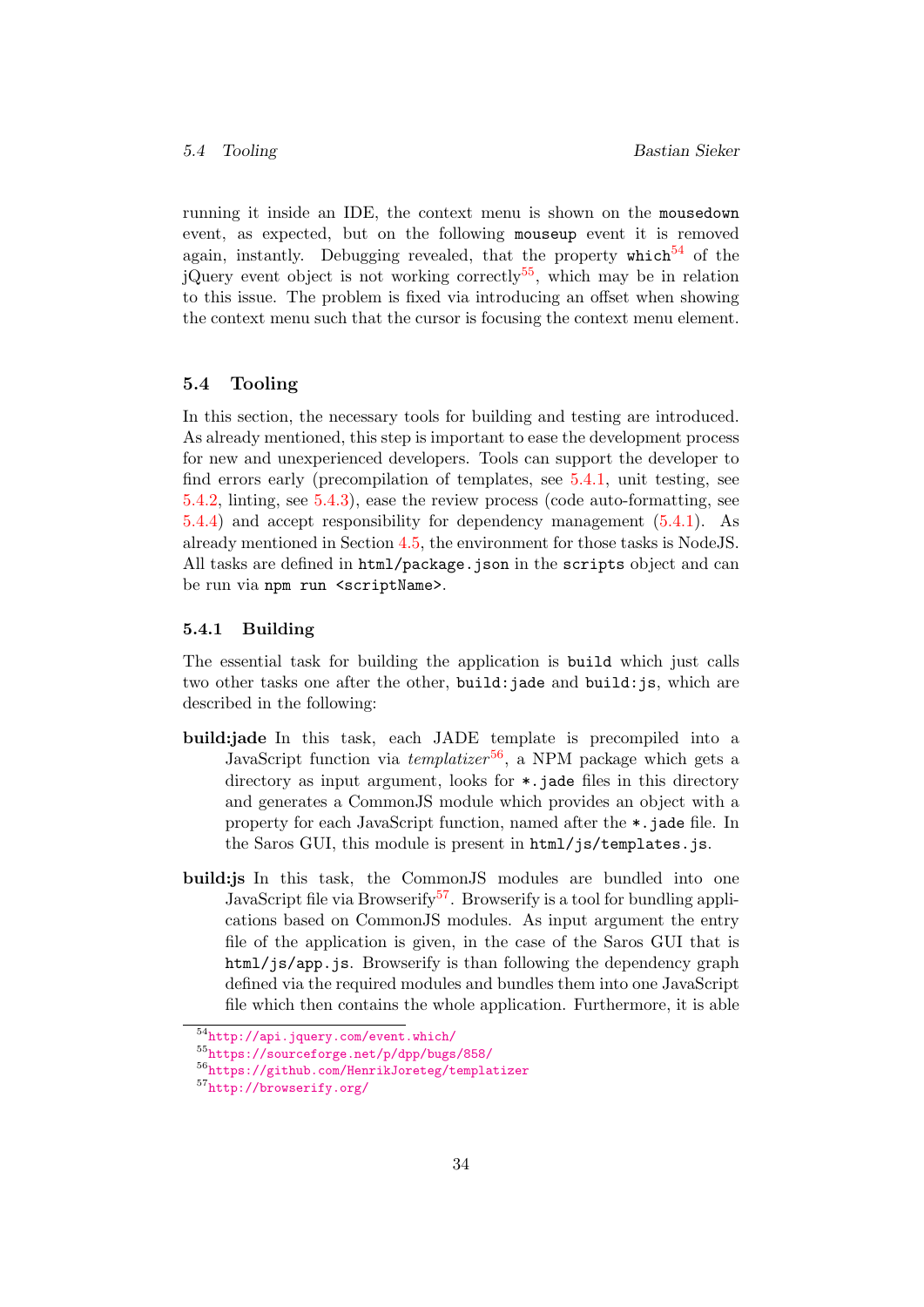to create a source map with which the code in the bundle can be related to the module it is coming from to ease debugging, as described in Section [5.3.](#page-34-0) By default, the content of the original module file and some meta-data like path and filename are included in the bundle which leads to an increased file size of the bundle by at least factor 2. Thus, the tool express to utilised to outsource the source map in a dedicated file to keep the bundle small.

#### <span id="page-39-0"></span>5.4.2 Testing

For unit tests, Mocha $59$  is utilised. To run the unit tests, run npm run test. The directory html/test will be searched and available unit tests will be executed. This enables the developer to separate the unit tests in multiple files, for example according to the tested module. It is possible to specify different output formats to make the unit tests processable by a continuous integration system.

#### <span id="page-39-1"></span>5.4.3 Linting

Linting is the process of looking for the usage of suspicious constructs in code which are likely to introduce bugs [\[Wik\]](#page-62-6). For example, in JavaScript, the declaration of variables without the var keyword is possible, however, they are moved into the global variable scope which can lead to difficult to predict side-effects. A more detailed look at such suspicious language constructs specifically in JavaScript is given by Douglas Crockford in his well-known Book JavaScript: The Good Parts [\[Cro08\]](#page-61-10). For the Saros GUI  $JSHint<sup>60</sup>$  $JSHint<sup>60</sup>$  $JSHint<sup>60</sup>$  is utilised, which is runnable via npm run lint. Such a tool can be especially helpful for developers without much experience in JavaScript to point out bad practices.

#### <span id="page-39-2"></span>5.4.4 Code Auto-Formatting

To ease the utilisation of a common code formatting style in a project, tools to auto-format code should be utilised. To meet the code rules of the general Saros project<sup>[61](#page-39-7)</sup>, JSCS<sup>[62](#page-39-8)</sup> is utilised to be able to do auto-formatting in the JavaScript application.

#### <span id="page-39-3"></span>5.5 Build Integration

Analogue to the integration of the ui module introduced by [\[Cik15,](#page-61-0) p.68], the ui-frontend OSGi module had to be integrated in the Saros build process

<span id="page-39-4"></span><sup>58</sup><exorcist>

<span id="page-39-5"></span><sup>59</sup><http://mochajs.org/>

<span id="page-39-6"></span><sup>60</sup><http://jshint.com/>

<span id="page-39-7"></span><sup>61</sup>[http://www.saros-project.org/coderules#before\\_committing](http://www.saros-project.org/coderules#before_committing)

<span id="page-39-8"></span><sup>62</sup><http://jscs.info/>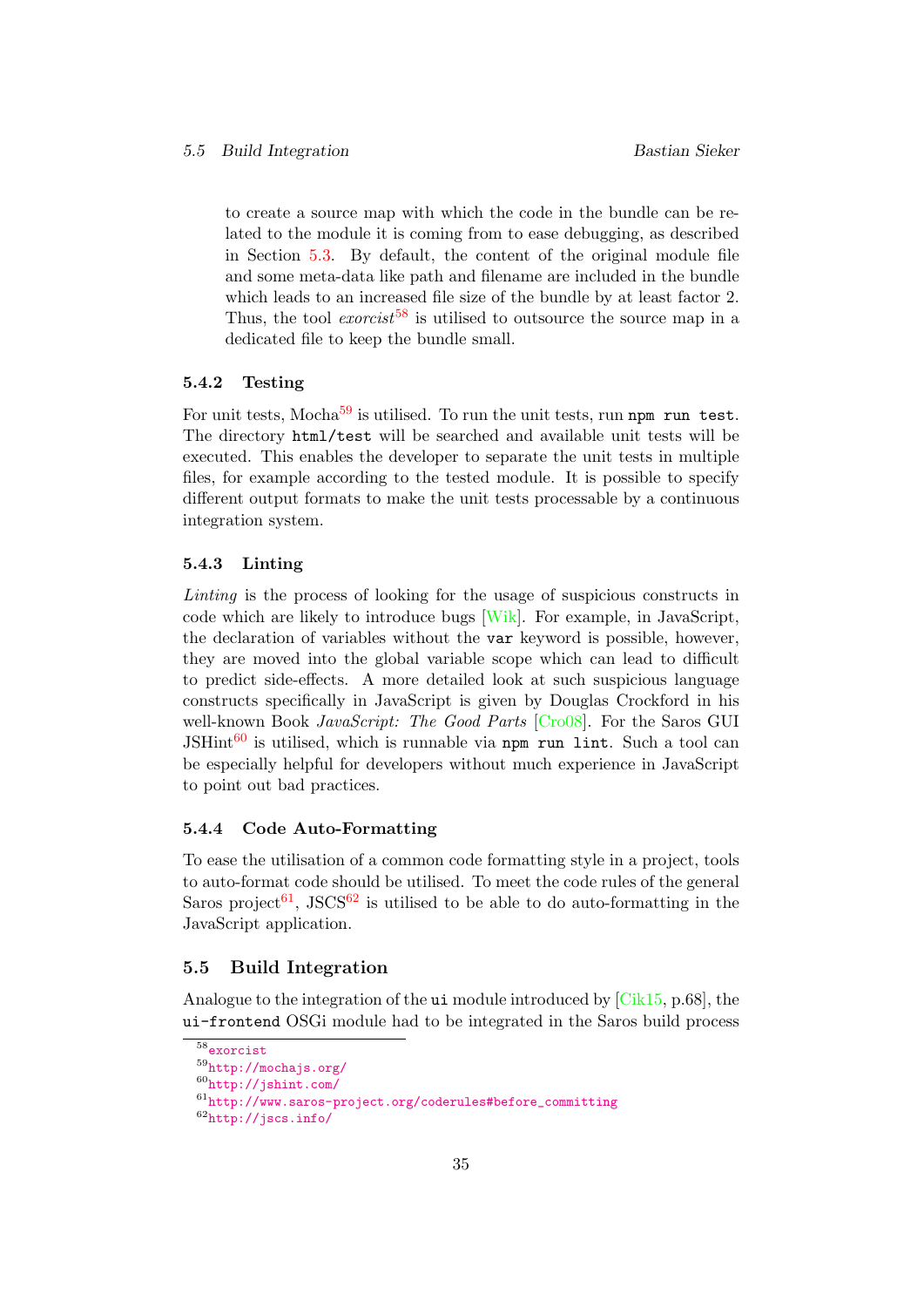in three places: in both IDEs and in the Jenkins build. Furthermore, since the ui-frontend module contains a JavaScript application, there is one additional build process.

#### <span id="page-40-0"></span>5.5.1 Building the OSGi Module inside IntelliJ and Eclipse

Because the JavaScript application is built stand-alone, currently, the build of the ui-frontend module is straight-forward. Appropriate .project, build.properties and MANIFEST.MF configuration files for Eclipse as well as de.fu\_berlin.inf.dpp.ui.frontend.iml and modules.xml configuration files for IntelliJ are provided. The build.properties respectively the de.fu\_berlin.inf.dpp.ui.frontend.iml specifies which files will be included in the binary build.

In addition, the configuration of the ui module had to be adapted to specify that it has access to the resources provided by ui-frontend. To facilitate that, MANIFEST.MF respectively de.fu\_berlin.inf.dpp.ui.iml had to be configured, accordingly.

#### <span id="page-40-1"></span>5.5.2 Configuring the Jenkins build

For the ui-frontend module a new Jenkins job was created for executing quality assurance tasks. The previously presented tasks for building the application and for running the unit tests are executed. However, there are two different Jenkins jobs, one is triggered by changes pushed to  $G$ errit<sup>[63](#page-40-3)</sup> and one is triggered by changes on the master branch. Currently, only in the first scenario the job for quality assurance for the JavaScript application is triggered.

# <span id="page-40-2"></span>5.5.3 Discussion about the Integration of the JavaScript Build Process

As said, the JavaScript build process in not integrated in the general build process of Saros, yet. I initiated a discussion on the mailing list about the JavaScript build process, in general, and whether to integrate it in the Saros build process  $64$ . In the following I briefly summarise the arguments for and against a separation.

#### Pros:

1. Only developers who care about the HTML/JavaScript part (developers who actually work on that part) must provide the environment for the JavaScript build.

<span id="page-40-3"></span><sup>63</sup><http://saros-build.imp.fu-berlin.de/gerrit/>

<span id="page-40-4"></span> $^{64}\mathrm{http://article.gmane.org/gmane.comp.ide.eclipse.saros.devel/1401}$  $^{64}\mathrm{http://article.gmane.org/gmane.comp.ide.eclipse.saros.devel/1401}$  $^{64}\mathrm{http://article.gmane.org/gmane.comp.ide.eclipse.saros.devel/1401}$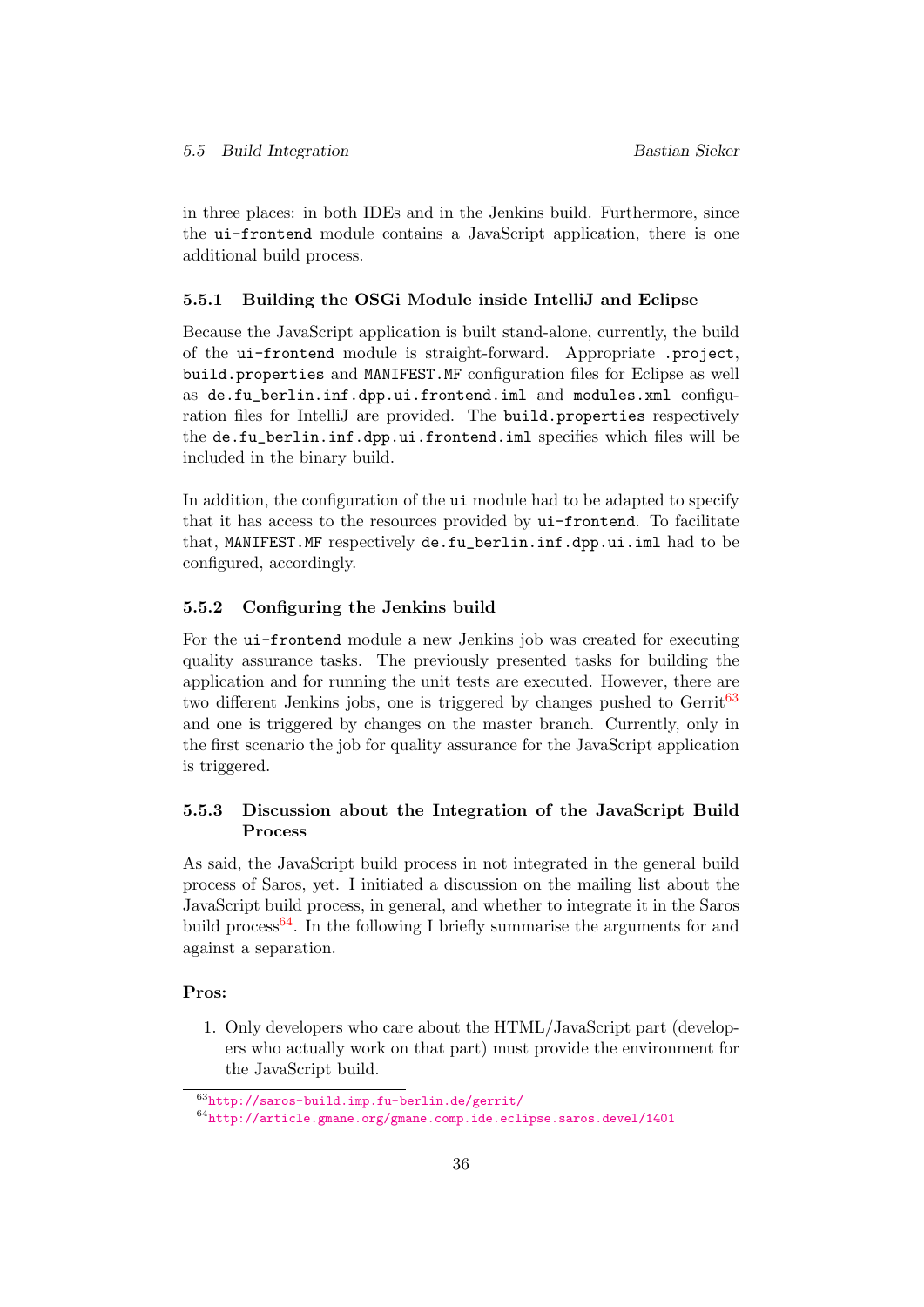2. Developers are forced to deal with the build process and related tasks like unit testing, which should be done anyway.

#### Cons:

- 1. More complicated for new developers since process has to be understood.
- 2. A lot of overhead when you only want to make a small change.

However, the first argument for the separation is not valid in the current scenario. I suggested to commit the build artefact of the JavaScript application, thus, developers would not have to build the JavaScript application themselves, which has several major disadvantages, for example very huge commits in terms of diffs (differing lines between commits). Interestingly enough, in the discussion nobody expressed concerns based on that factor, however, with the first commit of the build artefact the discussion started. Therefore, no build artefacts are committed and every developer which wants to see the effects of commits containing changes in the JavaScript application, must build the application. An integration of the JavaScript build process should be investigated in the future.

#### <span id="page-41-0"></span>5.6 Accompanying Refactorings

Due to the dependency to the Java-to-JavaScript interface, in the course of this thesis I had to make adaptions in the ui module, the Java-part so to speak, from time to time. One example for my work on the Java-part is a refactoring regarding the handling and propagation of information from Java to the Saros  $GUI<sup>65</sup>$  $GUI<sup>65</sup>$  $GUI<sup>65</sup>$ . Before this refactoring, the interface from Java to JavaScript was an accumulation of JavaScript functions which were responsible for the propagation of very small units of information in a dedicated way. Those JavaScript functions were called from Java with respect to the current state of the application. For example, see the function responsible for updating the connection state in the Saros GUI before the refactoring in Listing [16.](#page-42-1) Furthermore, the classes responsible for the propagation of such information (Renderer classes, for more information see [\[Cik15,](#page-61-0) p.45] and [\[Boh15,](#page-61-3) p.35]) were not separated, cleanly. For example, the code in Listing [16](#page-42-1) was present in the ContactListRenderer, one can argue whether that is reasonable, at least. Thus, I decided to narrow the interface and to encapsulate information with respect to their domain. A StateModel was introduced which encapsulates information about the connection state, the active account and the corresponding list of contacts in one object. The StateRenderer is responsible for propagating the information held by the StateModel to the Saros GUI, which is done by one function call. Thus,

<span id="page-41-1"></span><sup>65</sup><http://saros-build.imp.fu-berlin.de/gerrit/#/c/2302/>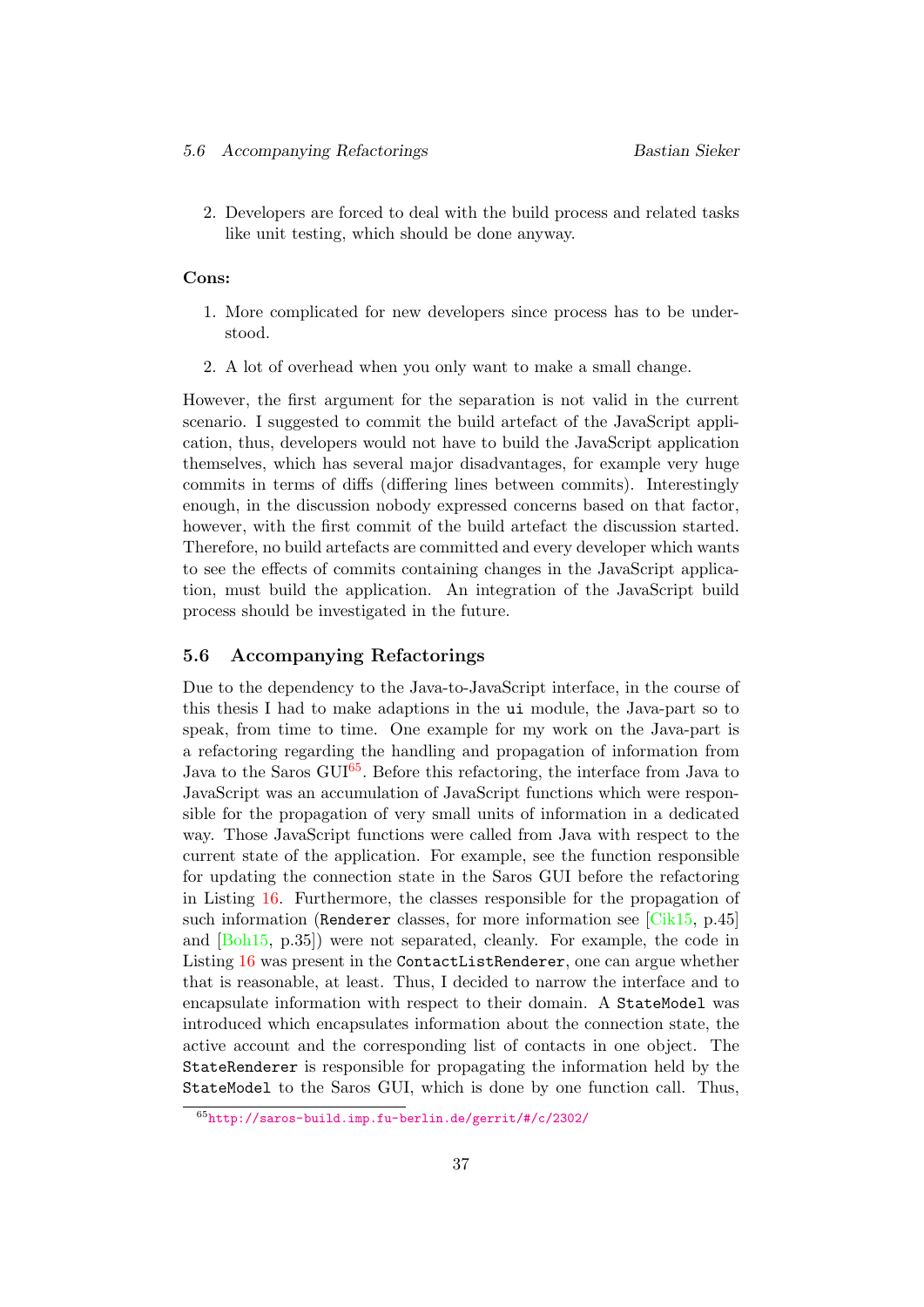the interface is cleaner and less arbitrary, the downside is that every time the StateModel changes, the whole information must be propagated to the Saros GUI. However, that is not a problem because calling the interface in the Saros GUI is just a JavaScript function call instead of HTTP-requests (as in a common web application), for example.

<span id="page-42-1"></span>Listing 16: Old Java-to-JavaScript interface to propagate the connection state

```
private synchronized void renderConnectionState (
   IJQueryBrowser browser) {
    switch (connectionState) {
    case CONNECTED :
        browser . run (" SarosApi . trigger ( ' setIsConnected
            ', " + true + ");");
        break;
    case NOT_CONNECTED :
        browser . run (" SarosApi . trigger ( ' setIsConnected
            ', " + false + ");");
        break;
    case CONNECTING :
        browser . run (" SarosApi . trigger ( ' setIsConnecting
            ');");
        break;
    case DISCONNECTING :
        browser . run (" SarosApi . trigger ( '
            setIsDisconnecting');");
        break;
    default:
        break;
    }
}
```
# <span id="page-42-0"></span>5.7 Results

In this section an overview is given about implemented and open functionalities of the three most important and fundamental parts of the Saros GUI: the main view, the wizard for session invitations and the wizard for joining a session. These individual components and their features of the old Saros GUI and there functionalities will be presented on the basis of the Eclipse GUI analysis by Bohnstedt [\[Boh15,](#page-61-3) p.17]. For each component implemented functionalities and open tasks will be enumerated. Mainly, the reason to not implement a specific feature were limitations in time or a missing data interface.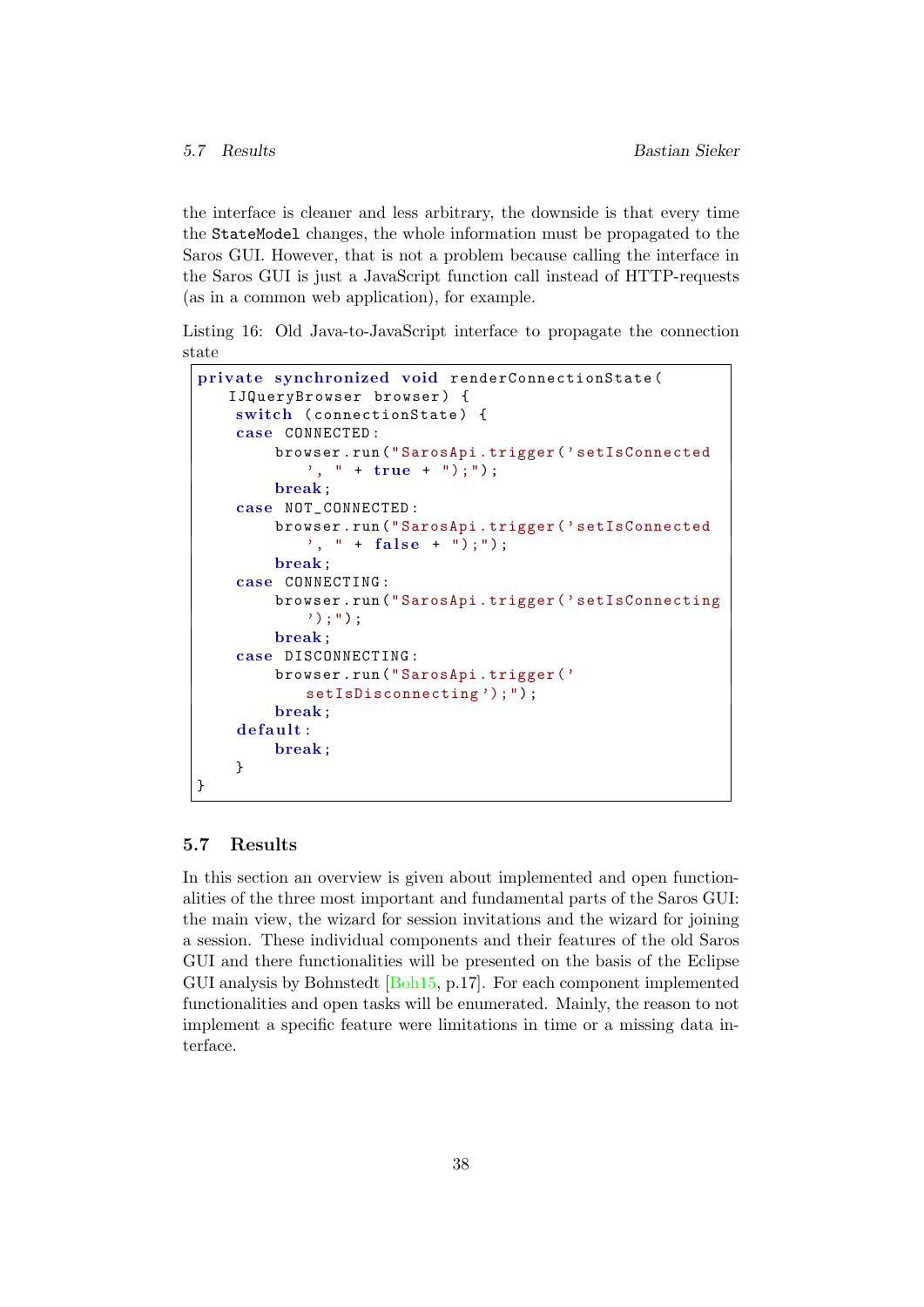### <span id="page-43-0"></span>5.7.1 Saros main view

#### Implemented

- Connecting/Disconnecting Selecting an account, connecting, disconnecting works. The connection state is visualised to the user, accordingly. Functionalities are enabled/disabled according to the connection state.
- Managing Contacts Adding, renaming and deleting contacts works. Available contacts are shown in a list, their online status is visualised.
- Starting a session A button to start the session wizard is available.

#### Open tasks

- Managing Accounts Creating, deleting and editing accounts is not implemented. It is currently implemented in the IDE-specific part of Saros (Saros properties in Eclipse) and it may be reasonable to keep it there since there is no need to move it to the main view.
- Invocation of Saros properties window The Saros properties window is IDE-specific and there is no functionality to call it from the ui module, yet. In future, this feature should be implemented.
- Session management Since there is currently no interface for providing data about a running session to the Saros GUI (and it is unclear how exactly such data will look like) this part is not implemented, yet. Further functionality of this part is activating/deactivating the follow mode and visualising awareness information like opened files by other contacts, etc.
- Chat The chat functionality is not available from the ui module at all, currently. Therefore, no work was done in that direction.
- Shortcut for sharing files with a specific contact Currently, there is no feature for sharing projects with a contact when right-clicking the contact. That is a reasonable feature which is implemented in the old Saros GUI.

#### <span id="page-43-1"></span>5.7.2 Sesseion-Invitation Wizard

#### Implemented

Starting a session The wizard is fully functional. It is possible to select/deselect projects/files to work on and contacts to share with.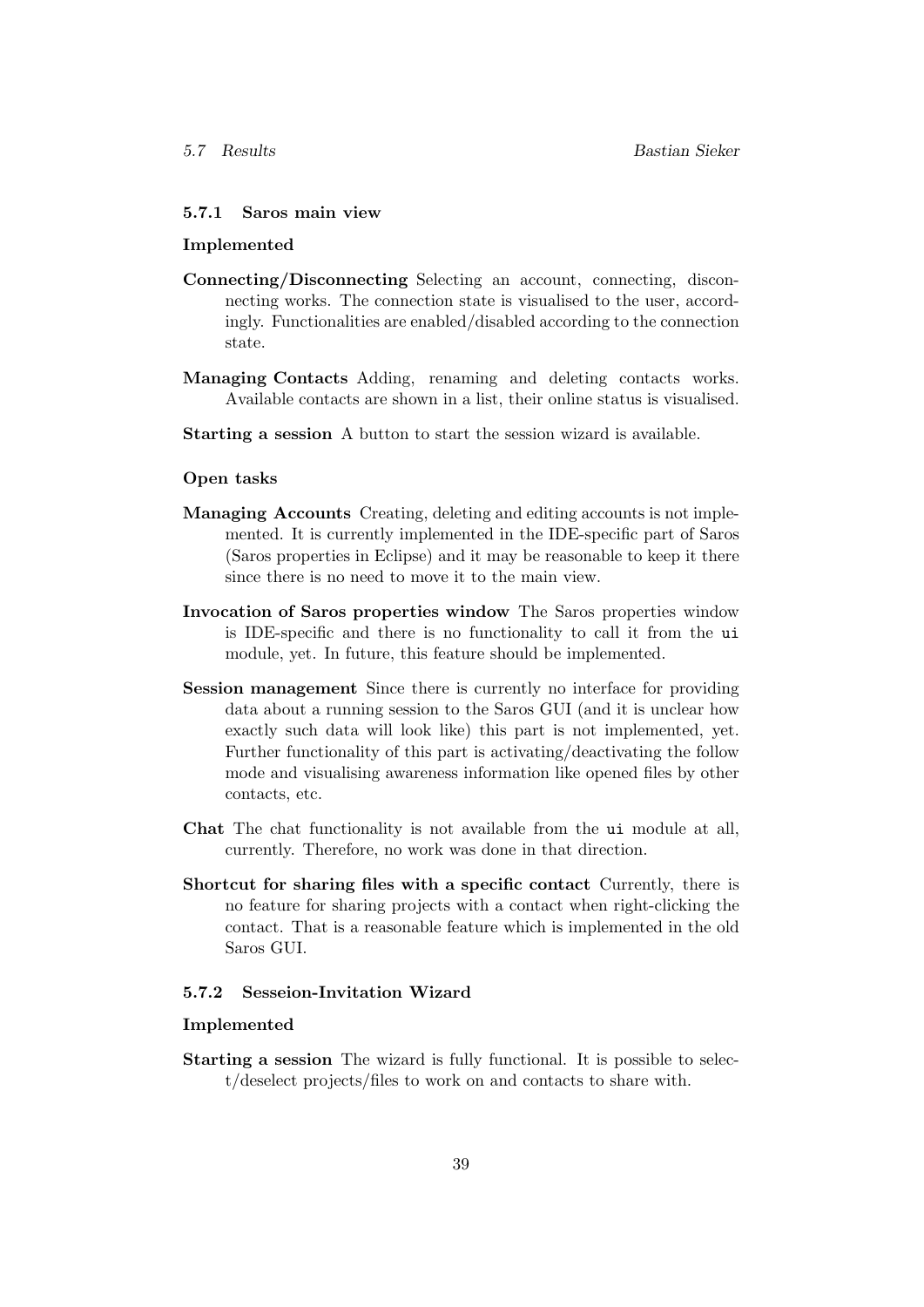### Open tasks

- Validation Currently, it is possible to start a session without specifying any files, this should not be possible
- Additional wizards While waiting for other contacts to join the session and to synchronise files, a wizard with a progress bar is shown in the old Saros GUI. This wizard is not implemented yet.

#### <span id="page-44-0"></span>5.7.3 Join-Session Wizard

#### Implemented

UI template To be able to test the feature in the course of the usability tests I hard-coded the interface of the wizard with some basic functionality.

#### Open tasks

- Solid implementation The wizard must be implemented from scratch, when the data interface is specified. However, parts of the template can be reused.
- Additional wizards During the process of the invitation there are wizards to show the progress of the invitation process in the old Saros GUI. Those additional wizards are not implemented, yet.

The current state of the implementation is a good foundation to finish the open tasks. A lot of effort was put in the groundwork of the application to ease the further development. The biggest open tasks are the representation of a running session (and the visualisation of corresponding informations) and the wizard for joining a session.

#### <span id="page-44-1"></span>5.7.4 Documentation

As mentioned before, decreasing the entry hurdle for future developers is an important goal. A comprehensible application structure and architecture as well as tooling support are steps in that direction. Another very important point is a good documentation of source code. Thus, I will update and extend the existing documentation for extending the HTML GUI $^{66}$  $^{66}$  $^{66}$ . Furthermore, I will provide a commented tour through the JavaScript code of the Saros GUI based on the idea of  $JTourBus<sup>67</sup>$  $JTourBus<sup>67</sup>$  $JTourBus<sup>67</sup>$  to be able to comprehend the processes in and between the individual components.

<span id="page-44-2"></span><sup>66</sup><http://www.saros-project.org/html-gui>

<span id="page-44-3"></span><sup>67</sup><www.saros-project.org/jtourbus>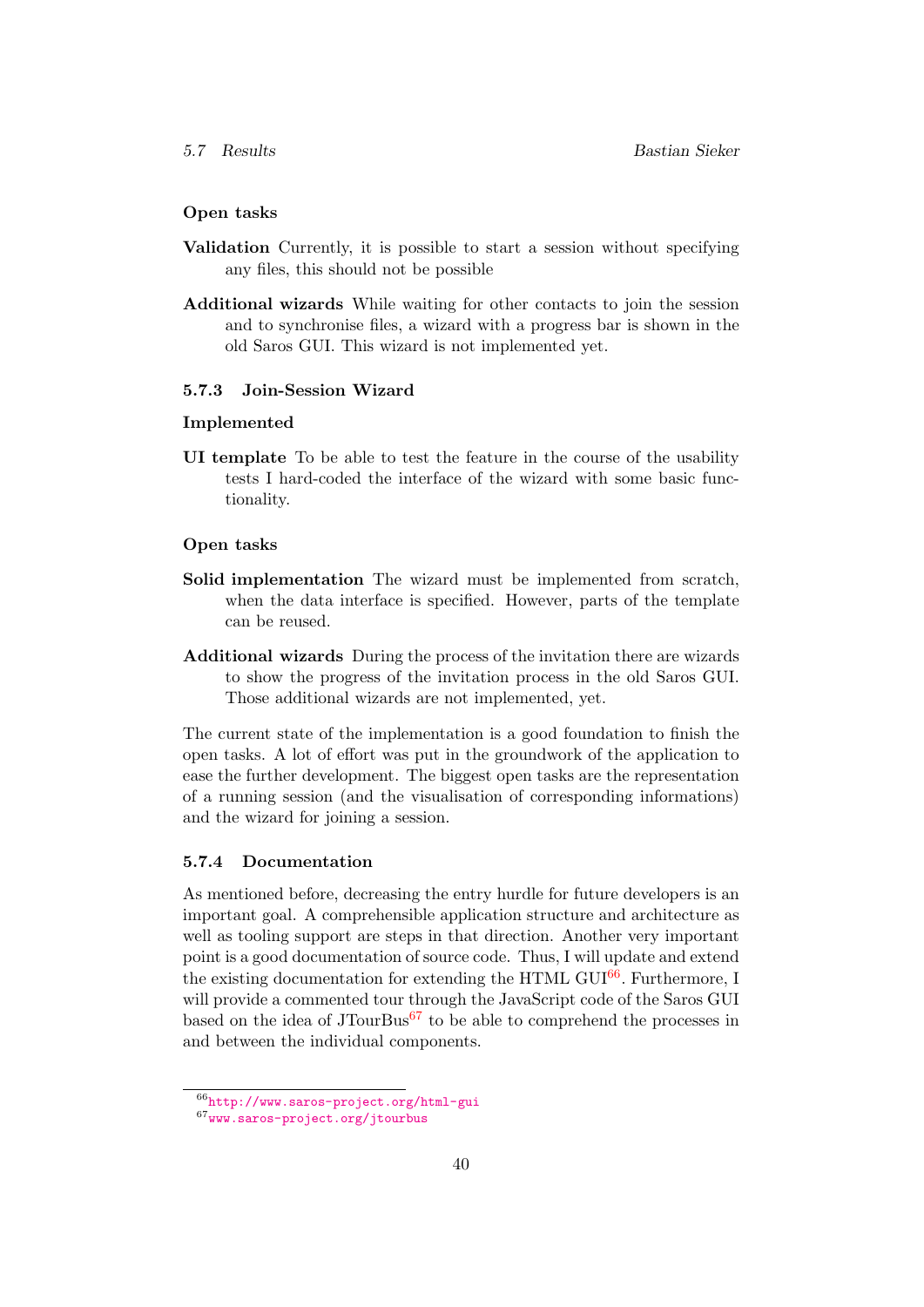# <span id="page-45-0"></span>6 Applying the User-Centered Design Process

Since it is sometimes difficult to find test users, especially short-term, I tried to plan the iterations early to have a solid test user base. However, estimating the effort for the implementation of the essential features is difficult. The interdependency between Bohnstedt's and my thesis made it even more insecure. It was intended to start the usability tests when the new Saros GUI is in a state where it is possible to start and join a session in a minimal setup. This would have required the corresponding wizards and the underlying interface between Java and JavaScript. However, as Bohnstedt states, the implementation of the interface was a lot more cumbersome as estimated [\[Boh15,](#page-61-3) p.28].

Since the defined requirements (see Section [3.4.1\)](#page-13-1) for a usability test were not satisfied at the time of the first iteration, I decided to split it into two iterations. The first iteration (see Section [6.1\)](#page-45-1) was done with the old Saros GUI. That gave me the possibility to do a trial run of the UCD process and, eventually, identify usability problems in the old GUI to avoid the transfer of old usability problems into the new one. Shortly after that, the initial iteration with the new Saros GUI was done. Between both iterations I was able to mock essential parts of the GUI to have a reasonable amount of features to test (see Section [6.2](#page-46-0) for details).

The heuristic evaluation (see Section  $6.3$ ) was done delayed for the same reason as the initial iteration of the new Saros GUI. After the initial iteration and the heuristic evaluation I fixed a subset of identified usability problems before starting the final iteration (see Section [6.4\)](#page-48-0). In each iteration, each test session followed the process described in [3.4.2.](#page-14-0) During the overall process 19 usability problems were identified, for 7 of them I committed fixes. The next sections explain the process of each of the mentioned steps and present the results in more detail.

#### <span id="page-45-1"></span>6.1 Preliminary Iteration with the old Saros GUI

Originally, the initial iteration was planned with four users. Due to the reasons mentioned above, I split the iteration into two iterations with two users each.

Test Users Two users, both without experience with Saros (however, the concept and use-case of Saros was known) and with high respectively medium experience with Eclipse.

Setup I as well as the test user had a laptop with Eclipse and Saros with the old GUI installed and running. Furthermore, there was screen and audio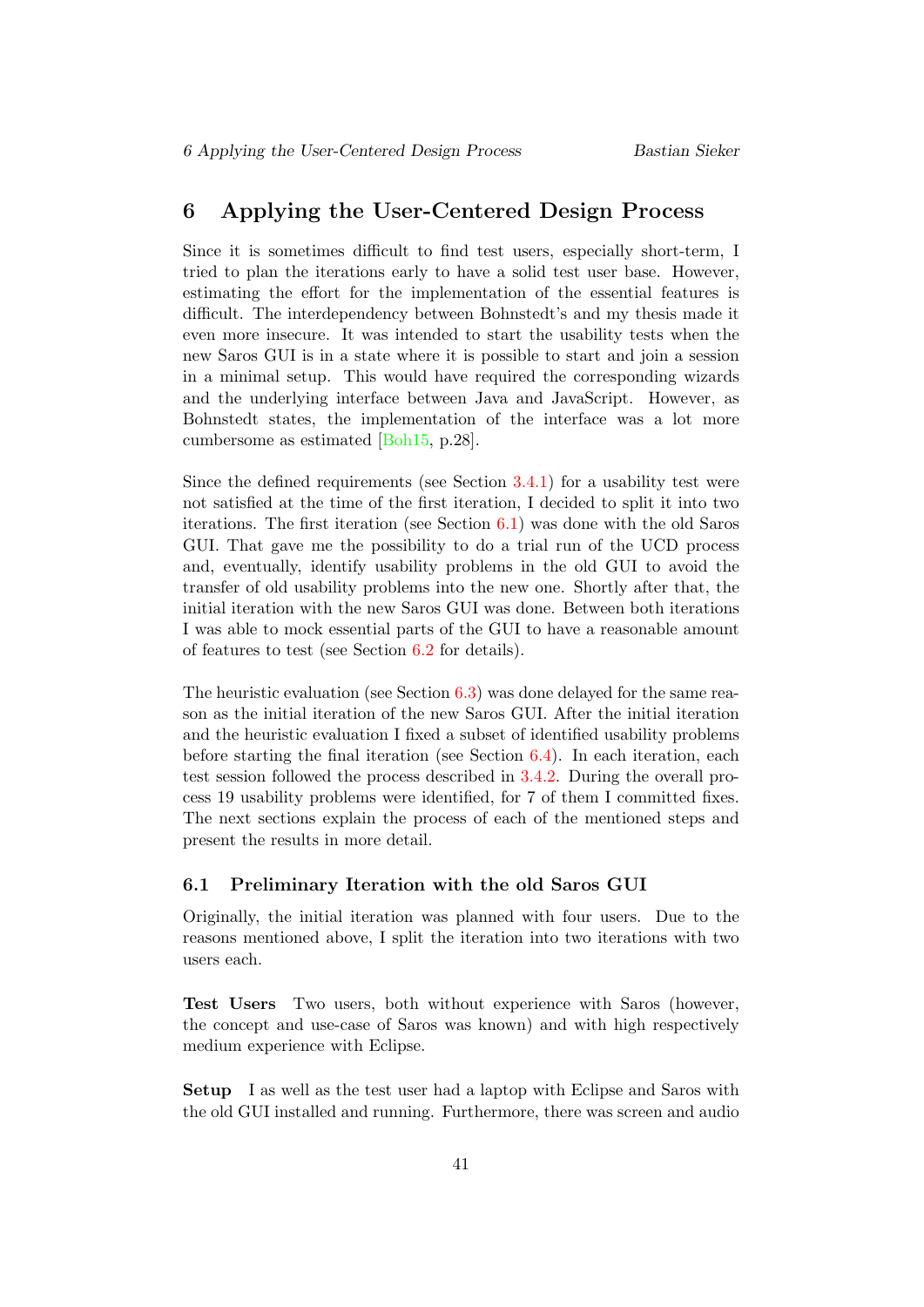recording on the user's laptop. The given tasks as well as the schedule of the test session are available in Appendix [A.1.](#page-52-1)

Results My expectations were low before testing the old GUI as I saw the test sessions as trial runs for the following iterations. Both test users were able to complete all tasks. The programming task  $(Task \, 2c, A.1)$  $(Task \, 2c, A.1)$  was for loosen up the atmosphere and getting to know Saros and did not contribute anything to the results.

However, in addition, some minor usability problems were identified. For example, both users had problems with finding buttons for specific functionalities like connecting or leaving a session (due to icon-only buttons). Table [5](#page-46-1) lists all usability problems found in this iteration.

<span id="page-46-1"></span>Table 5: Usability problems found in preliminary iteration with the old Saros GUI. See [A.3](#page-54-0) for details.

| No. | Title                                             | Fatality |
|-----|---------------------------------------------------|----------|
| #1  | Unclear state of contacts                         |          |
| #2  | Functionality hidden behind icon-only buttons     |          |
| #3  | Unclear when follow mode stops                    |          |
| #4  | Moving contacts in Session container is confusing |          |

#### <span id="page-46-0"></span>6.2 Initial Iteration with the new Saros GUI

Between the preliminary iteration and the initial iteration with the new Saros GUI, I mocked the wizards for starting and joining a session  $68$ . Therefore, in comparison to the previous iteration, I was not able to setup a real Saros session, but it was sufficient to have one laptop with a running Eclipse instance with Saros. Testing the wizards was possible, reasonably: After finishing the wizards for starting and joining a session nothing happens, which was not of importance for the test. I started the wizard for joining a session via a hidden button and explained the authentic process to the test users, afterwards the wizard could be tested, as usual.

Test Users Two users, both without experience with Saros (they heard of the software for the first time) and medium experience in Eclipse.

Setup I sat next to the test user but tried to stay in the background, however, at the given time I had to trigger the wizard to join a session, manually. Furthermore I gave some additional information to the user to explain him the scenario, in which the wizard would be triggered, practically. Upfront,

<span id="page-46-2"></span><sup>68</sup>Mostly, the UI was hardcoded in HTML with some basic validation checks in JavaScript.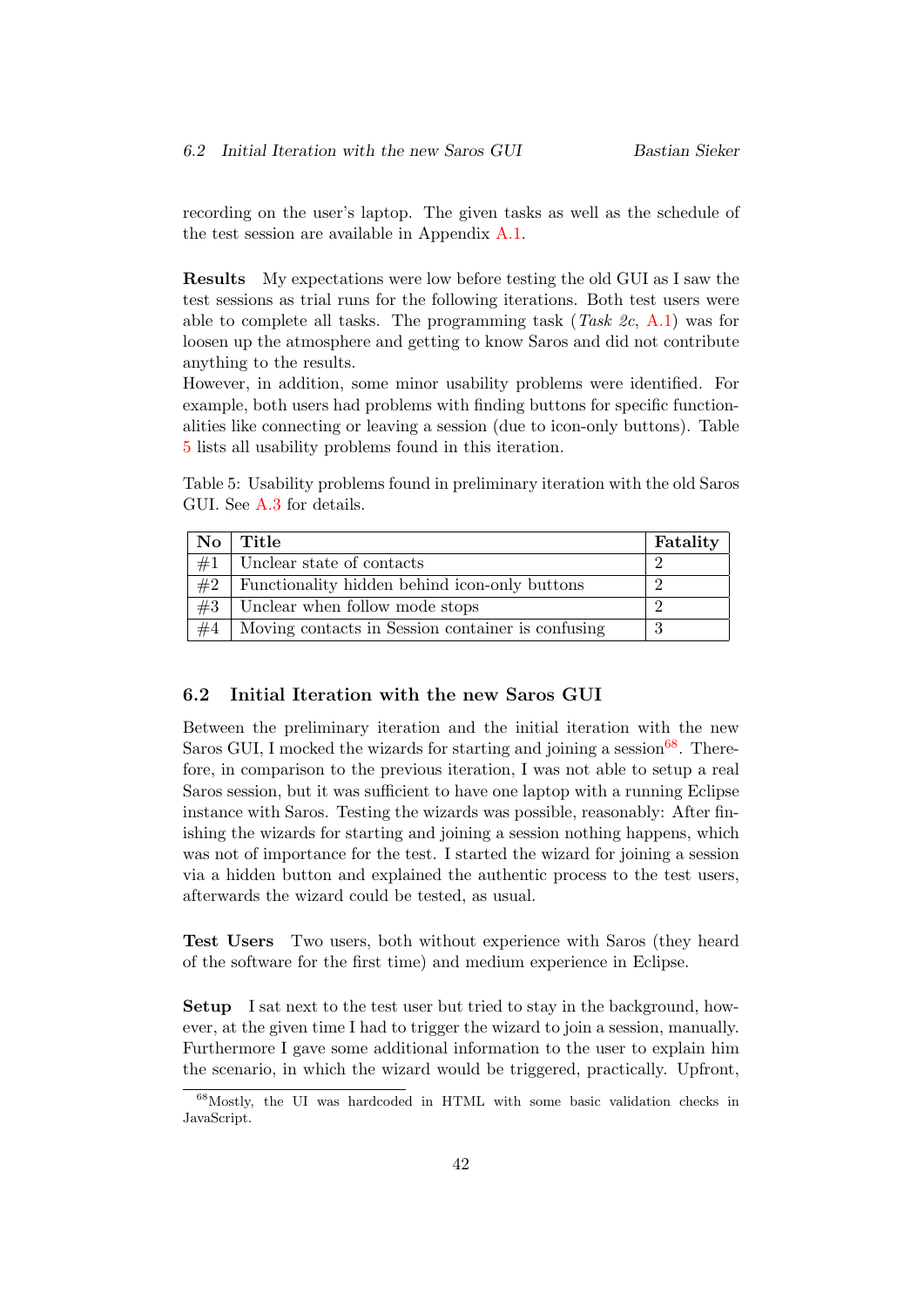I needed to give some more information about Saros and its concepts, for example what exactly a session is and what belongs to it, etc. The Saros GUI functionality was as described in Section [5.7.](#page-42-0) The given tasks as well as the schedule of the test session are available in Appendix [A.2.](#page-53-0)

Results Despite the lack of experience with Saros and its concepts, the entrance in the application and its functionalities went well. However, in the course of this iteration, a lot of minor issues were identified since it was the first test for the new Saros GUI. Table [6](#page-47-1) lists all usability problems found in this iteration.

<span id="page-47-1"></span>Table 6: Usability problems found in initial iteration with the new Saros GUI (only previously unknown problems are listed). See [A.3](#page-54-0) for details.

| <b>No</b> | Title                                                   | Fatality       |
|-----------|---------------------------------------------------------|----------------|
| #5        | Missing default account selection                       | 2              |
| #6        | Missing auto-connect feature when selecting an ac-      | 2              |
|           | count                                                   |                |
| #7        | Missing default value in input fields                   | 2              |
| #8        | Contacts looking like links, action expected            | $\mathfrak{D}$ |
| #9        | Default context menu of the browser shown on right-     | $\overline{2}$ |
|           | click                                                   |                |
| #10       | Contact container is not collapsible                    |                |
| #11       | No default actions on enter in dialogs                  | $\overline{2}$ |
| #12       | No Work together on shortcut available                  | 2              |
| #13       | Meaning of tabs in wizard for joining a session unclear | 4              |

#### <span id="page-47-0"></span>6.3 Heuristic Evaluation

The heuristic evaluation was done after the first iteration with the new Saros GUI because the essential functionality was not available, before. Because of the narrow time schedule, there were no fixes to usability problems in the meantime.

Evaluator The evaluator was a researcher of the Software Engineering working group who is familiar with Saros and its concepts.

Setup I sat next to the evaluator, who was freely exploring the UI and the functionalities. In interesting situation we discussed the feature or the problem in more depth.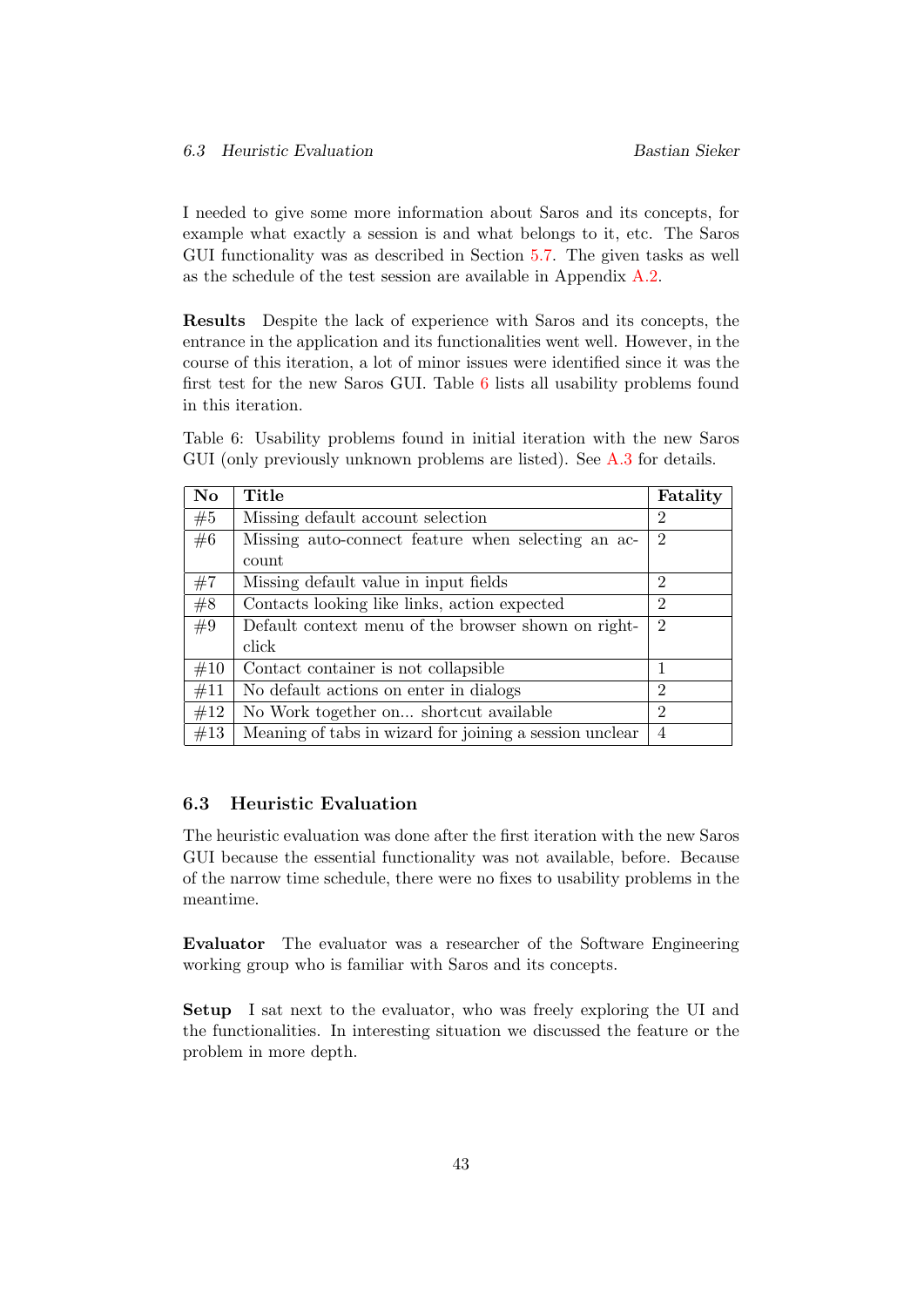Results most of the identified problems from the initial iteration were confirmed, however, one new problem was found, as well. Table [7](#page-48-2) lists all usability problems found during the heuristic evaluation.

<span id="page-48-2"></span>Table 7: Usability problems found in the heuristic evaluation (only previously unknown problems are listed). See [A.3](#page-54-0) for details.

| $\mid$ No $\mid$ Title                              | Fatality |
|-----------------------------------------------------|----------|
| $\#14$ Inconsistencies in button ordering (wizards) |          |

# <span id="page-48-0"></span>6.4 Final Iteration

Before starting the final iteration, improvements were made in the Saros GUI according to the results of the previous iterations and the heuristic evaluation (see [A.3](#page-54-0) for details).

Test Users Four users, three of them were former or current participants of the Saros project. Therefore, they know the functionalities and the old Saros GUI, but they had no experience with the new UI. The other user participated the second time in this UCD process (he already take part in the preliminary iteration, see Section [6.1\)](#page-45-1).

Setup As in the initial iteration, see [6.2.](#page-46-0)

Results This iteration was particularly interesting since all participants had experience with the old Saros GUI. For example, it was interesting to see how well the new GUI fits the conventions and workflows of the old one. Furthermore, since they were familiar with the functionalities, I had the impression that the tests were more intense. In addition, this iteration asses the fixes made until then. As expected, it turned out that some solutions did not really fix a problem, other did. Table [8](#page-49-0) lists all usability problems found in this iteration.

#### <span id="page-48-1"></span>6.5 Summary

The most important and beneficial methodology was testing with real users, most usability problems were found that way. The heuristic evaluation confirmed a lot of findings and even one additional problem was identified. The interviews after the test session were not so important to identify usability problems, however, in the discussion ideas for solving problems evolved. Video and audio recording were interesting for retracing particular problems and corresponding discussions. Furthermore, as the experimenter, one had not enough time to take notes covering all problems and statements of the user, thus the recordings helped to document the findings, thoroughly.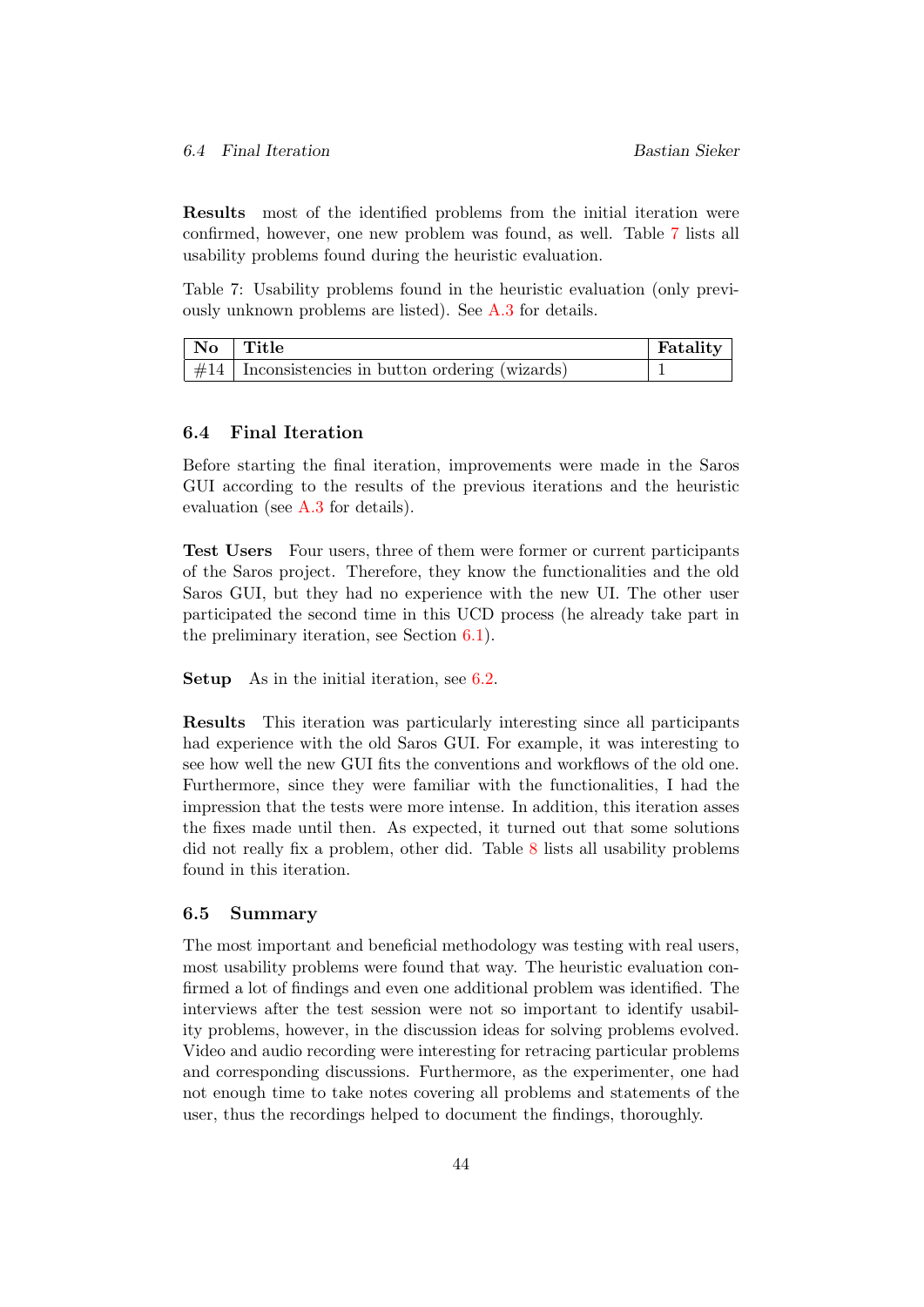<span id="page-49-0"></span>Table 8: Usability problems found in final iteration with the new Saros GUI (only previously unknown problems are listed). See [A.3](#page-54-0) for details.

| <b>No</b> | Title                                                                         | Fatality       |
|-----------|-------------------------------------------------------------------------------|----------------|
| #15       | Specific input fields in dialogs should be focused, ini-                      |                |
|           | tially                                                                        |                |
| #16       | Unclear semantics of connect/disconnect                                       | 2              |
| #17       | Complicated to create an new account                                          | $\overline{2}$ |
| #18       | Unsorted contacts / no way to sort contacts                                   |                |
| #19       | $\text{CMD}+\text{A}/\text{CTRL}+\text{A}$ not working in input fields in di- |                |
|           | alogs                                                                         |                |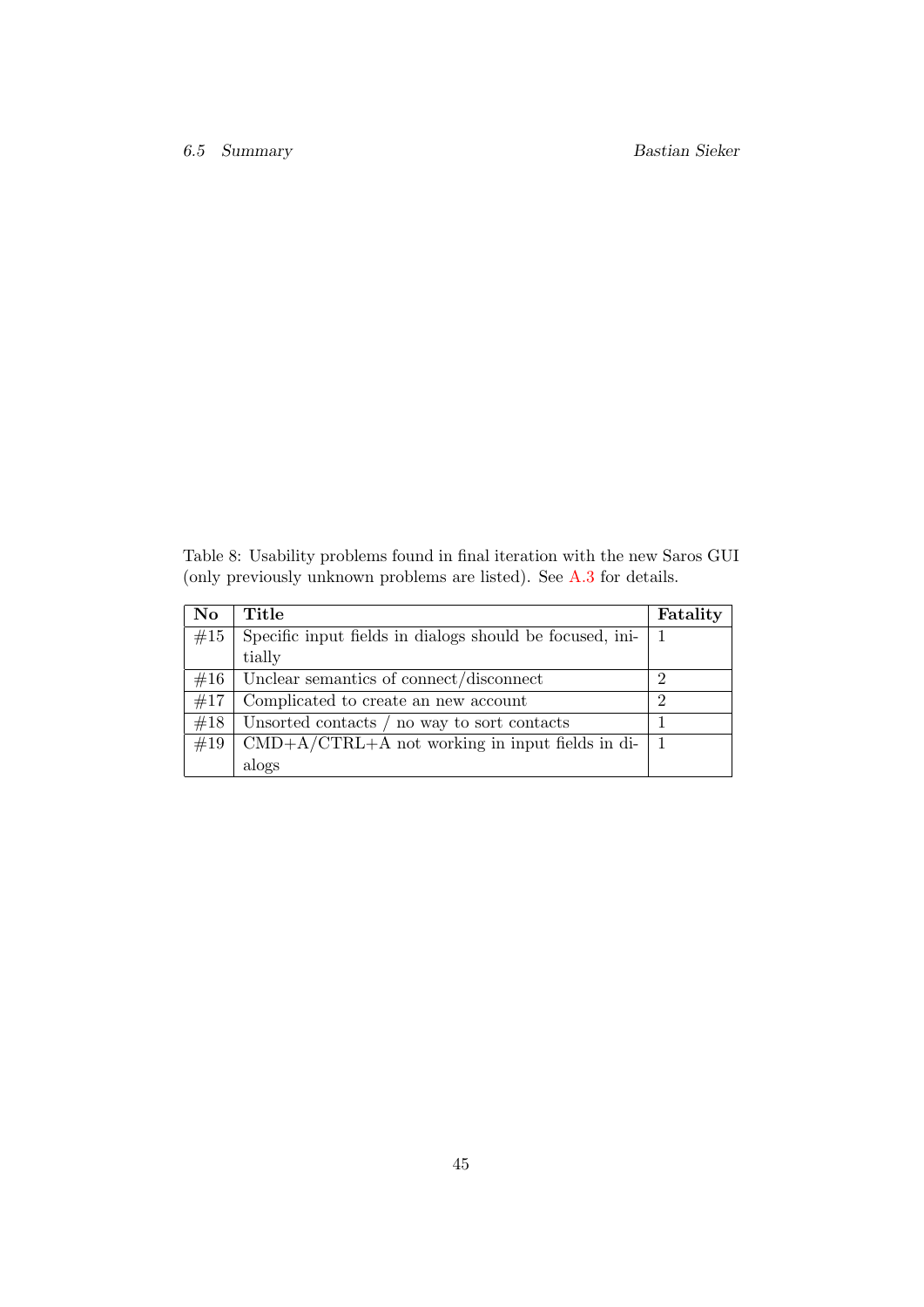# <span id="page-50-0"></span>7 Conclusion

#### <span id="page-50-1"></span>7.1 Results

In the course of this thesis I implemented a new Saros GUI based on HTML and JavaScript utilising a UCD process to maximise the usability of the GUI. I gave an introduction to related work on Saros (Section [2\)](#page-7-0) and to fundamental terms and concepts of the field of usability engineering and UCD (Section [3.1\)](#page-9-1). Based on that, I elaborated an UCD process to iteratively gather feedback from real users to be able to incorporate insights about the usability of the GUI into the process of implementation (Section [3.2](#page-10-0) to [3.5\)](#page-15-1). After three iterations of usability tests (the first iteration was still done with the old Saros GUI) and an heuristic evaluation, 19 usability problems were identified and 7 of them fixed. Details about the results of the UCD process are given in Section [6.](#page-45-0)

As groundwork for the implementation I introduced essential technologies and relevant previous works on Saros (Section [4.1](#page-17-1) to Section [4.3\)](#page-19-0). I identified special requirements of the application and, based on that, evaluated possibly suitable JavaScript frameworks to build on (Section [4.4\)](#page-22-0). AmpersandJS was chosen because it offers the best compromise between provided features and a low entry hurdle for new developers. Next, I presented the chosen environment for tool support for the JavaScript development process (Section [4.5\)](#page-26-0).

Based on this technologies I implemented a new Saros GUI, on which I had a detailed look in Section [5.](#page-28-0) After presenting the extended module structure in Eclipse's OSGi context (Section [5.1\)](#page-28-1), I introduced individual components and their interdependencies (Section [5.2\)](#page-28-2), afterwards I presented special challenges (Section [5.3\)](#page-34-0), details of the build process (Section [5.5\)](#page-39-3) as well as further tooling (Section [5.4\)](#page-38-0) and accompanying refactorings (Section [5.6\)](#page-41-0). During the implementation I tried to support a convenient entrance for future developers, even without experience in web development, however, not of costs of good architecture and best practices.

In Section [5.7,](#page-42-0) I summed up the results of the implementation. In my opinion, a solid groundwork was laid for future developers to work on the Saros GUI and to implement missing features to be able to replace the old Saros GUI in the future.

# <span id="page-50-2"></span>7.2 Future Work

Although the foundation for a Saros GUI based on HTML and JavaScript is built with the implementation in the course of this thesis, there are a lot of open tasks to take care of before the GUI is ready to replace the old Saros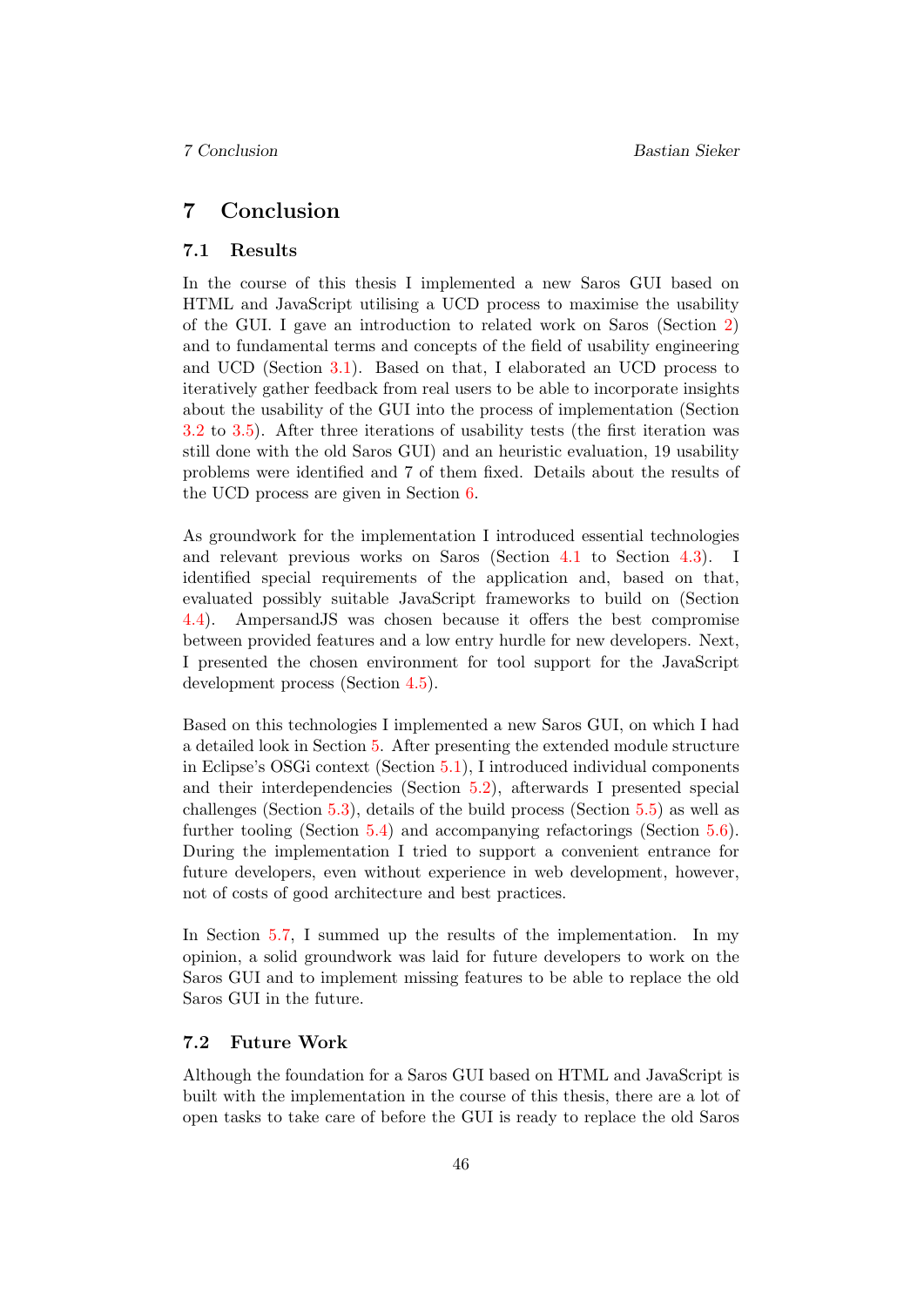GUI. Regarding functionality, these open tasks are summed up in Section [5.7.](#page-42-0) Since the utilisation of a UCD process was quite a success, I find it reasonable to suggest that further implementation should be accompanied with a similar process, if possible, too. Furthermore, there is some work to do regarding the build of the JavaScript application. The build process should be integrated in the general Saros build process as well as in the Jenkins jobs, see Section [5.5](#page-39-3) for more details.

As Bohnstedt [\[Boh15,](#page-61-3) p.62] already pointed out, there is also some work to do in the direction of test coverage, on the Java-side as well as on the JavaScript-side. In addition, the extension of the STF framework for testing the HTML GUI by Cikryt [\[Cik15,](#page-61-0) p.61] is neglected so far.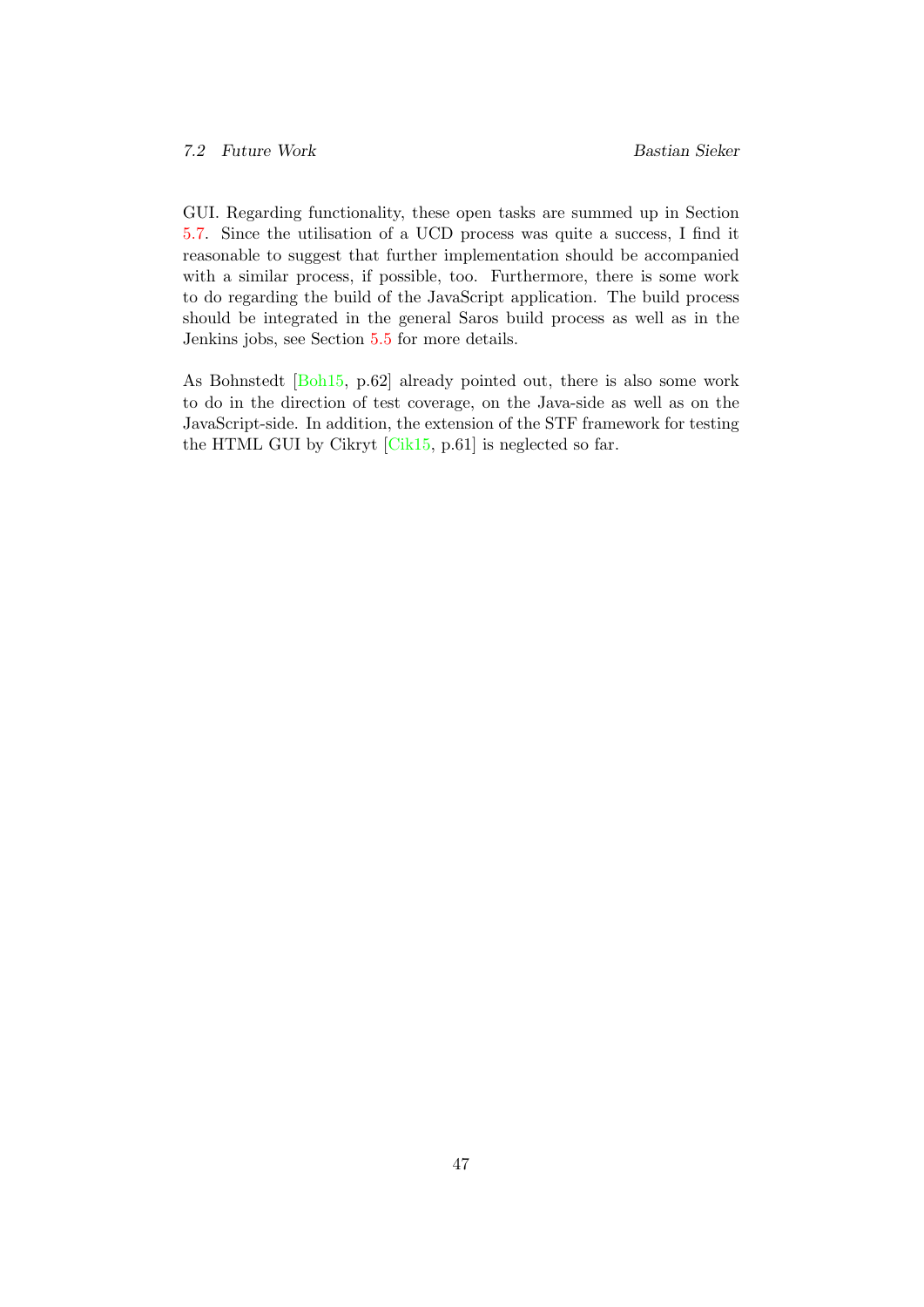# A Appendix Bastian Sieker

# <span id="page-52-0"></span>A Appendix

# <span id="page-52-1"></span>A.1 Usability Test Task Sheet 1

#### **Saros Usability Evaluation**

#### **1 Process**

- Welcome
- Setup and Introduction of the Environment
- Usability Evaluation
- Interview
- Debriefing

The entire evaluation process will take approx. 60 minutes.

#### **2 Usability Evaluation - Tasks**

- 1. Basics
	- a) Connect with your XMPP account
	- b) Add *mustermann@saros-con.imp.fu-berlin.de* to your contacts
	- c) Add *bzums@saros-con.imp.fu-berlin.de* to your contacts
	- d) Give the user *bzums@saros-con.imp.fu-berlin.de* a nickname
	- e) Delete *mustermann@saros-con.imp.fu-berlin.de* from your contacts
- 2. Incoming Session Negotiation
	- a) Accept the incomming session request: create a new project for *FizzBuzz*
	- b) Open the file the contact *bzums@saros-con.imp.fu-berlin.de* has opened in the  $s$ ession
	- c) Solve *FizzBuzz*
	- d) Leave session
- 3. Outgoing Session Negotiation
- a) Partially Share the project *de.fu\_berlin.inf.dpp.ui.frontend* with contact *bzums@saroscon.imp.fu-berlin.de*: share only the directory *html/js*
	- b) Enter the follow mode: start following *bzums@saros-con.imp.fu-berlin.de*

1

- 4. Incoming Session Negotiation with Multiple Projects
	- a) Accept incomming session request: create a new project for *de.fu\_berlin.inf.dpp.ui* and use the existing one for *de.fu\_berlin.inf.dpp.ui.frontend*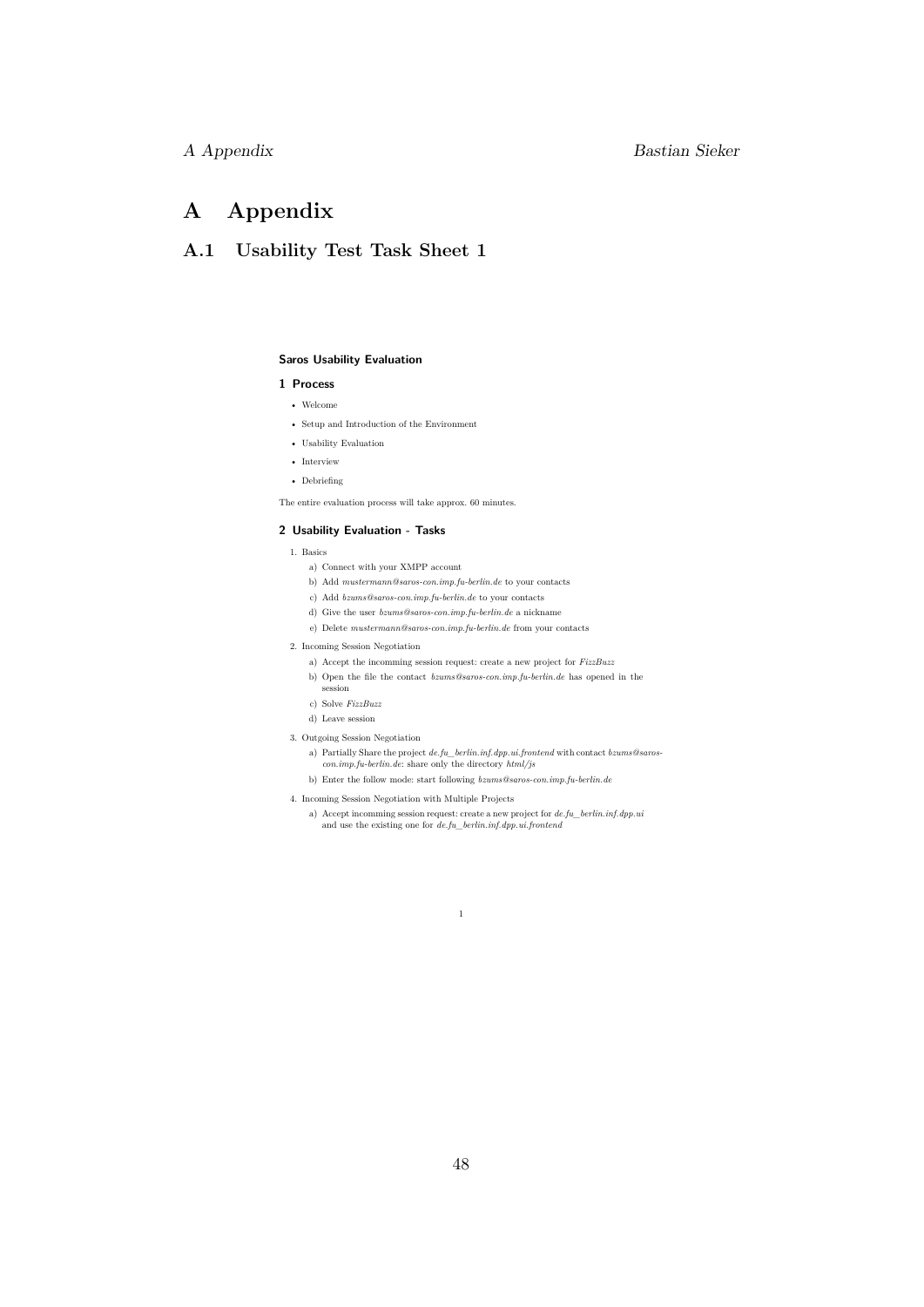# <span id="page-53-0"></span>A.2 Usability Test Task Sheet 2

#### **Saros Usability Evaluation**

#### **1 Process**

- Welcome
- Setup and Introduction of the Environment
- Usability Evaluation
- Interview
- Debriefing

The entire evaluation process will take approx. 45 minutes.

#### **2 Usability Evaluation - Tasks**

- 1. Basics
	- a) Connect with the account *test-account-upb@saros-con.imp.fu-berlin.de* (password: *test-account*)
	- b) Add *mustermann@saros-con.imp.fu-berlin.de* to your contacts
	- c) Add *bzums@saros-con.imp.fu-berlin.de* to your contacts
	- d) Give the user *bzums@saros-con.imp.fu-berlin.de* a nickname
	- e) Delete *mustermann@saros-con.imp.fu-berlin.de* from your contacts
	- f) Disconnect
- 2. Incoming Session Negotiation
	- a) Connect with the account *anotherone@saros-con.imp.fu-berlin.de* (password: *another*)
	- b) Accept the incomming session request: create a new project for *de.fu\_berlin.inf.dpp.saros* and use the existing one for *de.fu\_berlin.inf.dpp.ui.frontend* and *de.fu\_berlin.inf.dpp.ui* c) Disconnect
- 3. Outgoing Session Negotiation
	- a) Connect with the account *test-account-upb@saros-con.imp.fu-berlin.de* (password: *test-account*)
	- b) Start a session and partially share (share only the directory *html/js*) the project *de.fu\_berlin.inf.dpp.ui.frontend* with the following contacts:

1

- *bzums@saros-con.imp.fu-berlin.de*
- *basti-test-account@saros-con.imp.fu-berlin.de*
- *peter-post@saros-con.imp.fu-berlin.de*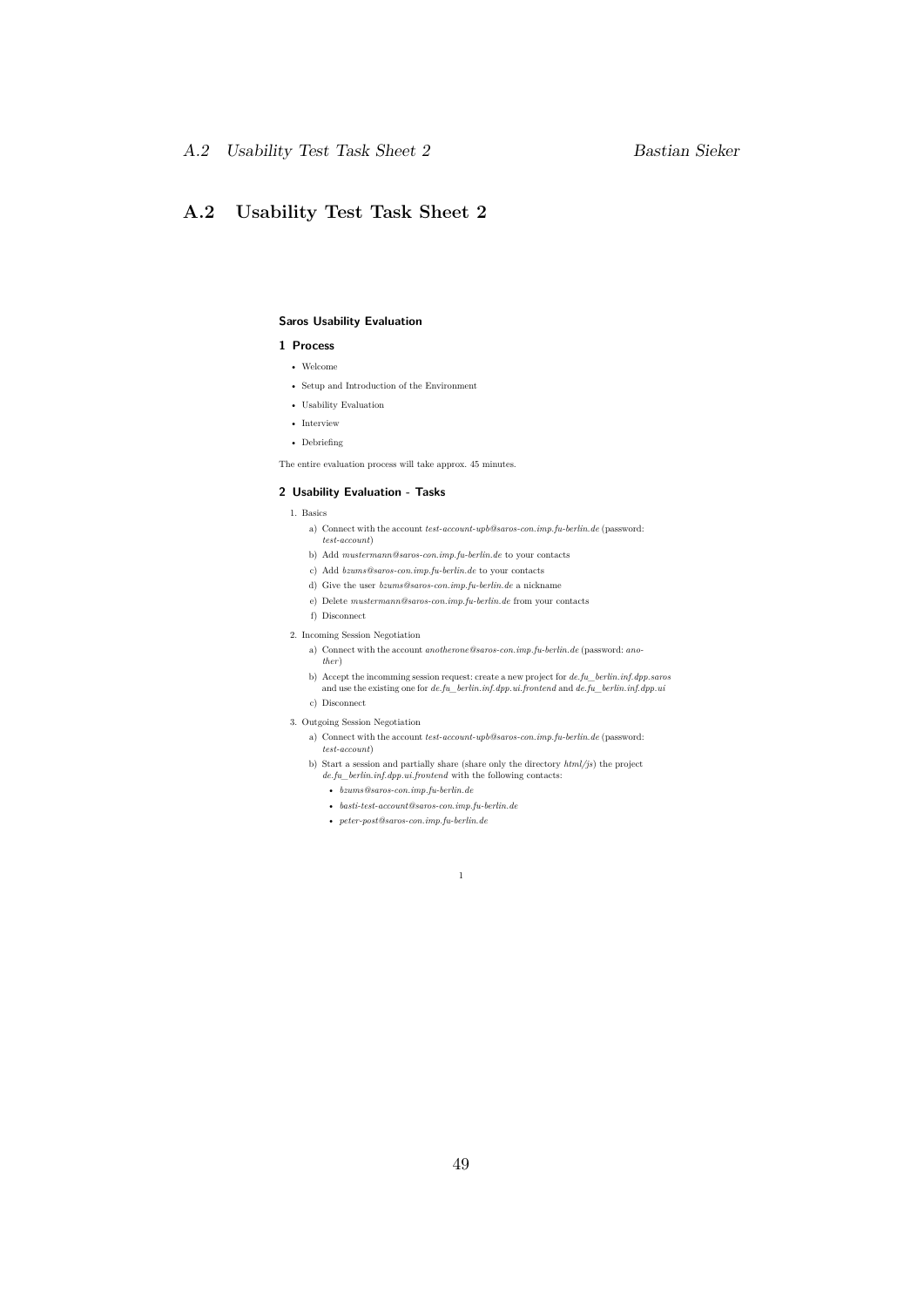# <span id="page-54-0"></span>A.3 Catalogue of Usability Problems

| #1<br>Unclear state of contacts                                                     | $\bf{2}$ |
|-------------------------------------------------------------------------------------|----------|
| Only online contacts are marked explicitly with an <i>online</i> tag. When no       |          |
| contact is online, there is no indication about their state.                        |          |
| <b>Source:</b> Usability Tests                                                      |          |
| Approaches:                                                                         |          |
| • Provide a tag for every possible state and show it permanently                    |          |
| <b>Discussion:</b> This problem was found in the old Saros GUI and was not fixed in |          |
| the initial design of the new Saros GUI, thoroughly. Afterwards, the problem        |          |
| was fixed with the following commit:                                                |          |
| http://saros-build.imp.fu-berlin.de/gerrit/#/c/2791/                                |          |

| #2          | Functionality hidden behind icon-only buttons                                   | $\bf{2}$ |
|-------------|---------------------------------------------------------------------------------|----------|
|             | Users struggled to find buttons for basic functionalities like connecting, dis- |          |
|             | connecting or leaving a session.                                                |          |
|             | <b>Source:</b> Usability Tests                                                  |          |
| Approaches: |                                                                                 |          |
|             |                                                                                 |          |

• Add labels to certain buttons instead of using icons, only

Discussion: This problem was found in the old Saros GUI. The new Saros GUI was designed, accordingly.

| #3          | Unclear when follow mode stops                                                | $\bf{2}$ |
|-------------|-------------------------------------------------------------------------------|----------|
|             | Users expect to stop following another contact when start typing. That is not |          |
|             | the case. Furthermore, users did not realise that the follow mode stopped on  |          |
|             | other occasions.                                                              |          |
|             | <b>Source:</b> Usability Tests                                                |          |
| Approaches: |                                                                               |          |
|             | • Give the user explicit feedback when the follow mode is stopped             |          |

• Explicitly explain to the user when the follow mode stops

Discussion: This is a problem found in the old Saros GUI and can not be fixed by UI adaptions, only.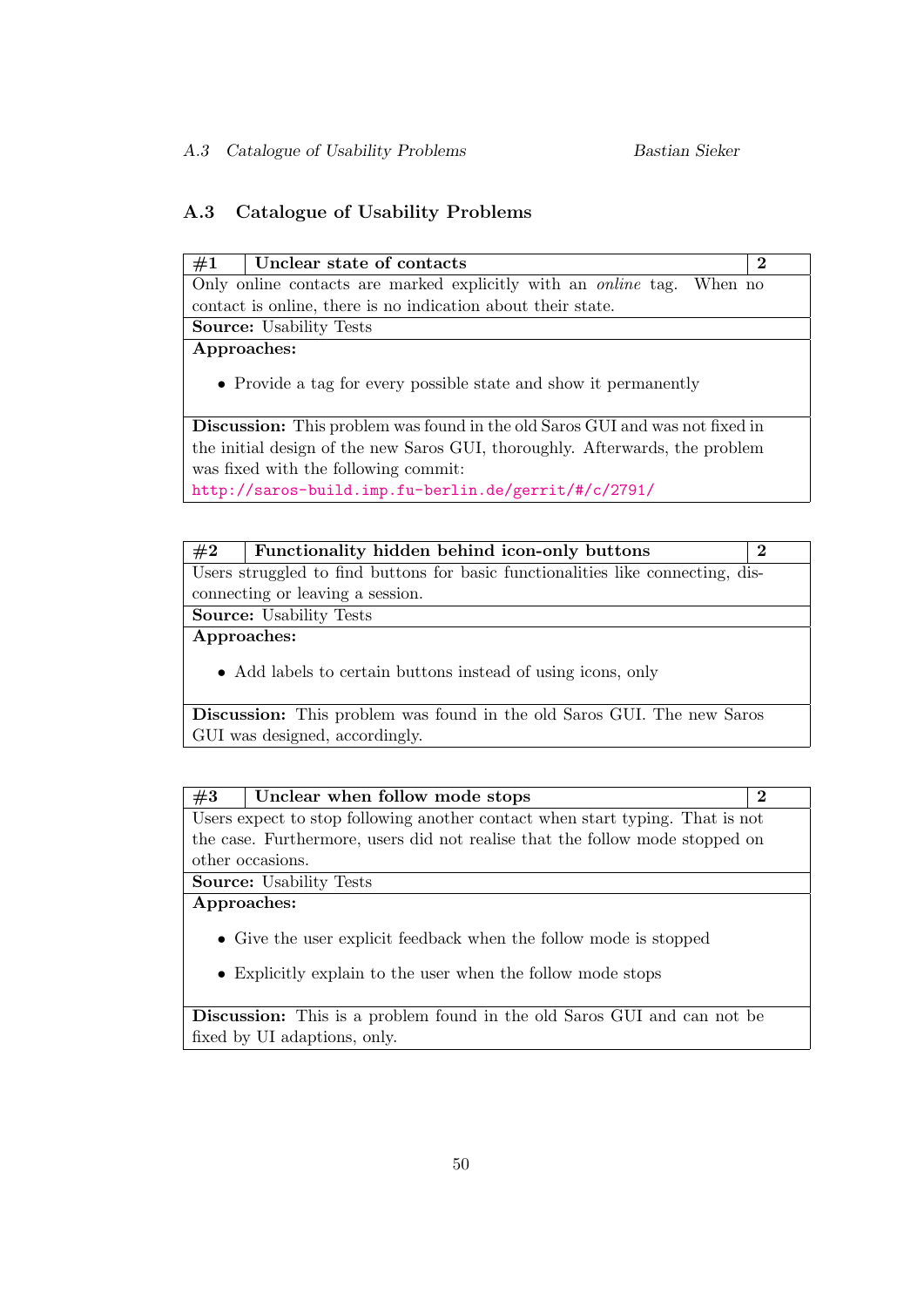$#4$  | Moving contacts in Session container is confusing | 3 In the old Saros GUI contacts participating in a session are moved from the list of contacts to the list of contacts in a session. This is confusing, because they are still usual contacts and should be present in the list of contacts.

Source: Usability Tests

Approaches:

• Instead of moving contacts from one list to another, copy them

Discussion: This is a problem found in the old Saros GUI and should be fixed in the new one. However, currently the Session view is not implemented.

| #5          | Missing default account selection                                                     | $\bf{2}$ |
|-------------|---------------------------------------------------------------------------------------|----------|
|             | When starting Saros, there is no default account selected, instead, the message       |          |
|             | <i>No account selected</i> is shown to the user. Furthermore, the current solution is |          |
|             | inconsistent with the old GUI, where an default account is selected.                  |          |
|             | <b>Source:</b> Usability Tests                                                        |          |
| Approaches: |                                                                                       |          |
|             | • Select a default account, for example the last recently used                        |          |
|             | Discussion: Since this fix would also include an extension of the data interface      |          |

**Discussion:** Since this fix would also include an extension of the data interface (the last recently used account must be provided, for example), I did not approach this problem in the course of this thesis.

| #6                                                   | Missing auto-connect feature when selecting an account<br>$\bf{2}$          |  |  |  |  |  |  |
|------------------------------------------------------|-----------------------------------------------------------------------------|--|--|--|--|--|--|
|                                                      | When selecting an account, users expect to connect, instantly. Furthermore, |  |  |  |  |  |  |
|                                                      | that would be consistent with the old Saros GUI.                            |  |  |  |  |  |  |
| <b>Source:</b> Usability Tests, Heuristic Evaluation |                                                                             |  |  |  |  |  |  |
| Approaches:                                          |                                                                             |  |  |  |  |  |  |
|                                                      | • When selecting an account, auto-connect with that account                 |  |  |  |  |  |  |

Discussion: The problem was fixed with the following commit: <http://saros-build.imp.fu-berlin.de/gerrit/#/c/2818/>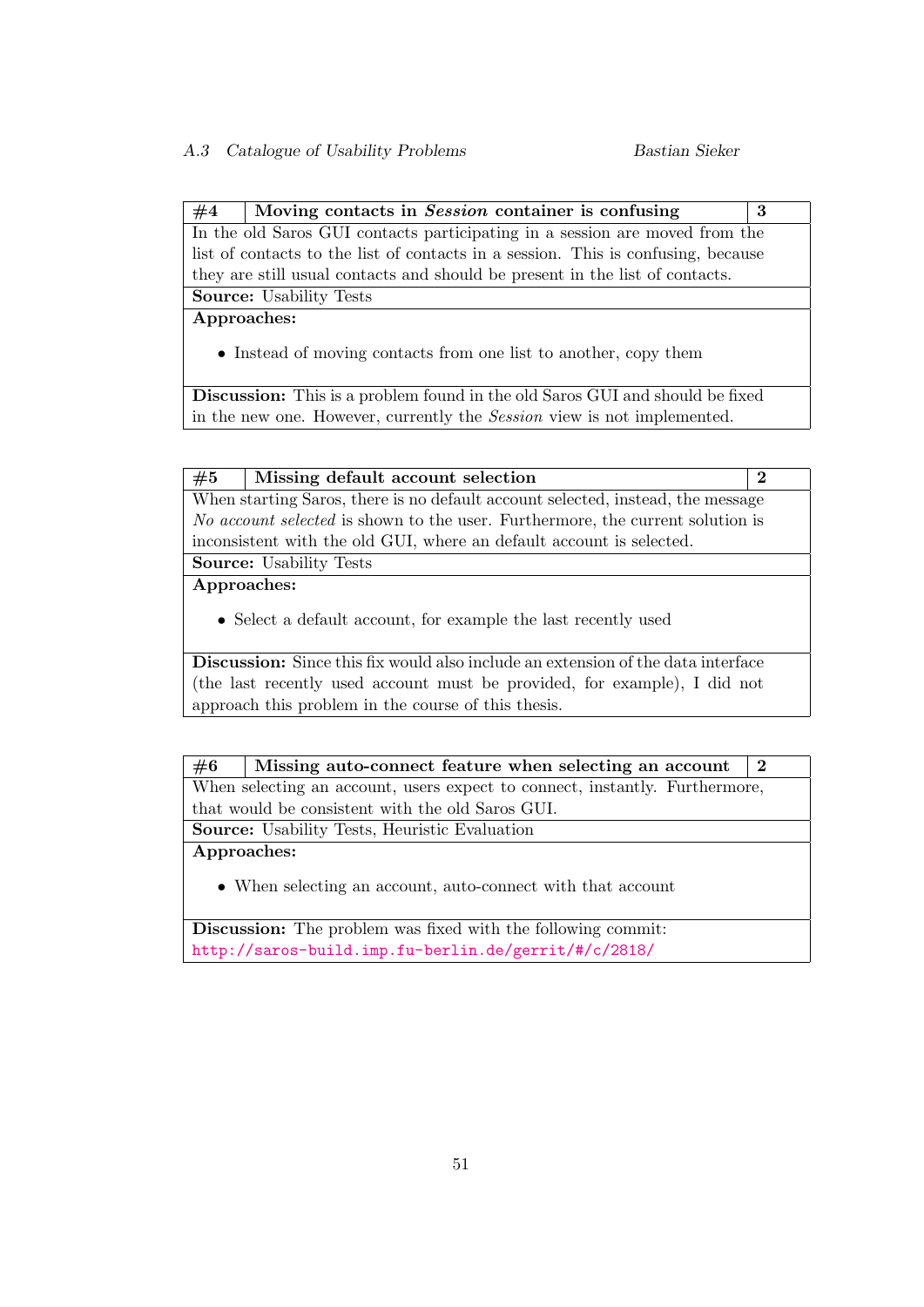# $\#7$  | Missing default value in input fields  $\left|2\right\rangle$

Currently, the user has to type manually, for example when using an existing project in the wizard for joining a session. However, with high probability, the name is the same as the shared project and could therefore be provided as default value.

Source: Usability Tests, Heuristic Evaluation

Approaches:

• Provide default values in input fields wherever possible

Discussion: The problem is easy to fix when the wizard for joining a session is implemented in a stable way (currently it is just mocked).

|  |  |  |  |  | It is a construction of the contract of the contract of the contract of the contract of the contract of the contract of the contract of the contract of the contract of the contract of the contract of the contract of the c |  |
|--|--|--|--|--|-------------------------------------------------------------------------------------------------------------------------------------------------------------------------------------------------------------------------------|--|

In the Saros main view, when hovering over contacts, they are highlighted and the cursor changes to pointer. Therefore users expect an action on left-click. Source: Usability Tests, Heuristic Evaluation

Approaches:

- Avoid pointer cursor
- Add action on left-lick, for example inline editing of the nickname

Discussion: The idea of explicitly hovering a contact was to make clear that there is some action available, in this case on right-click. Thus, I would not disable the hovering effect, but maybe keep the usual arrow cursor. Providing an action of left-click would be another possibility. However, it is unclear what the user expects and it may lead to significant development effort depending on the action.

| $\#9$ | Default context menu of the browser shown on right-click $\vert 2 \vert$ |  |  |  |  |
|-------|--------------------------------------------------------------------------|--|--|--|--|
|-------|--------------------------------------------------------------------------|--|--|--|--|

On right-click, the default browser context-menu is shown with options like reload, which makes no sense and confuses the users.

Source: Usability Tests, Heuristic Evaluation

Approaches:

• Prevent showing the default context menu

Discussion: The problem was fixed with the following commit: <http://saros-build.imp.fu-berlin.de/gerrit/#/c/2857/>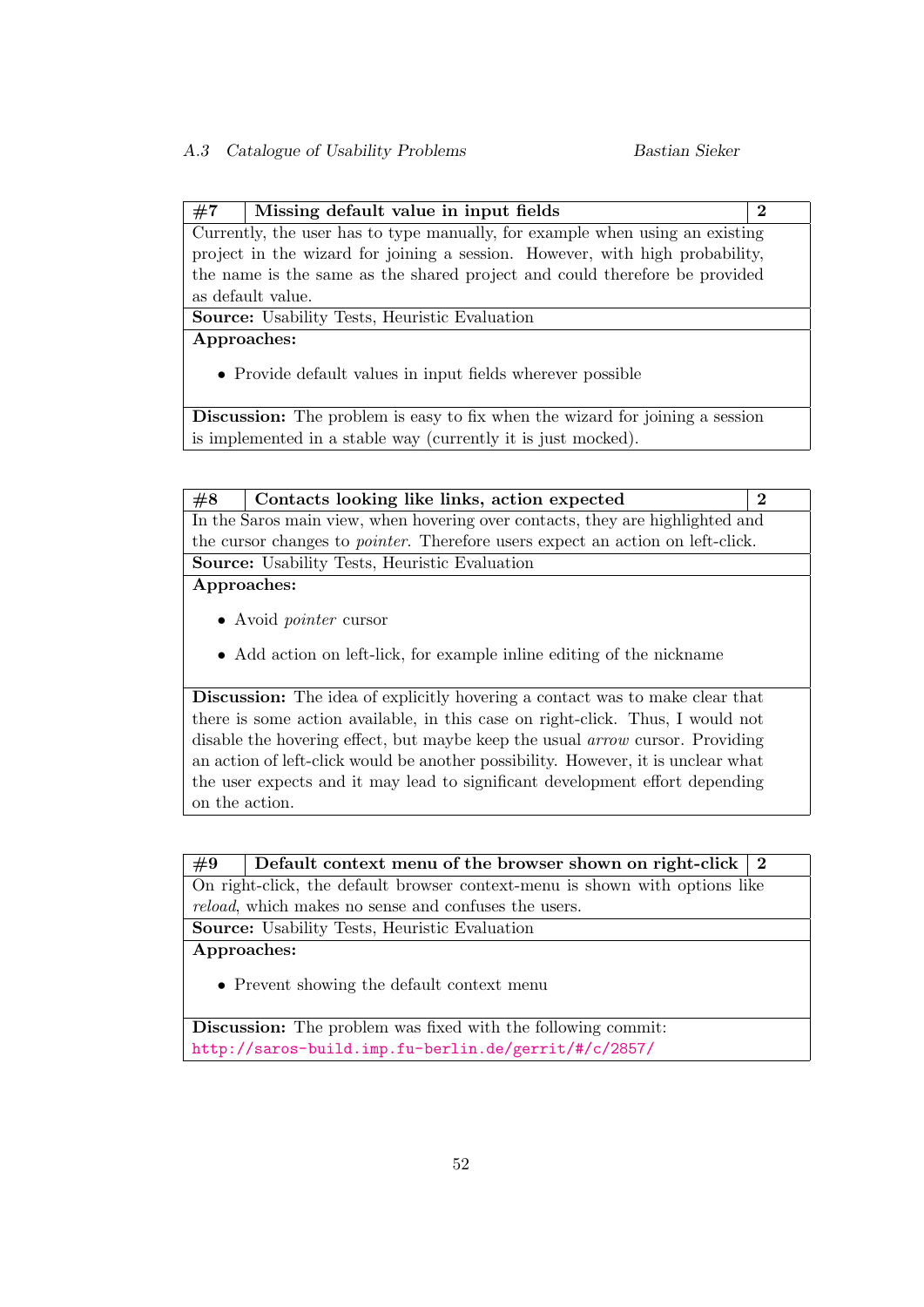# $\#10$  | Contact container is not collapsible | 1

The list of contacts leads to vertical scrollbars, quickly. Furthermore, users expected to be able to collapse the container.

Source: Usability Tests, Heuristic Evaluation

Approaches:

• Trigger collapse of *Contacts* container on left-click

Discussion: The problem was fixed with the following commit: <http://saros-build.imp.fu-berlin.de/gerrit/#/c/2819/>

#### $\#11$  No default actions on enter in dialogs 2

Clicking enter in dialogs triggers closing the dialog, however, without actually performing an action. That is especially confusing because it is not clear to the user whether or not the action was performed. Users expect that the corresponding action is triggered, for example adding/renaming a contact. Source: Usability Tests, Heuristic Evaluation

Approaches:

• Trigger default action on enter

Discussion: The problem was fixed with the following commit: <http://saros-build.imp.fu-berlin.de/gerrit/#/c/2820/> However, in dialogs for confirming deletion, currently nothing happens on enter to avoid accidental deletions.

 $#12$  No Work together on... shortcut available 2 Like in the old Saros GUI, users expect to be able to share projects/files with a specific contact via right-clicking on the contact and choosing Work together  $\overline{on} \dots$ 

Source: Usability Tests, Heuristic evaluation

Approaches:

• Provide Work together on... in the context menu on right-click on the contact

Discussion: Clicking on *Work together on...* should open the wizard for starting a session with the specific contact selected, by default. This feature should be implemented, especially because expert users expect it.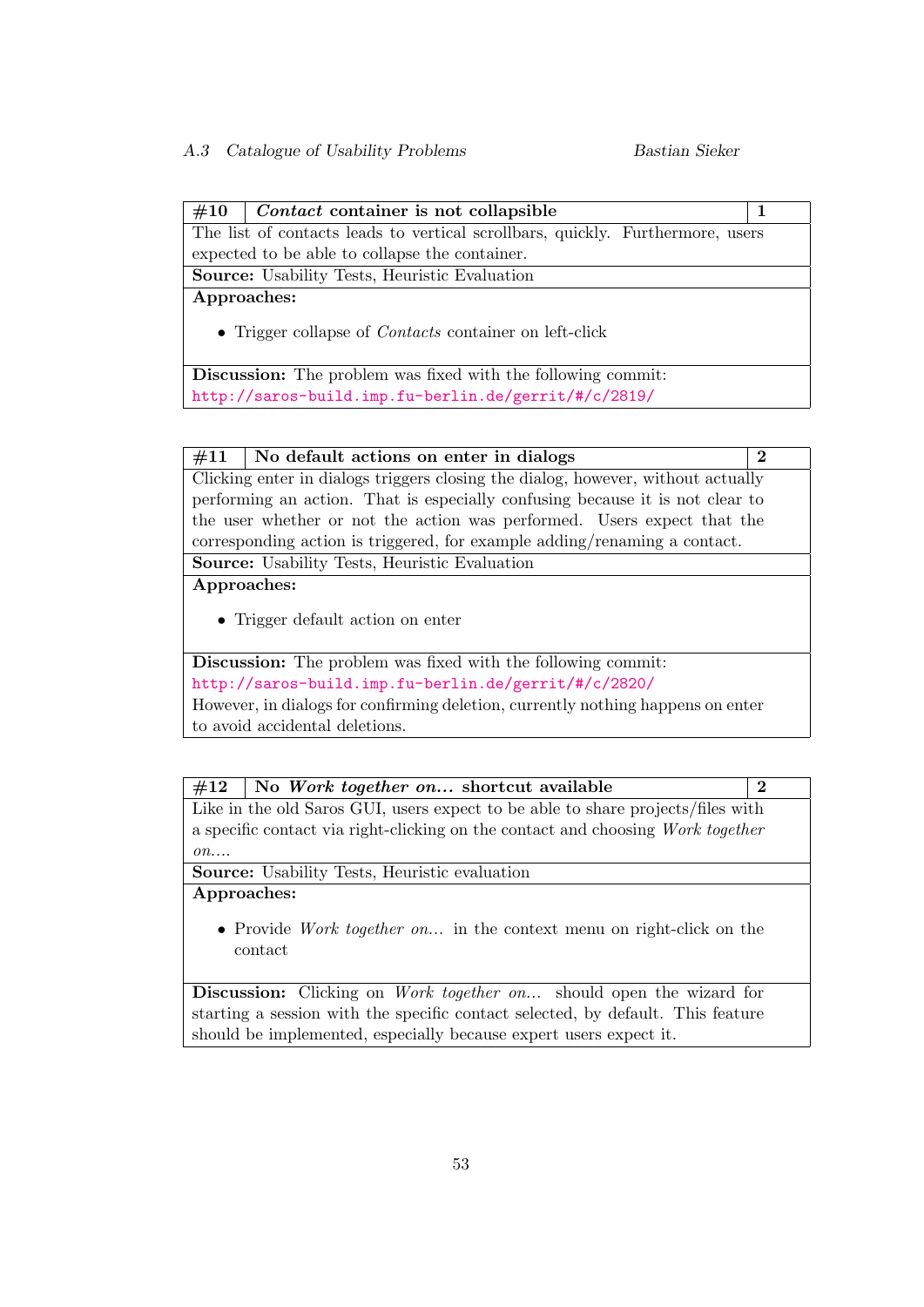$#13$  | Meaning of tabs in wizard for joining a session unclear | 4 Currently, in the join session wizard, multiple incoming projects are visualised in tabs. First, some users had problems with identifying the tabs, at all. Second, it was not clear that each tab is representing one project. Since the current default selection input elements is valid, the user is not encouraged to navigate to each tabs and explore them but tends to just click Finish.

Source: Usability Tests

### Approaches:

- Visualise the tabs as tabs, mor explicitly
- Provide additional information about the semantic of the tabs to the user (info text, tooltips)

Discussion: Maybe it helps the tabs vertically to mark them as tabs, more explicitly. When the wizard is implemented fully, this issue should be investigated further, best with utilising further usability tests.

 $#14$  | Inconsistencies in button ordering (wizards) | 1 Buttons are ordered such that the confirming button is not the right most. However, in in the old GUI and in Eclipse, that is a convention. Source: Usability Tests, Heuristic Evaluation

Approaches:

• Rearange the buttons

Discussion: The problem was fixed with the following commit: <http://saros-build.imp.fu-berlin.de/gerrit/#/c/2858>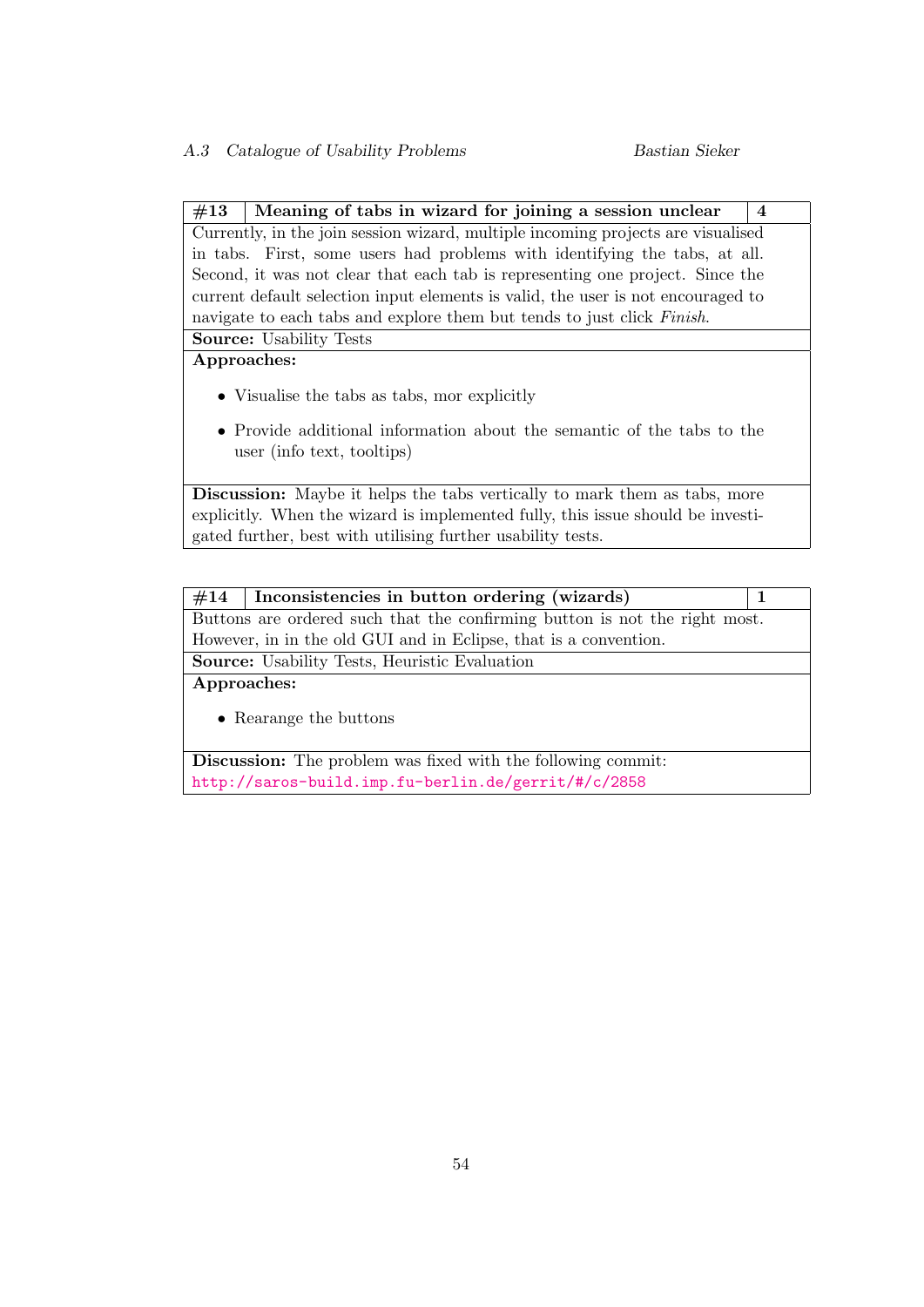# $#15$  Specific input fields in dialogs should be focused, initially 1

When a user opens the dialog for renaming a contact, for example, it would be more convenient to auto-focus the corresponding input field since the user opens that specific wizard with the intention to edit the nickname of a user. Now, the user has to click on the input field, first. In addition, maybe it is reasonable to preselect the value in the input field.

Source: Usability Tests

# Approaches:

- Auto-focus input field in certain dialogs
- Preselect value of certain input fields in dialogs

Discussion: I think this is an reasonable enhancement. There is no fix, yet, due to time issues.

| #16         | Unclear semantics of connect/disconnect                                                  | $\bf{2}$ |  |  |  |  |
|-------------|------------------------------------------------------------------------------------------|----------|--|--|--|--|
|             | The labels <i>Connecting</i> and <i>Disconnecting</i> are confusing to some users. Maybe |          |  |  |  |  |
|             | Login and Logout are more clear since they are known from many online                    |          |  |  |  |  |
| platforms.  |                                                                                          |          |  |  |  |  |
|             | <b>Source:</b> Usability Tests                                                           |          |  |  |  |  |
| Approaches: |                                                                                          |          |  |  |  |  |
|             | $\bullet$ Rename labels                                                                  |          |  |  |  |  |
|             | <b>Discussion:</b> This issue should be investigated further.                            |          |  |  |  |  |

| #17                                                                            | Complicated to create an new account                                         | $\bf{2}$ |  |  |  |  |
|--------------------------------------------------------------------------------|------------------------------------------------------------------------------|----------|--|--|--|--|
| Independent of the new Saros GUI: it is currently not very clear how to create |                                                                              |          |  |  |  |  |
|                                                                                | an new account because it is not possible to do so in the IDE-specific Saros |          |  |  |  |  |
|                                                                                | properties menu.                                                             |          |  |  |  |  |
| <b>Source:</b> Usability Tests                                                 |                                                                              |          |  |  |  |  |
| Approaches:                                                                    |                                                                              |          |  |  |  |  |
| • It should be possible to create an account in the IDE-specific Saros prop-   |                                                                              |          |  |  |  |  |

erties menu

Discussion: This is a general and GUI-unspecific problem.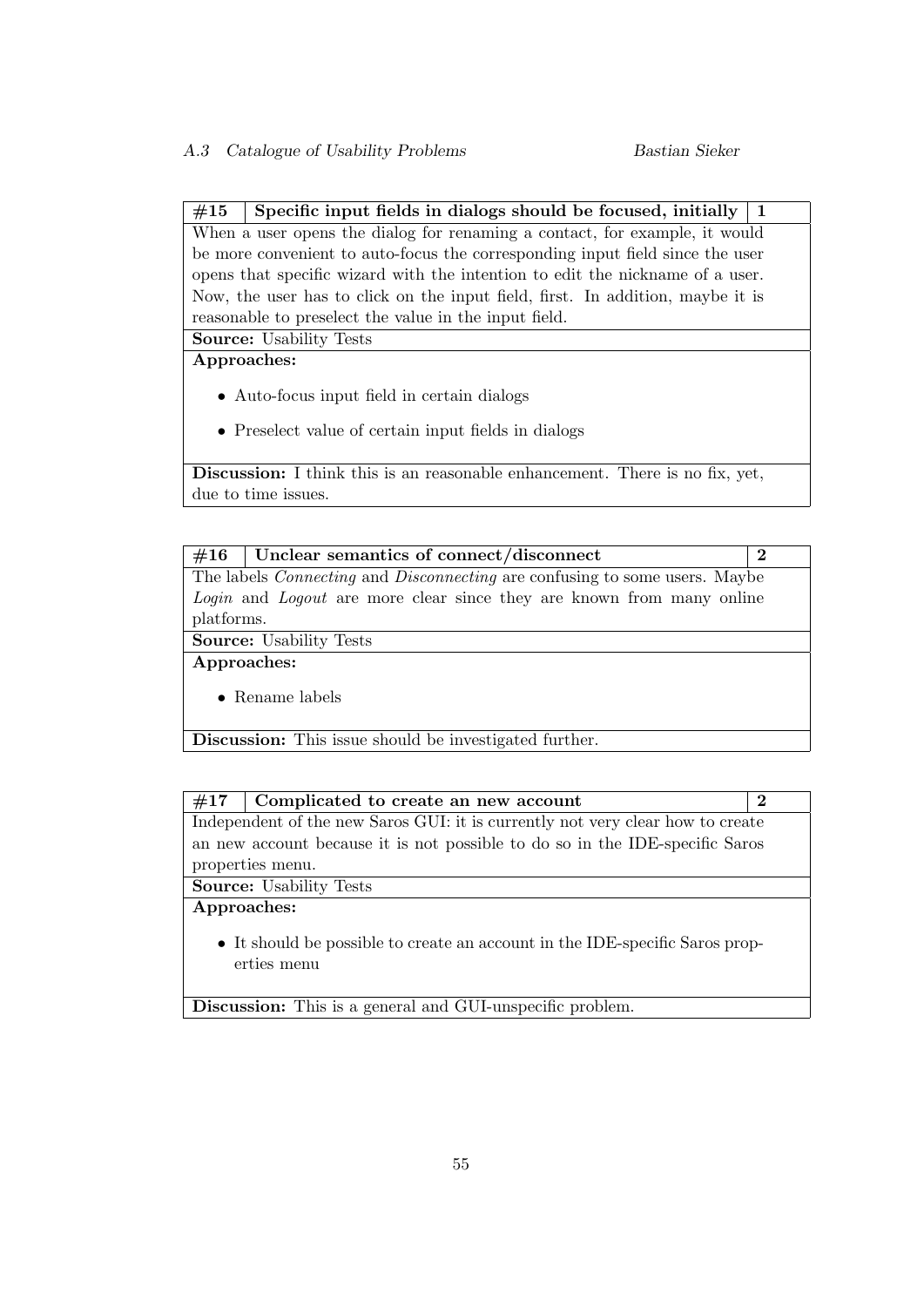# $#18$  Unsorted contacts / no way to sort contacts 1

Currently, the order of contacts is not guaranteed. Users want to be able to sort contacts or expect them to be sorted according to a least-recently-used strategy.

Source: Usability Tests

# Approaches:

- Sort users by default based on least-recently-used
- Enable sorting based on different properties (nickname, least-recentlyused)

Discussion: The interface must be extended for this feature. I think it would be reasonable to implement a default sorting according to least-recently-used.

# $\#19$  CMD+A/CTRL+A not working in input fields in dialogs 1 Users want to select the whole value of an input field via the named shortcuts which is currently not working.

Source: Usability Tests

Approaches:

• Implement the described behaviour

Discussion: Not implemented, yet, due to time issues.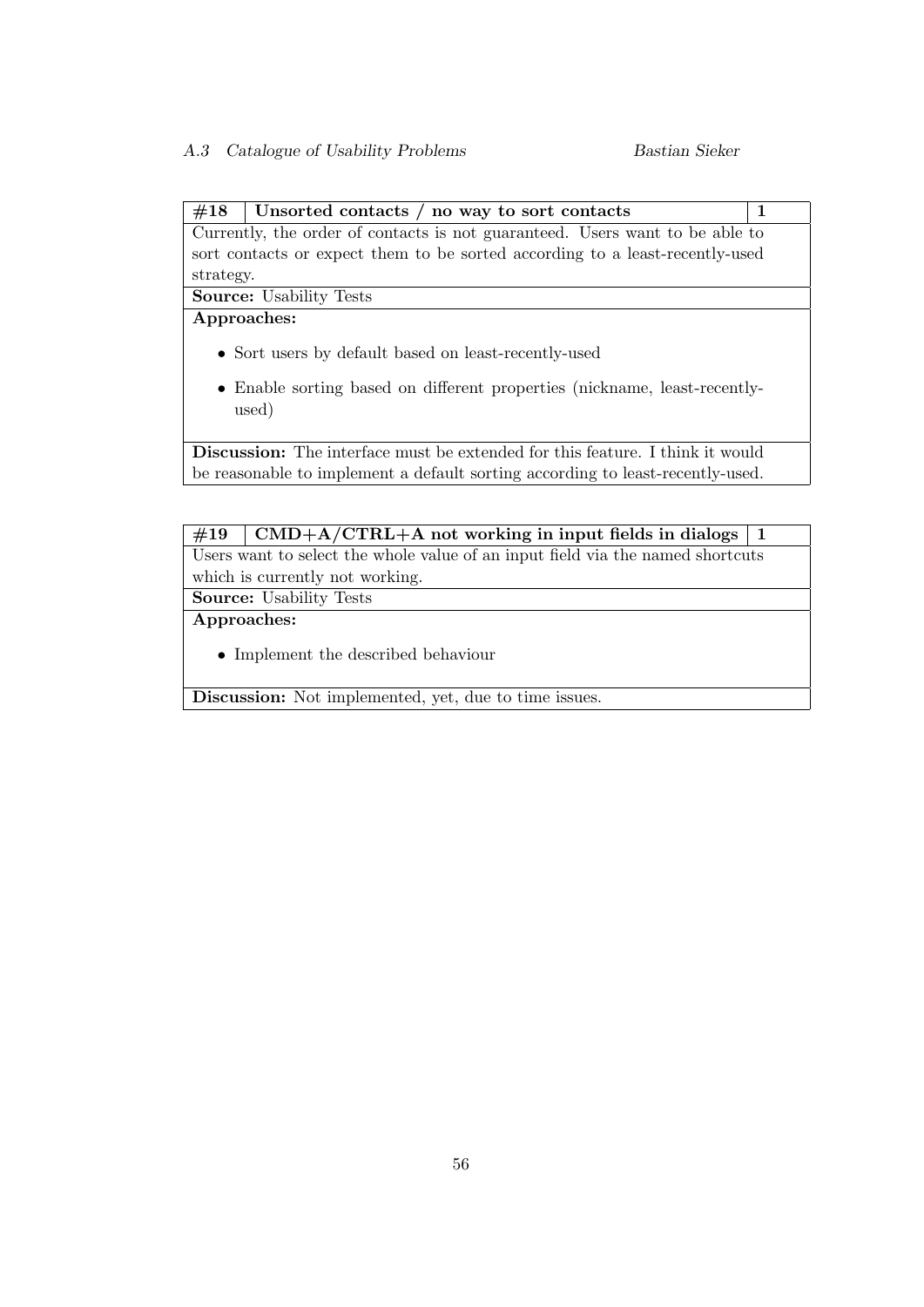# References

- <span id="page-61-9"></span>[Ang] AngularJS. AngularJS Developer Guide. [https://docs.](https://docs.angularjs.org/guide/introduction#!) [angularjs.org/guide/introduction#!](https://docs.angularjs.org/guide/introduction#!) Retrieved August 27th, 2015.
- <span id="page-61-3"></span>[Boh15] Matthias Bohnstedt. Entwicklung einer IDE-unabhängigen Benutzeroberfläche für Saros. Master's thesis, Freie Universität Berlin, 2015.
- <span id="page-61-0"></span>[Cik15] Christian Cikryt. Evaluating the Use of a Web Browser to Unify GUI Development for IDE Plug-ins. Master's thesis, Freie Universität Berlin, 2015.
- <span id="page-61-10"></span>[Cro08] Douglas Crockford. JavaScript: The Good Parts. O'Reilly Media, Inc., 2008.
- <span id="page-61-2"></span>[Dur14] Damla Durmaz. Verbesserung der Action Awareness im Open Source Plug-in Saros. Master's thesis, Freie Universität Berlin, 2014.
- <span id="page-61-4"></span>[Int98] International Organization for Standardization. ISO 9241-11: Ergonomic requirements for office work with visual display terminals (VDTs) - Part 11 : Guidance on usability. Technical report, International Organization for Standardization, Geneva, Swiss, 1998.
- <span id="page-61-8"></span>[Int99] International Organization for Standardization. ISO 13407. Human Centred Design Process for Interactive Systems. Geneva, Swiss, 1999.
- <span id="page-61-1"></span>[Kah11] Björn Kahlert. Verbesserung der Out-Of-Box-Experience in Saros mittels Heuristischer Evaluation und Usability-Tests. Master's thesis, Freie Universität Berlin, 2011.
- <span id="page-61-5"></span>[KCF92] Clare-Marie Karat, Robert Campbell, and Tarra Fiegel. Comparison of empirical testing and walkthrough methods in user interface evaluation. In Conference on Human Factors in Computing Systems '92, pages 397–404, 1992.
- <span id="page-61-7"></span>[MVSC05] Ji-Ye Mao, Karel Vredenburg, Paul W. Smith, and Tom Carey. The state of user-centered design practice. Commun. ACM, 48(3):105–109, March 2005.
- <span id="page-61-6"></span>[Nie93] Jakob Nielsen. Usability Engineering. Academic Press, London, 1993.